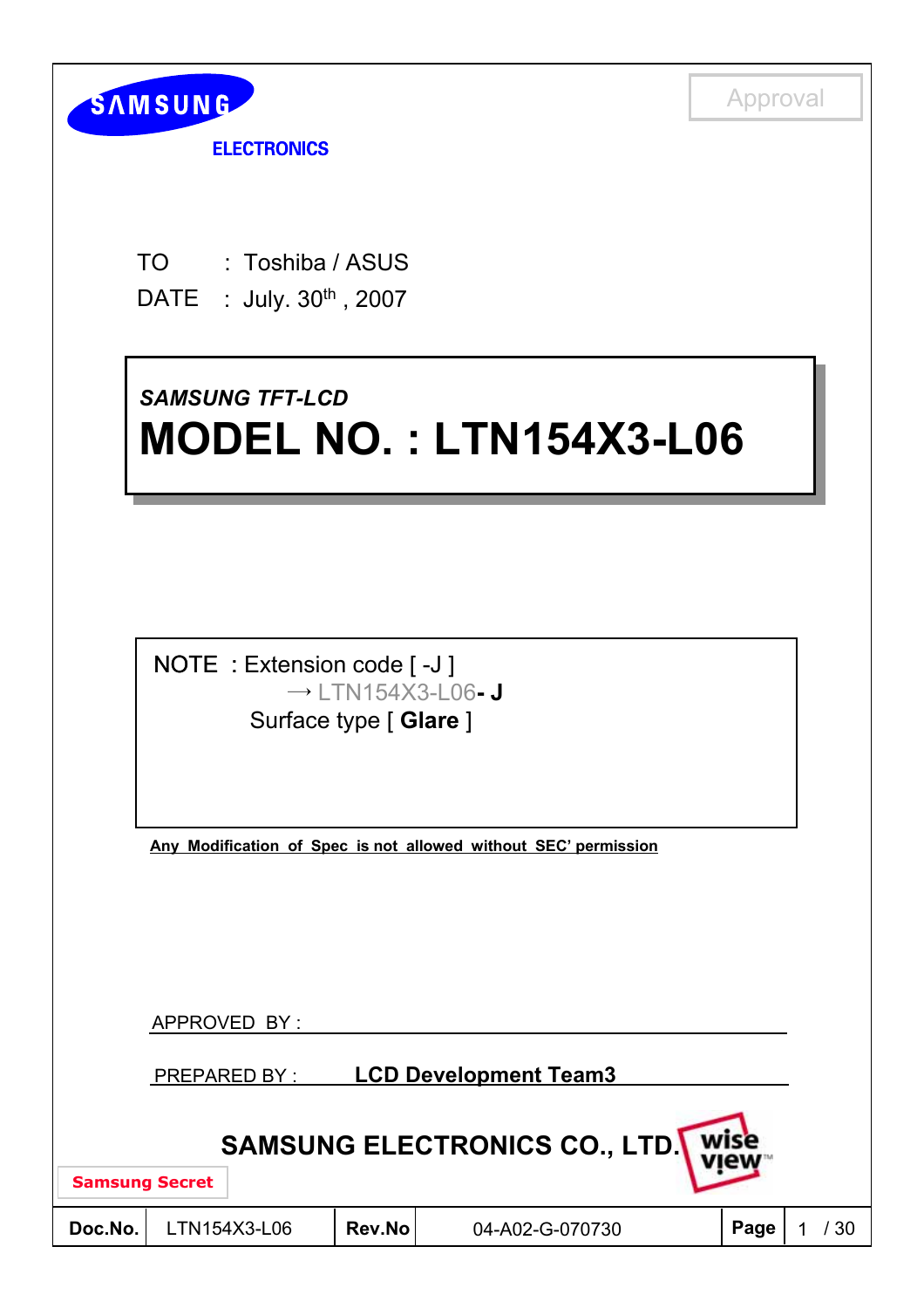## **CONTENTS**

| Doc.No. |                                                              | LTN154X3-L06                                                                                          | <b>Rev.No</b> |                                              | 04-A02-G-070730                                                                                   | Page | 2/30 |
|---------|--------------------------------------------------------------|-------------------------------------------------------------------------------------------------------|---------------|----------------------------------------------|---------------------------------------------------------------------------------------------------|------|------|
|         | <b>Samsung Secret</b>                                        |                                                                                                       |               |                                              |                                                                                                   |      |      |
|         |                                                              |                                                                                                       |               |                                              |                                                                                                   |      |      |
|         | 11. EEDID                                                    |                                                                                                       |               |                                              | ------------------------------------- (28)                                                        |      |      |
|         |                                                              | 10. General Precaution                                                                                |               |                                              | ------------------- (26)                                                                          |      |      |
|         | 9. Markings & Others                                         |                                                                                                       |               |                                              | -------------------- ( 24 )                                                                       |      |      |
|         | 8. Packing                                                   |                                                                                                       |               |                                              | ------------------- ( 23 )                                                                        |      |      |
|         | 7. Outline Dimension                                         |                                                                                                       |               |                                              | ------------------- ( 21 )                                                                        |      |      |
|         | 6. Interface Timing                                          | 6.1 Timing Parameters<br>6.2 Timing Diagrams of interface Signal<br>6.3 Power ON/OFF Sequence         |               |                                              | ------------------- (19)                                                                          |      |      |
|         | 5.2 LVDS Interface<br>5.3 Backlight Unit<br>5.6 Pixel format | 5. Input Terminal Pin Assignment<br>5.1 Input Signal & Power                                          |               | 5.4 Timing Diagrams of LVDS For Transmitting | ------------------- (14)<br>5.5 Input Signals, Basic Display Colors and Gray Scale of Each Color. |      |      |
|         | 4. Block Diagram<br>4.2 Backlight Unit                       | 4.1 TFT LCD Module                                                                                    |               |                                              | ------------------- (13)                                                                          |      |      |
|         | 3.2 Backlight Unit                                           | 3. Electrical Characteristics<br>3.1 TFT LCD Module                                                   |               |                                              | ------------------- (10)                                                                          |      |      |
|         |                                                              | 2. Optical Characteristics                                                                            |               |                                              | ------------------- (7)                                                                           |      |      |
|         |                                                              | 1. Absolute Maximum Ratings<br>1.1 Absolute Ratings of environment<br>1.2 Electrical Absolute Ratings |               |                                              | $------------(-5)$                                                                                |      |      |
|         | <b>General Description</b>                                   |                                                                                                       |               |                                              | ------------------- (4)                                                                           |      |      |
|         | <b>Revision History</b>                                      |                                                                                                       |               |                                              | -------------------- (3)                                                                          |      |      |

Approval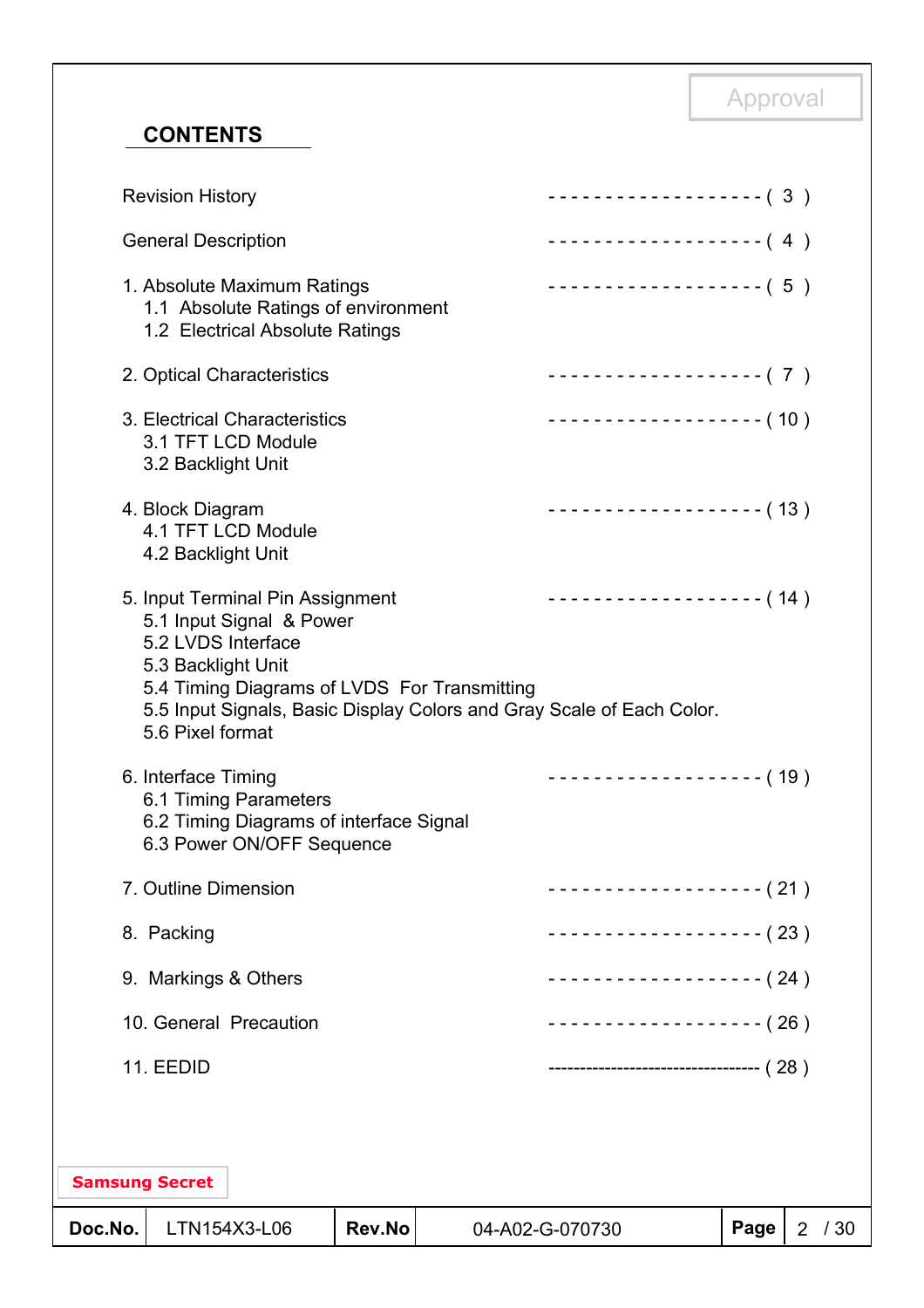# **REVISION HISTORY Approval**

| Date                  |  | Revision No. | Page                       |        | Summary                                                                         |      |              |     |  |
|-----------------------|--|--------------|----------------------------|--------|---------------------------------------------------------------------------------|------|--------------|-----|--|
| Apr. 04, 2007         |  | A00          | All                        |        | LTN154X3-L06 model specification was issued first.                              |      |              |     |  |
| May. 08. 2007         |  | A01          | $\overline{7}$<br>14<br>18 |        | - Adjust RGB Color Coordinates<br>- Add DVR Pin assignment<br>- Add DVR Address |      |              |     |  |
| July. 30. 2007        |  | A02          | 22                         |        | Outline dimension was adjusted                                                  |      |              |     |  |
|                       |  |              |                            |        |                                                                                 |      |              |     |  |
| <b>Samsung Secret</b> |  |              |                            |        |                                                                                 |      |              |     |  |
| Doc.No.               |  | LTN154X3-L06 |                            | Rev.No | 04-A02-G-070730                                                                 | Page | $\mathbf{3}$ | /30 |  |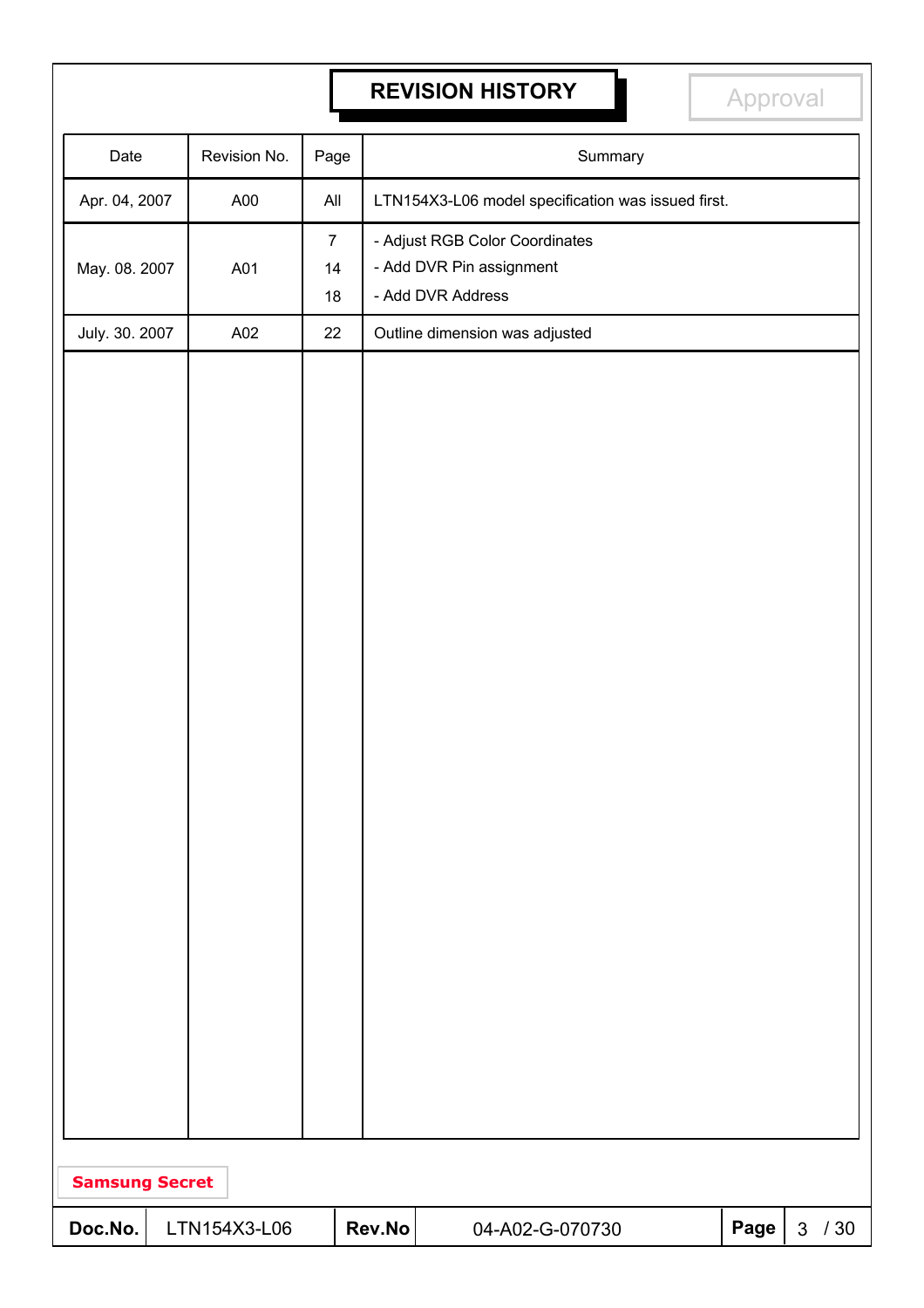### **GENERAL DESCRIPTION**

#### DESCRIPTION

LTN154X3-L06 is a color active matrix TFT (Thin Film Transistor) liquid crystal display (LCD) that uses amorphous silicon TFT as a switching devices. This model is composed of a TFT LCD panel, a driver circuit and a backlight system. The resolution of a 15.4" contains 1280 x 800 pixels and can display up to 262,144 colors. 6 O'clock direction is the Optimum viewing angle.

#### FEATURES

- Thin and light weight
- High contrast ratio, high aperture structure
- Wide XGA (1280x800 pixels) resolution
- Fast Response Time
- Low power consumption
- Single CCFL
- DE (Data enable) only mode.
- 3.3V LVDS Interface
- On board EDID chip

#### APPLICATIONS

- Notebook PC
- If the usage of this product is not for PC application, but for others, please contact SEC

# **GENERAL INFORMATION**

| <b>Item</b>             |                                | <b>Specification</b>                | <b>Unit</b> |      | <b>Note</b> |
|-------------------------|--------------------------------|-------------------------------------|-------------|------|-------------|
| Display area            |                                | 331.2(H) X 207.0(V) (15.4"diagonal) | mm          |      |             |
| Driver element          |                                | a-si TFT active matrix              |             |      |             |
| Display colors          | 262,144                        |                                     |             |      |             |
| Number of pixel         |                                | 1280 x 800 (16 : 10, Wide XGA)      | pixel       |      |             |
| Pixel arrangement       | <b>RGB</b> vertical stripe     |                                     |             |      |             |
| Pixel pitch             | $0.25875(H) \times 0.25875(V)$ |                                     |             |      |             |
| Display Mode            | Normally white                 |                                     |             |      |             |
| Surface treatment       | Haze 0(Glare), Hard-Coating 3H |                                     |             |      |             |
|                         |                                |                                     |             |      |             |
| <b>Samsung Secret</b>   |                                |                                     |             |      |             |
| Doc.No.<br>LTN154X3-L06 | Rev.No                         | 04-A02-G-070730                     |             | Page | /30<br>4    |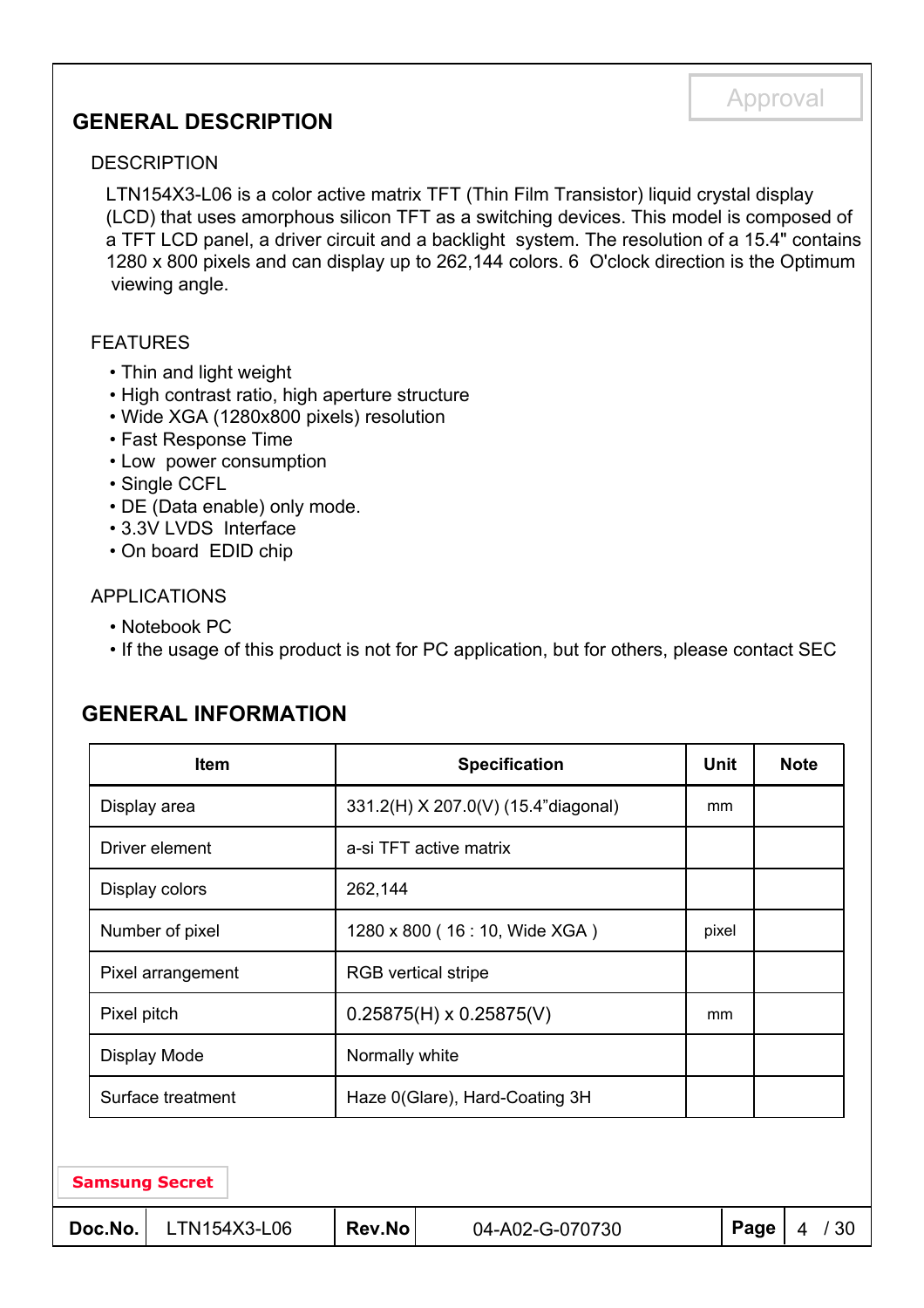#### Mechanical Information

| <b>Item</b>    |                | Min.                         | Typ.                     | Max.  | Unit | <b>Note</b> |
|----------------|----------------|------------------------------|--------------------------|-------|------|-------------|
| Module<br>size | Horizontal (H) | 343.5                        | 344.0                    | 344.5 | mm   |             |
|                | Vertical (V)   | 221.5                        | 222.0                    | 222.5 | mm   |             |
|                | Depth (D)      | $\qquad \qquad \blacksquare$ | $\overline{\phantom{a}}$ | 6.5   | mm   | (1)         |
| Weight         |                | $\qquad \qquad \blacksquare$ | $\overline{\phantom{a}}$ | 560   | g    |             |

Note (1) Measurement condition of outline dimension . Equipment : Vernier Calipers

. Push Force : 500g f (minimum)

### **1. ABSOLUTE MAXIMUM RATINGS**

#### 1.1 ENVIRONMENTAL ABSOLUTE RATINGS

| <b>Item</b>                                          | Symbol      | Min.                     | Max. | Unit        | <b>Note</b> |
|------------------------------------------------------|-------------|--------------------------|------|-------------|-------------|
| Storage temperate                                    | <b>TSTG</b> | $-20$                    | 60   | $^{\circ}C$ |             |
| Operating temperate<br>Temperature of glass surface) | <b>TOPR</b> | ი                        | 50   | °C          | (1)         |
| Shock (non-operating)                                | Snop        | $\overline{\phantom{0}}$ | 240  | G           | (2),(4)     |
| Vibration (non-operating)                            | Vnop        | $\overline{\phantom{a}}$ | 2.41 | G           | (3),(4)     |

Note (1) Temperature and relative humidity range are shown in the figure below.

95 % RH Max. (40  $^{\circ}$ C  $\geq$  Ta)

Maximum wet - bulb temperature at 39  $\mathrm{^{\circ}C}$  or less. (Ta > 40  $\mathrm{^{\circ}C}$ ) No condensation

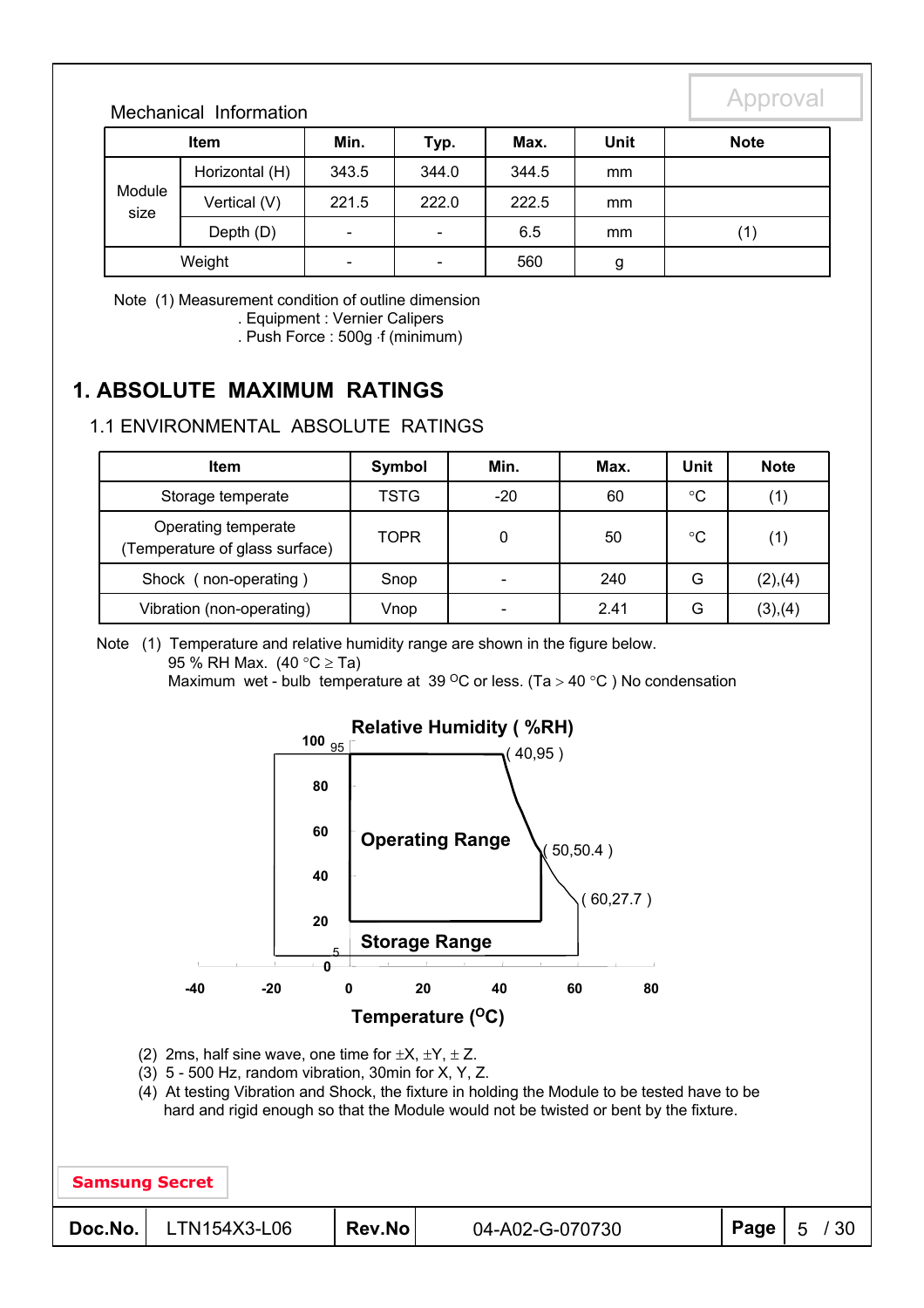#### 1.2 ELECTRICAL ABSOLUTE RATINGS

#### (1) TFT LCD MODULE

 $V_{DD} = 3.3V$ ,  $V_{SS} = GND = 0V$ 

| Item                 | Symbol                | Min.             | Max.           | Unit | <b>Note</b> |
|----------------------|-----------------------|------------------|----------------|------|-------------|
| Power Supply Voltage | <b>V<sub>DD</sub></b> | $V_{DD}$ $-$ 0.3 | $V_{DD}$ + 0.3 |      |             |
| Logic Input Voltage  | V <sub>DD</sub>       | $V_{DD}$ $-$ 0.3 | $V_{DD}$ + 0.3 |      |             |

Note (1) Within Ta (25  $\pm$  2 °C)

#### (2) BACK-LIGHT UNIT

Ta =  $25 \pm 2$  °C

| <b>Item</b>    | Min.<br>Max.<br>Symbol |     | Unit | <b>Note</b> |  |
|----------------|------------------------|-----|------|-------------|--|
| Lamp Current   |                        | 3.0 | 6.5  | mArms       |  |
| Lamp frequency | ┕                      | 50  | 65   | kHz         |  |

Note 1) Permanent damage to the device may occur if maximum values are exceeded

Functional operation should be restricted to the conditions described under normal operating conditions.

| <b>Samsung Secret</b> |  |
|-----------------------|--|
|-----------------------|--|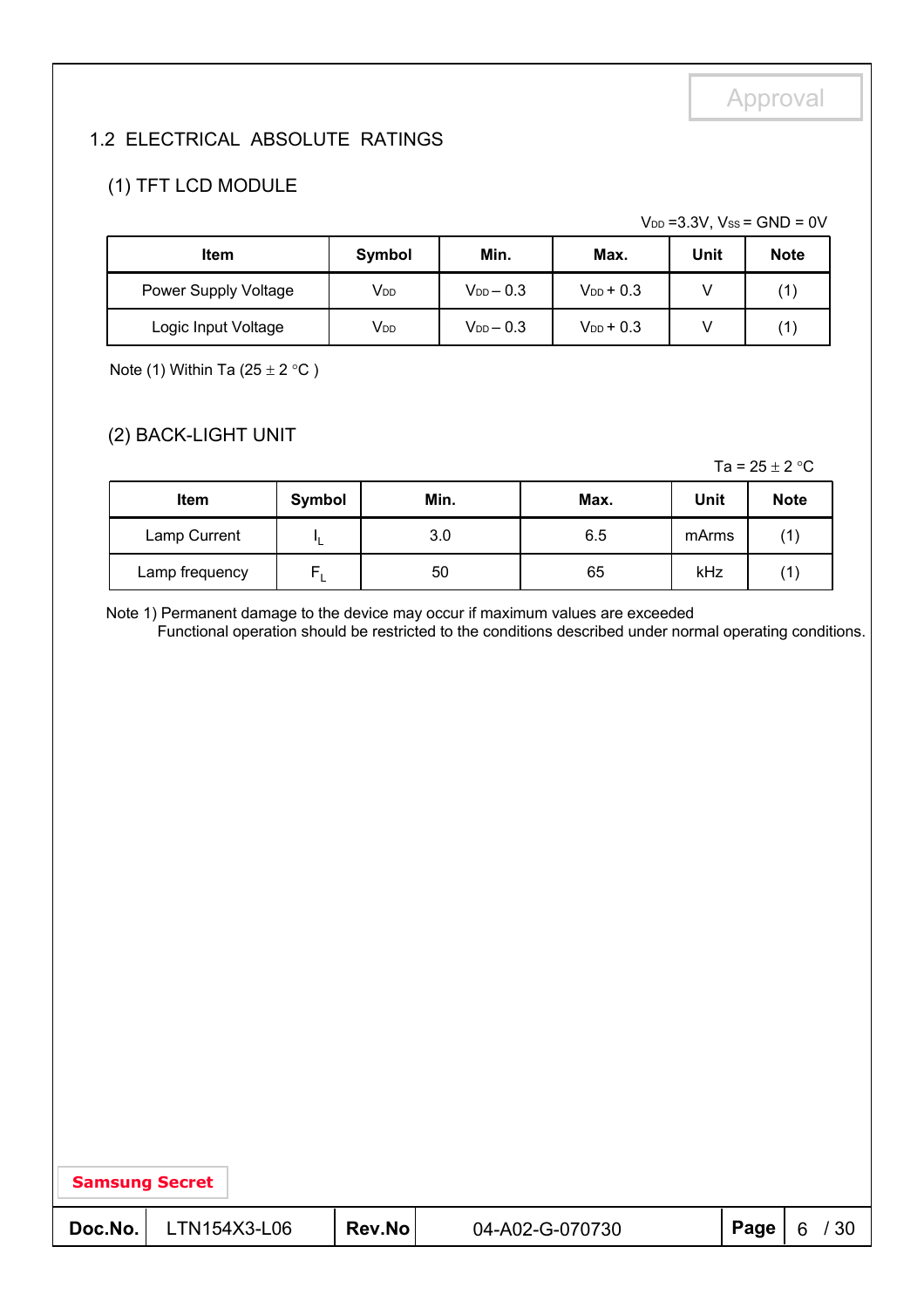## **2. OPTICAL CHARACTERISTICS**

The following items are measured under stable conditions. The optical characteristics should be measured in a dark room or equivalent state with the methods shown in Note (5). Measuring equipment : TOPCON BM-5A and PR-650

| Item                                      |              | Symbol         | <b>Condition</b>    | Min.                         | Typ.  | <b>Max</b>               | Unit                     | <b>Note</b>           |
|-------------------------------------------|--------------|----------------|---------------------|------------------------------|-------|--------------------------|--------------------------|-----------------------|
| <b>Contrast Ratio</b><br>(5 Points)       |              | <b>CR</b>      |                     | 300                          | 400   |                          | $\blacksquare$           | (1), (2), (5)         |
| Response Time at Ta<br>(Rising + Falling) |              | TRT            |                     | $\qquad \qquad \blacksquare$ | 25    | 35                       | msec                     | (1), (3)              |
| Average Luminance<br>of White (5 Points)  |              | $Y_{L,AVE}$    | Normal              | 125                          | 150   | $\overline{\phantom{a}}$ | cd/m <sup>2</sup>        | $L=6.0mA$<br>(1), (4) |
|                                           |              | Rx             | Viewing             | 0.557                        | 0.587 | 0.617                    |                          |                       |
|                                           | Red<br>$R_Y$ |                | Angle<br>$\phi = 0$ | 0.314                        | 0.344 | 0.374                    |                          |                       |
|                                           |              | $G \times$     | $\theta = 0$        | 0.290                        | 0.320 | 0.350                    |                          | (1), (5)<br>PR-650    |
| Color                                     | Green        | $G_Y$          |                     | 0.511                        | 0.541 | 0.571                    | $\overline{\phantom{0}}$ |                       |
| Chromaticity<br>(CIE)                     | <b>Blue</b>  | Bx             |                     | 0.125                        | 0.155 | 0.185                    |                          |                       |
|                                           |              | BY             |                     | 0.100                        | 0.130 | 0.170                    |                          |                       |
|                                           | White        | W <sub>x</sub> |                     | 0.283                        | 0.313 | 0.343                    |                          |                       |
|                                           |              | WY             |                     | 0.299                        | 0.329 | 0.359                    |                          |                       |
|                                           | Hor.         | $\theta$       |                     | 40                           | 45    |                          |                          |                       |
| Viewing                                   |              | $\theta$ н     | $CR \geq 10$        | 40                           | 45    |                          | Degrees                  | (1), (5)              |
| Angle                                     | Ver.         | φн             |                     | 10                           | 15    |                          |                          | BM-5A                 |
|                                           |              | φL             |                     | 25                           | 30    |                          |                          |                       |
| 13 Points<br><b>White Variation</b>       |              | $\delta$ L     |                     |                              |       | 1.6                      | ۳                        | (6)                   |
|                                           |              |                |                     |                              |       |                          |                          |                       |

\* Ta =  $25 \pm 2$  °C, V<sub>DD</sub>=3.3V, fv= 60Hz, f<sub>DCLK</sub> = 68.9MHz, IL = 6.0 mA

**Samsung Secret**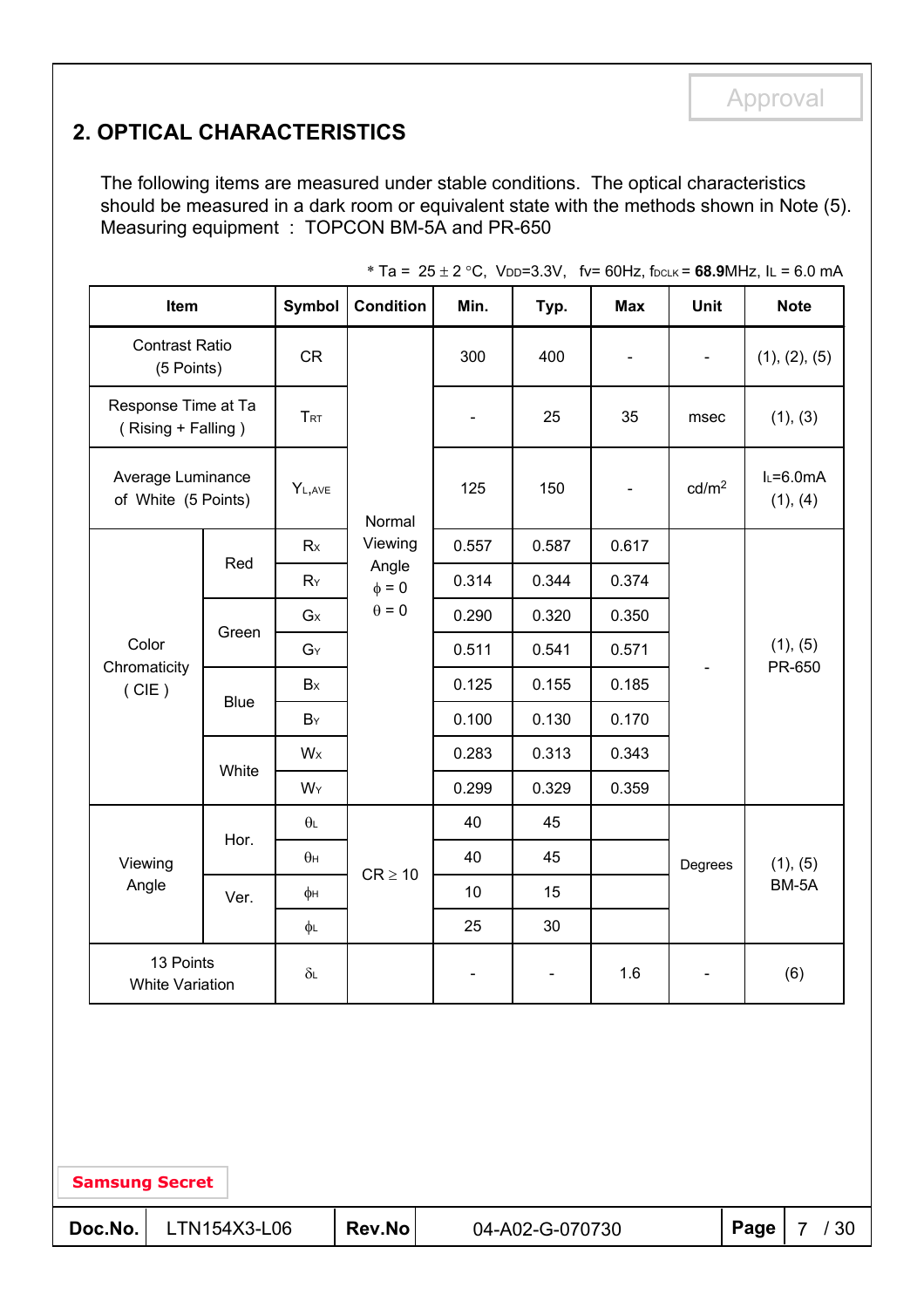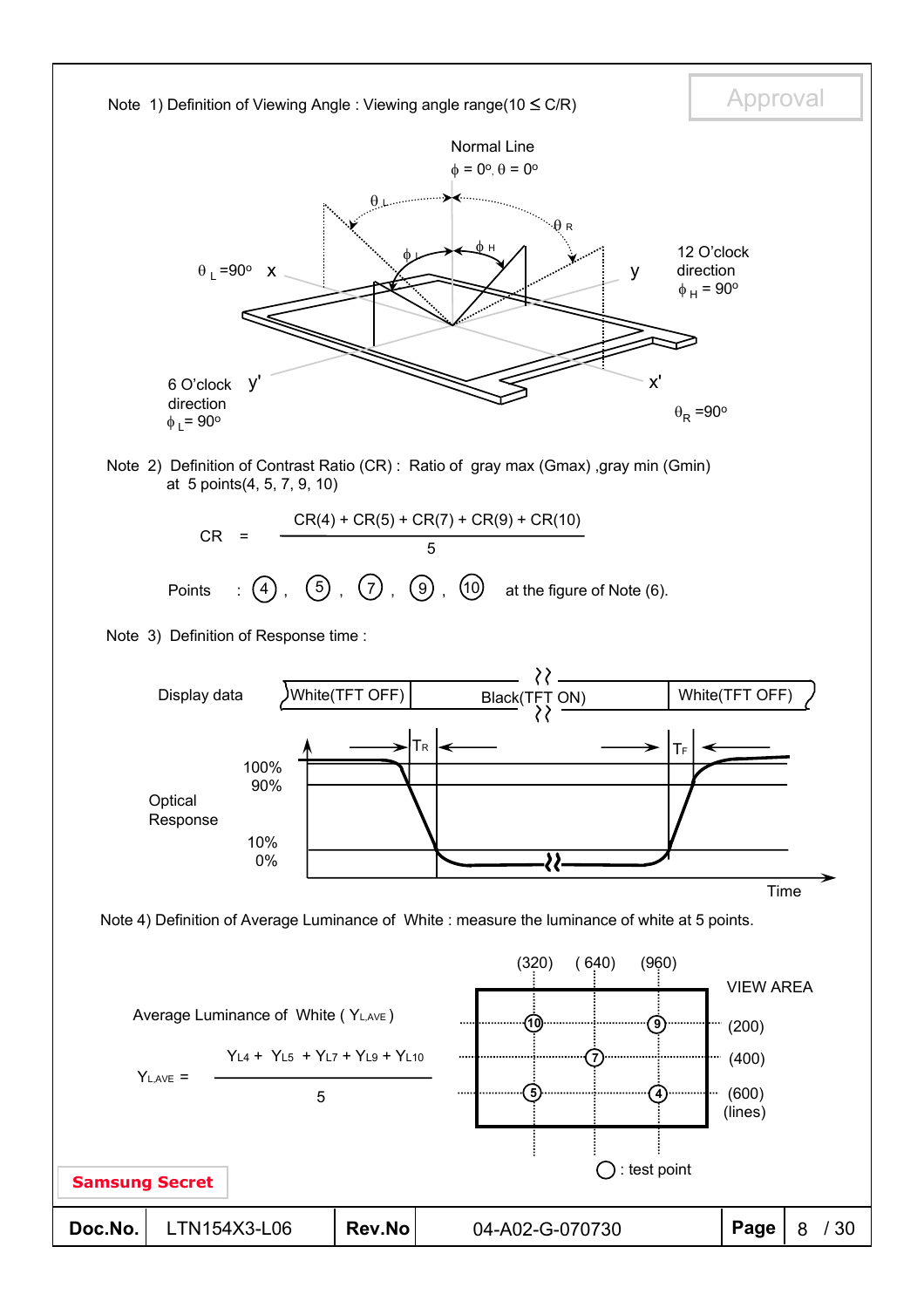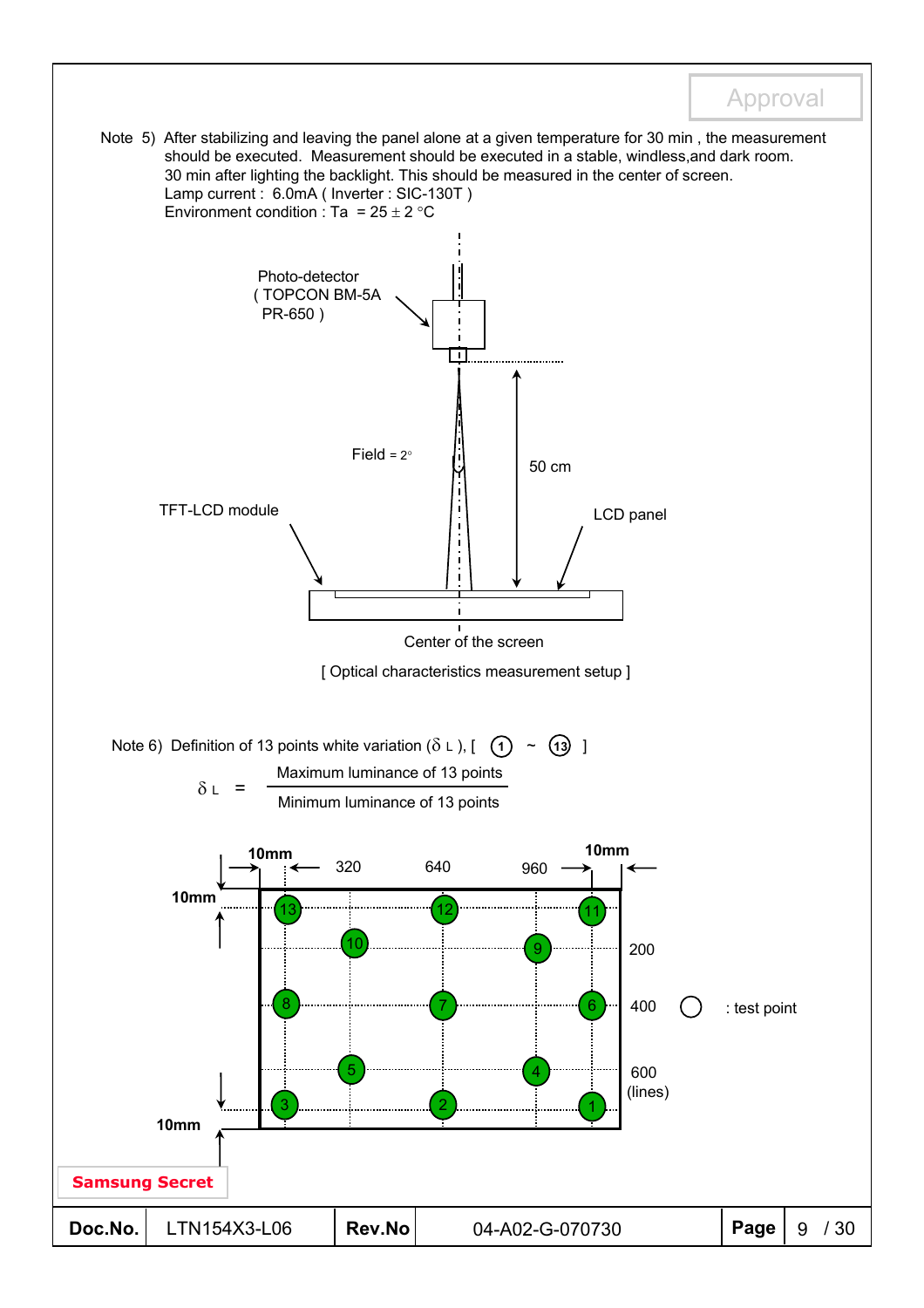# **3. ELECTRICAL CHARACTERISTICS** Approval

### 3.1 TFT LCD MODULE

|                                               |           |                            |                          |                          |                          |             | Ta= $25 \pm 2$ °C  |
|-----------------------------------------------|-----------|----------------------------|--------------------------|--------------------------|--------------------------|-------------|--------------------|
| Item                                          |           | Symbol                     | Min.                     | Typ.                     | Max.                     | <b>Unit</b> | <b>Note</b>        |
| Voltage of Power Supply                       |           | V <sub>DD</sub>            | 3.0                      | 3.3                      | 3.6                      | $\vee$      |                    |
| Differential Input                            | High      | <b>V</b> <sub>IH</sub>     |                          |                          | $+100$                   | mV          | $V_{CM}$ = $+1.2V$ |
| Voltage for LVDS<br><b>Receiver Threshold</b> | Low       | VIL                        | $-100$                   |                          |                          | mV          |                    |
| <b>Vsync Frequency</b>                        |           | fv                         | $\qquad \qquad -$        | 60                       | ۰                        | Hz          |                    |
| <b>Hsync Frequency</b>                        |           | $f_H$                      |                          | 48.96                    | $\overline{\phantom{a}}$ | <b>KHz</b>  |                    |
| Main Frequency                                |           | f <sub>DCLK</sub>          |                          | 68.9                     | $\overline{\phantom{a}}$ | <b>MHz</b>  |                    |
| <b>Rush Current</b>                           |           | <b>RUSH</b>                | $\overline{\phantom{a}}$ | $\overline{\phantom{a}}$ | 1.5                      | A           | (4)                |
|                                               | White     |                            | $\overline{\phantom{a}}$ | 330                      | $\overline{\phantom{a}}$ | mA          | $(2),(3)^{*}a$     |
| <b>Current of Power</b><br>Supply             | Mosaic    | $\mathsf{I}_{\mathsf{DD}}$ | $\overline{\phantom{a}}$ | 340                      | $\overline{\phantom{a}}$ | mA          | $(2),(3)*b$        |
|                                               | V. Stripe |                            |                          | 410                      | 500                      | mA          | $(2),(3)^*c$       |

Note (1) Display data pins and timing signal pins should be connected.( GND = 0V )

(2)  $f_v = 60Hz$ ,  $f_{DCLK} = 68.9MHz$ ,  $V_{DD} = 3.3V$ , DC Current.

(3) Power dissipation pattern

#### \*a) White Pattern **\*b**) Mosaic Pattern **\*b**)

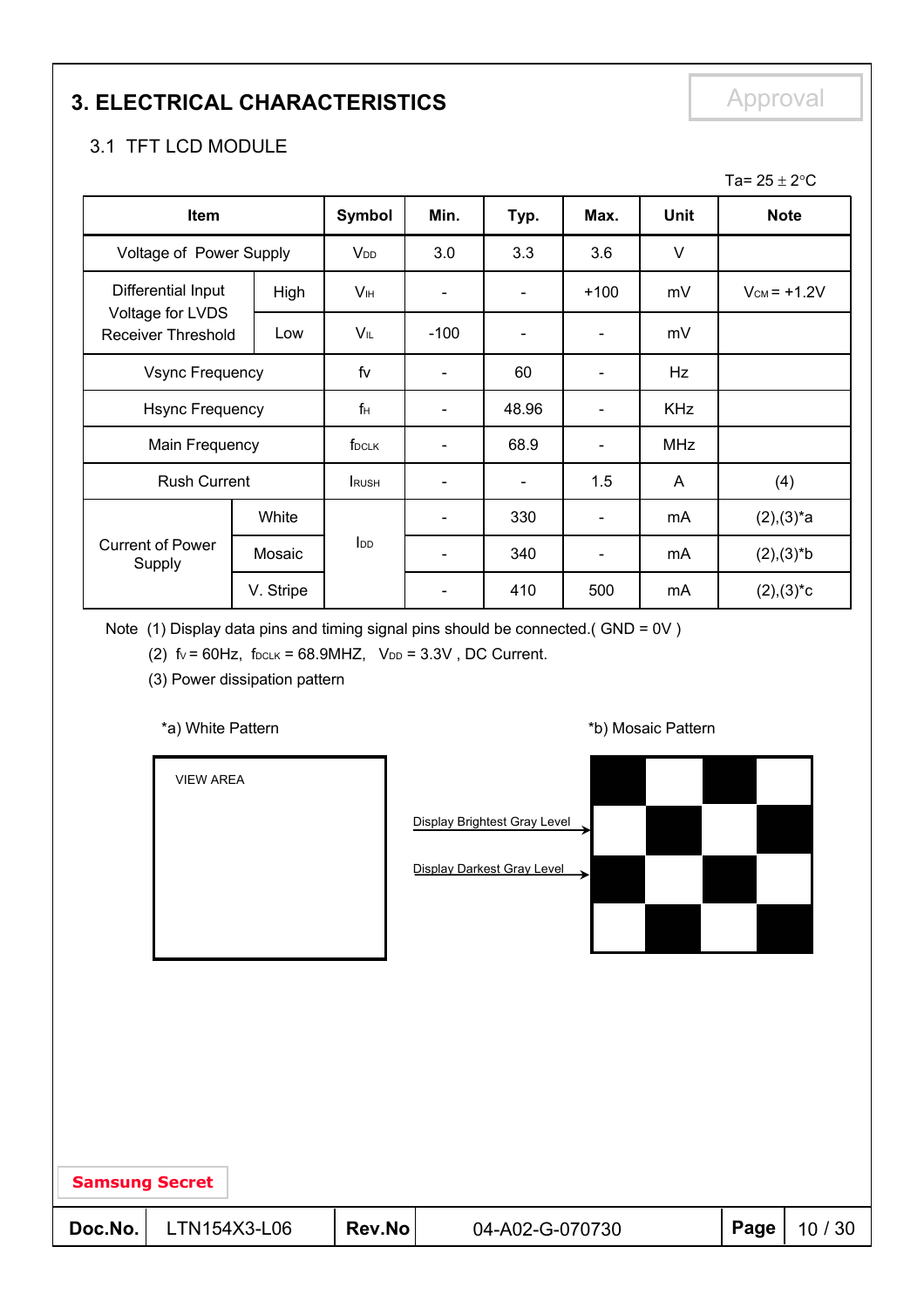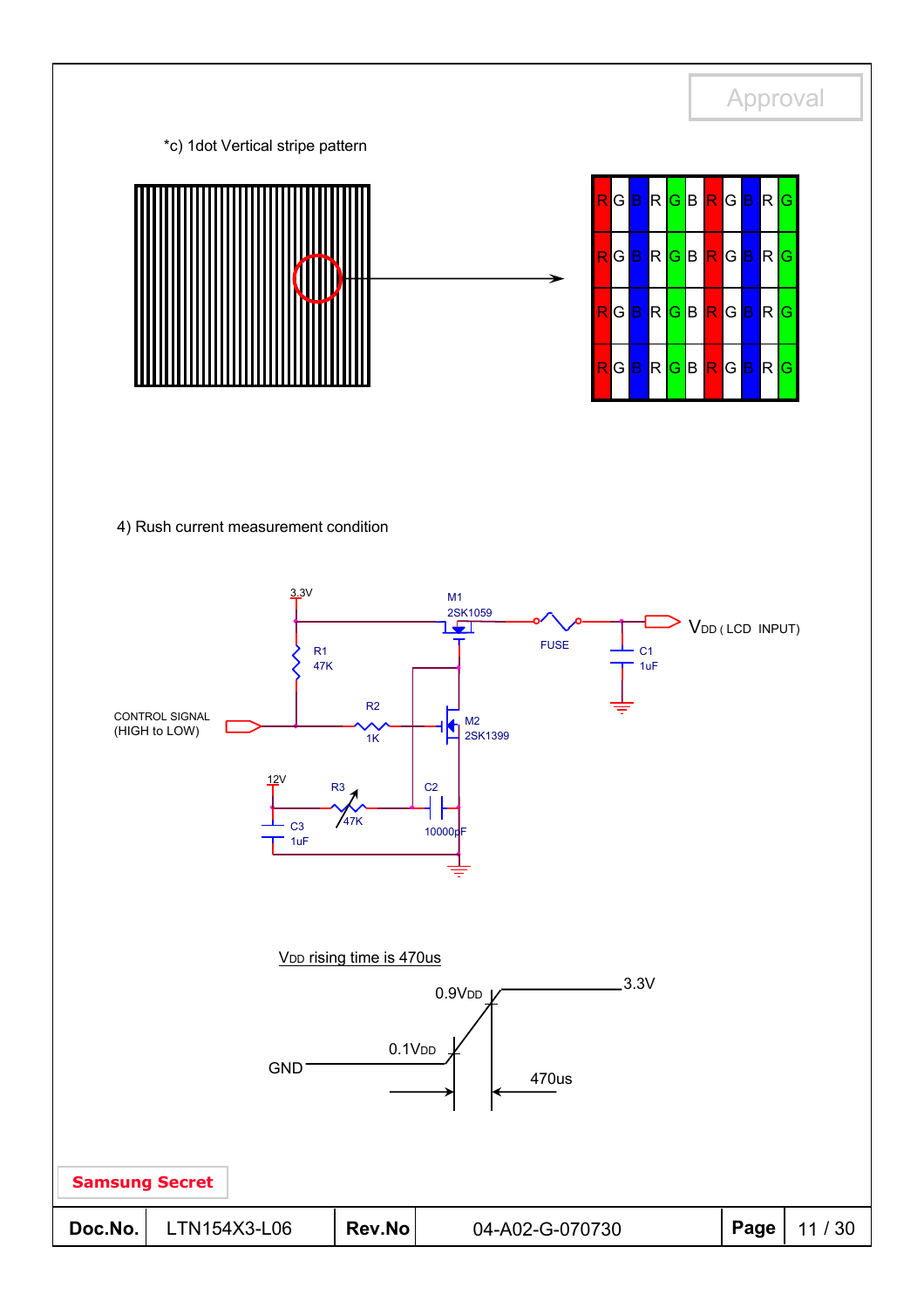# Approval 3.2 BACK-LIGHT UNIT

- INVERTER : SEM SIC 130T

The backlight system is an edge-lighting type with a single CCFT ( Cold Cathode Fluorescent Tube ). The characteristics of a single lamp are shown in the following table.

| - INVERTER : SEM SIC 130T  |                |                              |      |      |             | Ta= $25 \pm 2$ °C   |
|----------------------------|----------------|------------------------------|------|------|-------------|---------------------|
| Item                       | Symbol         | Min.                         | Typ. | Max. | <b>Unit</b> | <b>Note</b>         |
| Lamp Current               | -lu            | 3.0                          | 6.0  | 6.5  | mArms       | (1)                 |
| Lamp Voltage               | $V_L$          |                              | 720  |      | <b>Vrms</b> | $L=6.0mA$           |
| Frequency                  | f∟             | 50                           | 60   | 65   | <b>KHz</b>  | (2)                 |
| <b>Power Consumption</b>   | P <sub>L</sub> |                              | 4.3  |      | W           | (3)<br>$L=6.0mA$    |
| <b>Operating Life Time</b> | Hr             | 10,000                       |      |      | Hour        | (4)                 |
|                            | V <sub>s</sub> |                              |      | 1200 | <b>Vrms</b> | $25^{\circ}C$ , (5) |
| <b>Startup Voltage</b>     |                | $\qquad \qquad \blacksquare$ |      | 1450 | <b>Vrms</b> | $0^{\circ}C$ , (5)  |
| Lamp startup time          |                |                              |      | 1.0  | sec         | (5)                 |

#### **Note) The waveform of the inverter output voltage must be area symmetric and the design of the inverter must have specifications for the modularized lamp.**

The performance of the backlight, for example life time or brightness, is much influenced by the characteristics of the DC-AC inverter for the lamp. So all the parameters of an inverter should be carefully designed so as not to produce too much leakage current from high-voltage output of the inverter. When you design or order the inverter, please make sure that a poor lighting caused by the mismatch of the backlight and the inverter(miss lighting, flicker, etc.) never occur. When you confirm it, the module should be operated in the same condition as it is installed in your instrument.

Note (1) Lamp current is measured with a high frequency current meter as shown below.



- (2) Lamp frequency may produce interference with horizontal synchronous frequency and this may cause line flow on the display. Therefore lamp frequency should be detached from the horizontal synchronous frequency and its harmonics as far as possible in order to avoid interference.
- (3) Refer to  $I_L \times V_L$  to calculate.
- (4) Life time (Hr) of a lamp can be defined as the time in which it continues to operate under the condition Ta=  $25 \pm 2$  °C and I<sub>L</sub> = 6.0 mArms until one of the following event occurs.
	- 1. When the brightness becomes 50% or lower than the original.
	- 2. When the Effective ignition length becomes 80% or lower than the original value. (Effective ignition length is defined as an area that has less than 70% brightness compared to the brightness in the center point.)
- (5) The inverter open voltage this voltage should be measured after ballast capacitor- have to be larger than the lamp startup voltage, otherwise backlight may has blinking for a moment after turns on or not be turned on.

If an inverter has shutdown function it should keep its open voltage for longer than 1 second even if lamp connector open.

| <b>Samsung Secret</b> |                                               |        |                 |                    |
|-----------------------|-----------------------------------------------|--------|-----------------|--------------------|
|                       | $\textsf{Doc}.\textsf{No.}\vert$ LTN154X3-L06 | Rev.No | 04-A02-G-070730 | $'$ Page   12 / 30 |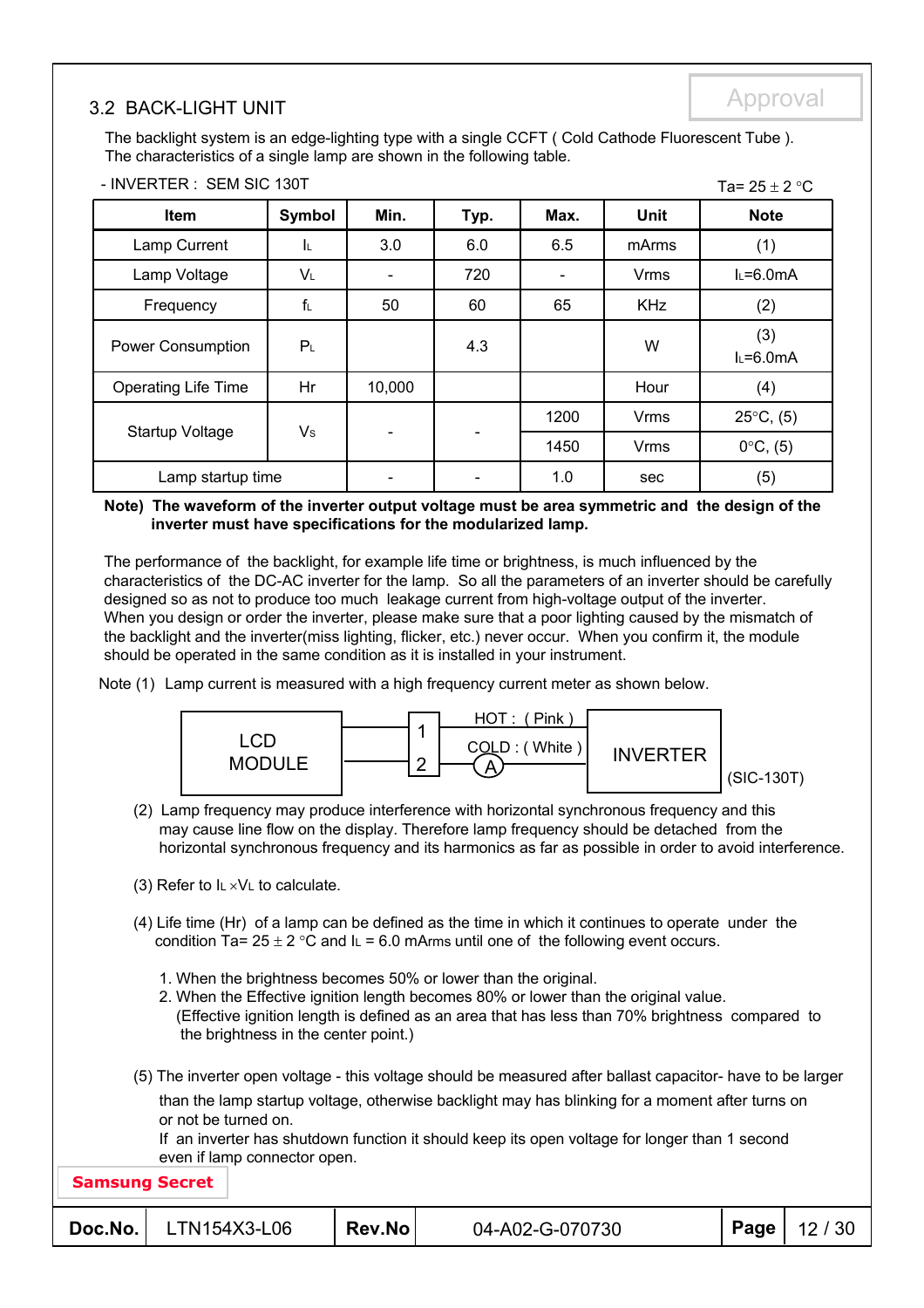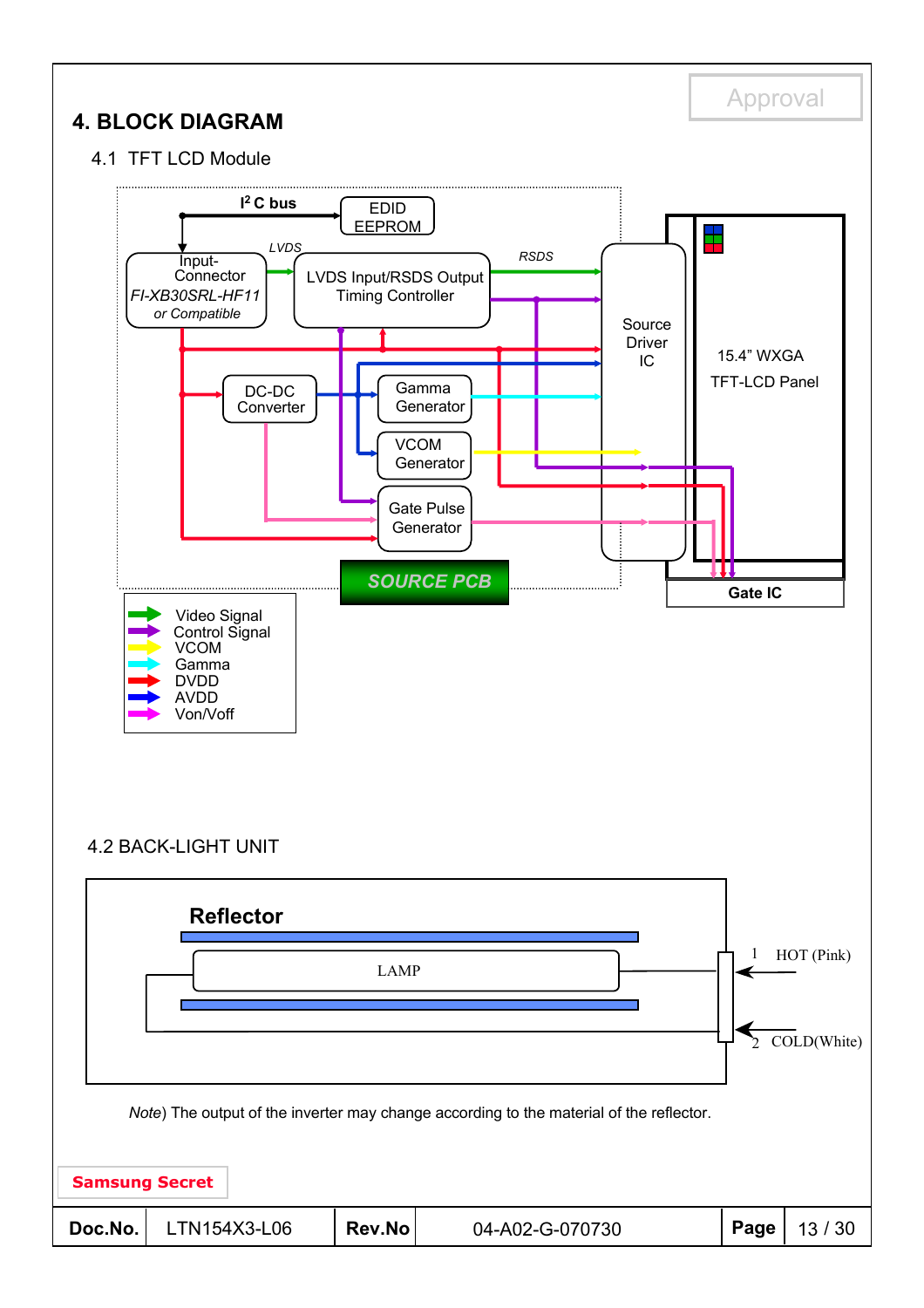### **5. INPUT TERMINAL PIN ASSIGNMENT**

5.1. Input Signal & Power LVDS, Connector : (JAE, FI-XB30SRL-HF11 or Compatible*)* Mating Connector :(JAE FI-X30M or Compatible)

| PIN NO                | <b>SYMBOL</b>   |                    |                    | <b>FUNCTION</b>                                | <b>POLARITY</b> | <b>REMARK</b> |         |
|-----------------------|-----------------|--------------------|--------------------|------------------------------------------------|-----------------|---------------|---------|
| 1                     | <b>VSS</b>      | Ground             |                    |                                                |                 |               |         |
| $\overline{2}$        | <b>VDD</b>      |                    | POWER SUPPLY +3.3V |                                                |                 |               |         |
| 3                     | <b>VDD</b>      |                    | POWER SUPPLY +3.3V |                                                |                 |               |         |
| 4                     | <b>VEEDID</b>   | DDC 3.3V Power     |                    |                                                |                 |               |         |
| 5                     | DVR_CLK         | I2C Control signal |                    |                                                |                 |               |         |
| 6                     | <b>CLKEDID</b>  | <b>DDC Clock</b>   |                    |                                                |                 |               |         |
| $\overline{7}$        | <b>DATAEDID</b> | DDC data           |                    |                                                |                 |               |         |
| 8                     | RxIN0-          |                    |                    | LVDS Differential Data INPUT (R0-R5,G0)        | Negative        |               |         |
| 9                     | RxIN0+          |                    |                    | LVDS Differential Data INPUT (R0-R5,G0)        | Positive        |               |         |
| 10                    | <b>VSS</b>      | Ground             |                    |                                                |                 |               |         |
| 11                    | RxIN1-          |                    |                    | LVDS Differential Data INPUT (G1-G5,B0-B1)     | Negative        |               |         |
| 12                    | RxIN1+          |                    |                    | LVDS Differential Data INPUT (G1-G5,B0-B1)     | Positive        |               |         |
| 13                    | <b>VSS</b>      | Ground             |                    |                                                |                 |               |         |
| 14                    | RxIN2-          |                    |                    | LVDS Differential Data INPUT (B2-B5, Sync, DE) | Negative        |               |         |
| 15                    | RxIN2+          |                    |                    | LVDS Differential Data INPUT (B2-B5, Sync, DE) | Positive        |               |         |
| 16                    | <b>VSS</b>      | Ground             |                    |                                                |                 |               |         |
| 17                    | RxCLK-          |                    |                    | LVDS Differential Data INPUT (Clock)           | Negative        |               |         |
| 18                    | RxCLK+          |                    |                    | LVDS Differential Data INPUT (Clock)           | Positive        |               |         |
| 19                    | <b>VSS</b>      | Ground             |                    |                                                |                 |               |         |
| 20                    | <b>NC</b>       | No Connection      |                    |                                                |                 |               |         |
| 21                    | <b>NC</b>       | No Connection      |                    |                                                |                 |               |         |
| 22                    | NC              | No Connection      |                    |                                                |                 |               |         |
| 23                    | <b>NC</b>       | No Connection      |                    |                                                |                 |               |         |
| 24                    | <b>NC</b>       | No Connection      |                    |                                                |                 |               |         |
| 25                    | <b>NC</b>       | No Connection      |                    |                                                |                 |               |         |
| 26                    | <b>NC</b>       | No Connection      |                    |                                                |                 |               |         |
| 27                    | <b>NC</b>       | No Connection      |                    |                                                |                 |               |         |
| 28                    | <b>NC</b>       | No Connection      |                    |                                                |                 |               |         |
| 29                    | <b>NC</b>       | No Connection      |                    |                                                |                 |               |         |
| 30                    | <b>NC</b>       | No Connection      |                    |                                                |                 |               |         |
| <b>Samsung Secret</b> |                 |                    |                    |                                                |                 |               |         |
| Doc.No.               | LTN154X3-L06    |                    | Rev.No             | 04-A02-G-070730                                |                 | Page          | 14 / 30 |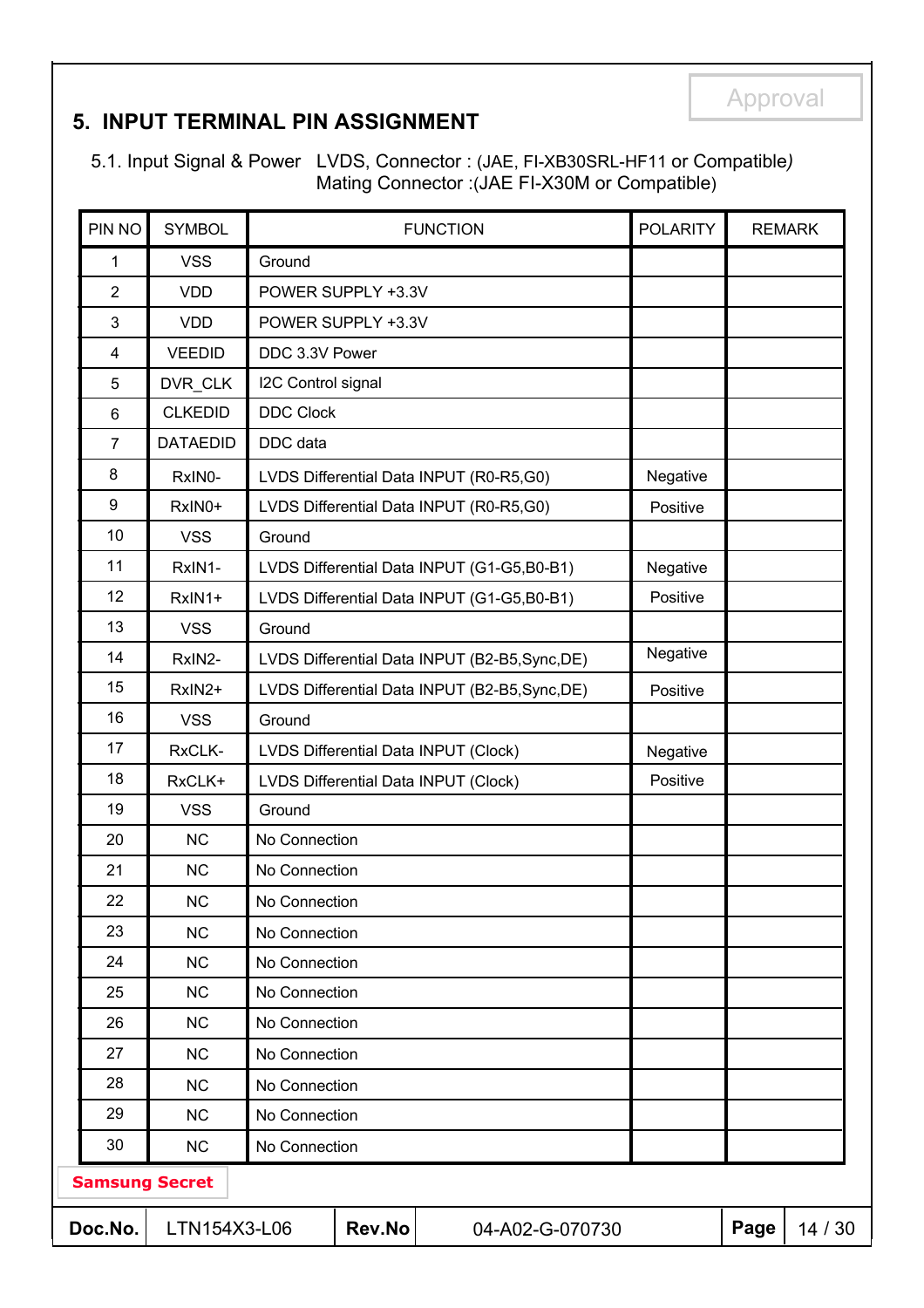| Pin No.                 | <b>Name</b>       | <b>RGB Signal</b> | Pin No. | <b>Name</b>    | <b>RGB Signal</b> |
|-------------------------|-------------------|-------------------|---------|----------------|-------------------|
| 44                      | TxIN0             | R <sub>0</sub>    | 12      | TxIN11         | G <sub>5</sub>    |
| 45                      | TxIN1             | R <sub>1</sub>    | 13      | TxIN12         | B <sub>0</sub>    |
| 47                      | TxIN <sub>2</sub> | R2                | 15      | TxIN13         | <b>B1</b>         |
| 48                      | TxIN3             | R <sub>3</sub>    | 16      | TxIN14         | <b>B2</b>         |
| 1                       | TxIN4             | R <sub>4</sub>    | 18      | TxIN15         | B <sub>3</sub>    |
| $\mathbf{3}$            | TxIN <sub>5</sub> | R <sub>5</sub>    | 19      | TxIN16         | <b>B4</b>         |
| $\overline{\mathbf{4}}$ | TxIN <sub>6</sub> | G <sub>0</sub>    | 20      | TxIN17         | B <sub>5</sub>    |
| $\,6\,$                 | TxIN7             | G <sub>1</sub>    | 22      | TxIN18         | Hsync             |
| $\overline{7}$          | TxIN8             | G <sub>2</sub>    | 23      | TxIN19         | Vsync             |
| $\boldsymbol{9}$        | TxIN9             | G <sub>3</sub>    | 25      | TxIN20         | DE                |
| 10                      | TxIN10            | G4                | 26      | <b>TxCLKIN</b> | <b>Clock</b>      |

#### 5.2 LVDS Interface : Transmitter DS90CF383 or Compatible

#### **LVDS INTERFACE**

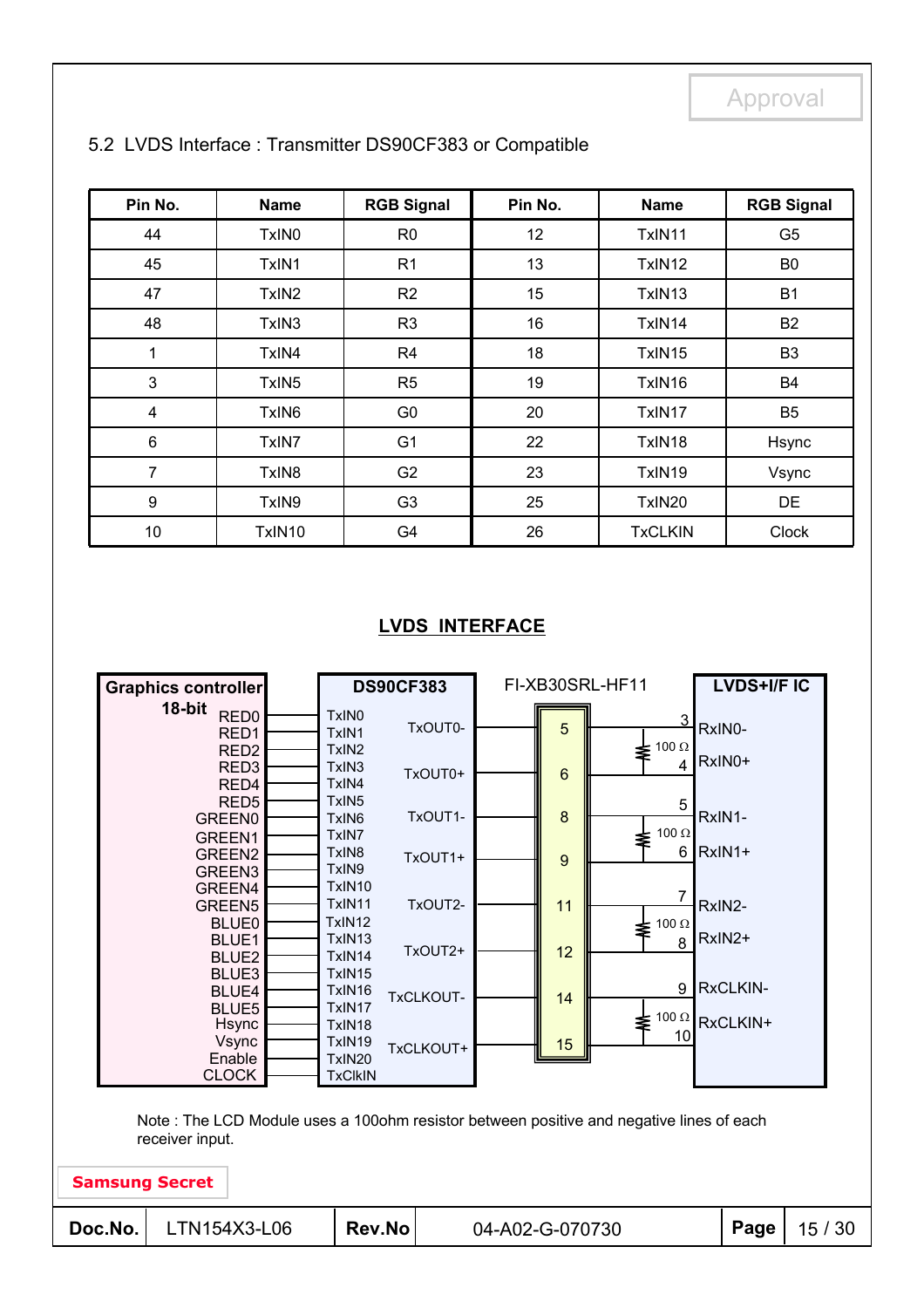#### 5.3 BACK LIGHT UNIT

Connector : JST BHSR - 02VS -1 Mating Connector : SM02B-BHSS-1(JST)

| Pin NO. | Symbol | Color | <b>Function</b>     |
|---------|--------|-------|---------------------|
|         | HOT    | Pink  | <b>High Voltage</b> |
|         | COLD   | White | Low Voltage         |

#### 5.4 Timing Diagrams of LVDS For Transmission



| <b>Samsung Secret</b> |              |        |                 |      |       |
|-----------------------|--------------|--------|-----------------|------|-------|
| Doc.No.               | LTN154X3-L06 | Rev.No | 04-A02-G-070730 | Page | 16/30 |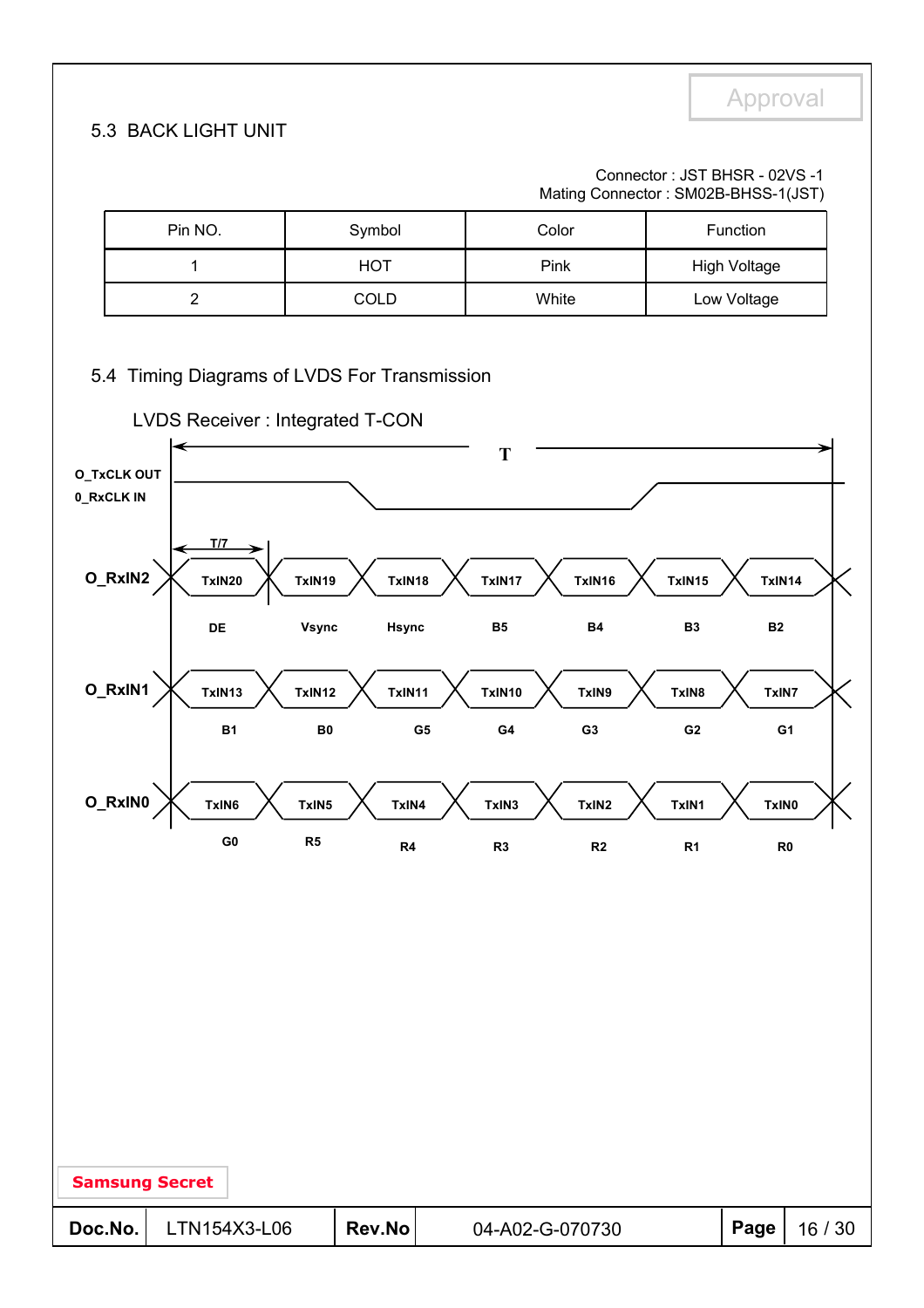| Red<br><b>Blue</b><br>Color<br><b>Display</b><br>Green<br>Scale<br>Level<br>G <sub>2</sub><br>G4<br>R <sub>0</sub><br>R2<br>R <sub>3</sub><br>R <sub>4</sub><br>R <sub>5</sub><br>G <sub>0</sub><br>G <sub>1</sub><br>G <sub>3</sub><br>G <sub>5</sub><br>B <sub>0</sub><br><b>B1</b><br>B <sub>2</sub><br>B <sub>3</sub><br>45<br>R <sub>1</sub><br>B <sub>5</sub><br><b>Black</b><br>0<br>$\pmb{0}$<br>0<br>$\pmb{0}$<br>$\mathbf 0$<br>$\pmb{0}$<br>$\mathbf 0$<br>$\mathbf 0$<br>$\pmb{0}$<br>$\pmb{0}$<br>0<br>$\pmb{0}$<br>$\pmb{0}$<br>$\pmb{0}$<br>$\pmb{0}$<br>$\pmb{0}$<br>$\mathbf 0$<br>$\mathbf 0$<br>$\blacksquare$<br>$\mathbf 0$<br>$\mathbf 0$<br>$\mathbf 0$<br>$\mathbf 0$<br>1<br>$\mathbf{1}$<br><b>Blue</b><br>$\mathbf 0$<br>$\mathbf 0$<br>$\pmb{0}$<br>$\pmb{0}$<br>$\mathbf 0$<br>$\mathbf 0$<br>$\mathbf 0$<br>$\pmb{0}$<br>$\mathbf{1}$<br>$\mathbf{1}$<br>1<br>1<br>$\blacksquare$<br>$\mathbf 0$<br>$\mathbf 0$<br>$\mathbf{1}$<br>$\mathbf{1}$<br>$\mathbf{1}$<br>$\mathbf{1}$<br>$\mathbf 0$<br>0<br>$\mathbf 0$<br>$\mathbf 0$<br>$\mathbf{1}$<br>1<br>$\mathbf 0$<br>$\mathbf 0$<br>$\mathbf 0$<br>0<br>$\mathbf 0$<br>$\mathbf 0$<br>Green<br>$\blacksquare$<br>$\mathbf 0$<br>$\mathbf 0$<br>$\mathbf 0$<br>$\mathbf{1}$<br>1<br>1<br>1<br>$\mathbf 0$<br>$\mathbf 0$<br>$\pmb{0}$<br>$\mathbf{1}$<br>1<br>$\mathbf{1}$<br>$\mathbf{1}$<br>1<br>1<br>$\mathbf{1}$<br>$\mathbf{1}$<br>Cyan<br><b>Basic</b><br>$\overline{\phantom{a}}$<br>Colors<br>$\mathbf{1}$<br>$\mathbf{1}$<br>$\mathbf{1}$<br>1<br>$\mathbf 0$<br>$\mathbf 0$<br>$\mathbf 0$<br>$\mathbf 0$<br>$\mathbf 0$<br>$\mathbf 0$<br>$\mathbf 0$<br>$\mathbf 0$<br>$\mathbf 0$<br>$\mathbf 0$<br>$\mathbf 0$<br>$\mathbf 0$<br>Red<br>1<br>1<br>$\blacksquare$<br>1<br>$\mathbf{1}$<br>$\mathbf{1}$<br>1<br>$\mathbf 0$<br>$\mathbf 0$<br>0<br>$\mathbf 0$<br>$\mathbf 0$<br>$\mathbf 0$<br>1<br>1<br>$\mathbf{1}$<br>$\mathbf{1}$<br>Magenta<br>1<br>1<br>1<br>1<br>$\blacksquare$<br>1<br>1<br>$\mathbf{1}$<br>$\mathbf 1$<br>1<br>$\mathbf{1}$<br>$\mathbf{1}$<br>1<br>1<br>1<br>$\mathbf 0$<br>$\mathbf 0$<br>0<br>$\mathbf 0$<br>$\mathbf 0$<br>$\mathbf 0$<br>Yellow<br>1<br>1<br>$\blacksquare$<br>1<br>1<br>$\mathbf{1}$<br>1<br>1<br>1<br>1<br>White<br>1<br>1<br>1<br>1<br>1<br>1<br>1<br>1<br>1<br>1<br>1<br>$\blacksquare$<br>0<br>$\mathbf 0$<br>0<br>$\pmb{0}$<br>$\pmb{0}$<br>0<br>0<br>0<br>0<br>$\pmb{0}$<br><b>Black</b><br>$\mathbf 0$<br>$\mathbf 0$<br>$\mathbf 0$<br>$\mathbf 0$<br>0<br>$\mathbf 0$<br>0<br>$\mathbf 0$<br>R <sub>0</sub><br>$\mathbf{1}$<br>$\mathbf 0$<br>$\mathbf 0$<br>0<br>$\mathbf 0$<br>$\pmb{0}$<br>0<br>$\mathbf 0$<br>0<br>$\mathbf 0$<br>$\mathbf 0$<br>0<br>0<br>$\pmb{0}$<br>0<br>$\mathbf 0$<br>$\mathbf 0$<br>$\mathbf 0$<br>R <sub>1</sub><br>Dark<br>↑<br>1<br>$\mathbf 0$<br>$\mathbf 0$<br>$\mathbf 0$<br>0<br>$\mathbf 0$<br>0<br>0<br>0<br>$\mathbf 0$<br>$\mathbf 0$<br>0<br>$\mathbf 0$<br>$\mathbf 0$<br>0<br>0<br>0<br>0<br>R <sub>2</sub><br>Gray<br>Ì<br>÷<br>÷<br>$\ddot{\cdot}$<br>$\ddot{\cdot}$<br>Ì.<br>$\ddot{\cdot}$<br>$\ddot{\cdot}$<br>İ<br>$\ddot{\cdot}$<br>Scale<br>R3~R60<br>Of<br>Ì.<br>÷<br>t,<br>$\ddot{\cdot}$<br>t<br>$\ddot{\cdot}$<br>$\ddot{\cdot}$<br>Ì.<br>$\ddot{\cdot}$<br>t<br>$\ddot{\cdot}$<br>$\ddot{\cdot}$<br>$\ddot{\cdot}$<br>İ<br>t<br>$\ddot{\phantom{a}}$<br>$\ddot{\cdot}$<br>Red<br>↓<br>1<br>$\mathbf{1}$<br>0<br>1<br>$\mathbf 0$<br>0<br>$\mathbf 0$<br>$\mathbf 0$<br>0<br>$\mathbf 0$<br>$\mathbf 0$<br>1<br>1<br>$\mathbf 0$<br>0<br>$\mathbf 0$<br>$\pmb{0}$<br>0<br>R61<br>1<br>$\mathbf{1}$<br>$\mathbf 0$<br>$\mathbf 0$<br>$\mathbf 0$<br>$\mathbf 0$<br>$\mathbf 0$<br>1<br>1<br>1<br>$\mathbf 0$<br>0<br>$\mathbf 0$<br>$\mathbf 0$<br>0<br>$\mathbf 0$<br>$\mathbf 0$<br>$\mathbf 0$<br>Light<br>R62<br>$\mathbf{1}$<br>1<br>$\mathbf 0$<br>1<br>1<br>1<br>$\mathbf{1}$<br>$\mathbf 0$<br>$\mathbf 0$<br>0<br>$\mathbf 0$<br>$\mathbf 0$<br>$\pmb{0}$<br>$\mathbf 0$<br>0<br>$\mathbf 0$<br>0<br>$\mathbf 0$<br>R63<br>Red<br>$\mathbf 0$<br>0<br>$\mathbf 0$<br>$\pmb{0}$<br>$\pmb{0}$<br>$\mathbf 0$<br>$\mathbf 0$<br>$\mathbf 0$<br>$\mathbf 0$<br>$\mathbf 0$<br>$\mathbf 0$<br>0<br>$\mathbf 0$<br>$\pmb{0}$<br>$\mathbf 0$<br>$\mathbf 0$<br>$\mathbf 0$<br>$\mathbf 0$<br>G <sub>0</sub><br><b>Black</b><br>$\mathbf 0$<br>$\mathbf 0$<br>$\pmb{0}$<br>$\pmb{0}$<br>$\pmb{0}$<br>$\mathbf 0$<br>$\mathbf{1}$<br>$\mathbf 0$<br>0<br>$\mathbf 0$<br>$\mathbf 0$<br>$\pmb{0}$<br>$\mathbf 0$<br>$\pmb{0}$<br>$\mathbf 0$<br>$\mathbf 0$<br>$\pmb{0}$<br>$\mathbf 0$<br>G <sub>1</sub><br>Dark<br>↑<br>$\mathbf{1}$<br>G <sub>2</sub><br>$\mathbf 0$<br>$\mathbf 0$<br>$\mathbf 0$<br>$\mathbf 0$<br>$\mathbf 0$<br>0<br>$\mathbf 0$<br>0<br>$\mathbf 0$<br>$\mathbf 0$<br>$\mathbf 0$<br>$\mathbf 0$<br>$\mathbf 0$<br>0<br>0<br>0<br>$\mathbf 0$<br>Gray<br>$\ddot{\cdot}$<br>÷<br>$\ddot{\cdot}$<br>$\ddot{\cdot}$<br>t.<br>÷<br>t<br>$\ddot{\phantom{a}}$<br>t<br>$\ddot{\cdot}$<br>$\ddot{\cdot}$<br>$\ddot{\cdot}$<br>Ì.<br>Ì.<br>$\ddot{\cdot}$<br>ċ<br>t<br>$\ddot{\cdot}$<br>$\ddot{\cdot}$<br>Scale<br>G3~G60<br>Of<br>÷.<br>÷,<br>÷.<br>÷.<br>÷,<br>÷<br>$\ddot{\cdot}$<br>t,<br>t<br>ċ<br>$\ddot{\cdot}$<br>t.<br>÷.<br>$\ddot{\cdot}$<br>t<br>$\ddot{\cdot}$<br>$\ddot{\phantom{a}}$<br>÷<br>$\ddot{\cdot}$<br>Green<br>↓<br>$\mathbf 0$<br>0<br>$\mathbf 0$<br>$\mathbf 0$<br>1<br>1<br>$\pmb{0}$<br>0<br>0<br>$\pmb{0}$<br>1<br>1<br>$\mathbf 0$<br>0<br>0<br>$\pmb{0}$<br>0<br>G61<br>1<br>Light<br>$\mathbf 0$<br>0<br>$\mathbf 0$<br>0<br>$\pmb{0}$<br>$\mathbf 0$<br>0<br>1<br>1<br>1<br>1<br>1<br>$\mathbf 0$<br>0<br>$\mathbf 0$<br>$\pmb{0}$<br>0<br>0<br>G62<br>$\mathbf 0$<br>$\mathbf{1}$<br>1<br>0<br>$\mathbf 0$<br>0<br>0<br>$\mathbf 0$<br>1<br>$\mathbf{1}$<br>1<br>$\mathbf 0$<br>0<br>$\mathbf 0$<br>0<br>$\mathbf 0$<br>0<br>G63<br>Green<br>1<br>$\pmb{0}$<br>$\mathbf 0$<br>0<br>$\mathbf 0$<br>0<br>0<br>$\mathbf 0$<br>0<br>$\mathbf 0$<br>0<br>$\mathbf 0$<br>0<br>$\mathbf 0$<br>$\mathbf 0$<br>0<br>$\mathbf 0$<br>0<br>$\mathbf 0$<br>B <sub>0</sub><br><b>Black</b><br>$\mathbf 0$<br>$\pmb{0}$<br>0<br>0<br>1<br>$\mathbf 0$<br>$\mathbf 0$<br>$\pmb{0}$<br>$\mathbf 0$<br>0<br>0<br>0<br>$\mathbf 0$<br>$\mathbf 0$<br>$\pmb{0}$<br>0<br>0<br>$\mathbf 0$<br><b>B1</b><br>Dark<br>↑<br>$\mathbf 0$<br>$\mathbf 0$<br>$\mathbf 0$<br>$\mathbf 0$<br>$\mathbf 0$<br>$\mathbf 0$<br>0<br>$\mathbf 0$<br>0<br>$\mathbf 0$<br>$\mathbf 0$<br>$\mathbf 0$<br>1<br>$\mathbf 0$<br>0<br>$\mathbf 0$<br>0<br>0<br><b>B2</b><br>Gray<br>$\ddot{\cdot}$<br>÷<br>Scale<br>B3~B60<br>Of<br>÷.<br>÷,<br>$\ddot{\cdot}$<br>÷<br>$\ddot{\cdot}$<br>$\ddot{\cdot}$<br>t.<br>$\ddot{\cdot}$<br>$\ddot{\cdot}$<br>t<br>$\ddot{\phantom{a}}$<br>t<br>$\ddot{\phantom{a}}$<br>$\ddot{\phantom{a}}$<br>$\ddot{\cdot}$<br><b>Blue</b><br>↓<br>$\mathbf 0$<br>$\mathbf 0$<br>$\mathbf 0$<br>$\mathbf 0$<br>$\mathbf 0$<br>$\mathbf 0$<br>$\mathbf 0$<br>$\mathbf 0$<br>$\mathbf 0$<br>$\mathbf 0$<br>1<br>$\mathbf{1}$<br>$\mathbf{1}$<br>$\mathbf{1}$<br>0<br>$\mathbf 0$<br>0<br>1<br><b>B61</b><br>$\mathbf 0$<br>$\mathbf 0$<br>$\mathbf 0$<br>$\mathbf 0$<br>$\mathbf 0$<br>$\mathbf 0$<br>$\mathbf 0$<br>$\mathbf 0$<br>$\mathbf 0$<br>$\mathbf 0$<br>$\mathbf 0$<br>$\mathbf 0$<br>1<br>$\mathbf{1}$<br>1<br>0<br>1<br>1<br>Light<br>B62<br>$\mathbf 0$<br>$\mathbf 0$<br>$\mathbf 0$<br>0<br>$\mathbf 0$<br>$\mathbf 0$<br>0<br>$\mathbf 0$<br>$\mathbf 0$<br>0<br>$\mathbf{1}$<br>1<br>1<br>1<br>1<br>0<br>0<br>1<br><b>B63</b><br><b>Blue</b><br>Note 1) Definition of gray:<br>Rn: Red gray, Gn: Green gray, Bn: Blue gray (n=gray level)<br>Note 2) Input signal: 0 = Low level voltage, 1 = High level voltage<br><b>Samsung Secret</b><br>Doc.No.<br>LTN154X3-L06<br>Rev.No<br>Page<br>04-A02-G-070730 |  | Data Signal |  |  |  |  |  |  |  |  |  |  |  |  |  |  | Gray |  |         |  |
|-----------------------------------------------------------------------------------------------------------------------------------------------------------------------------------------------------------------------------------------------------------------------------------------------------------------------------------------------------------------------------------------------------------------------------------------------------------------------------------------------------------------------------------------------------------------------------------------------------------------------------------------------------------------------------------------------------------------------------------------------------------------------------------------------------------------------------------------------------------------------------------------------------------------------------------------------------------------------------------------------------------------------------------------------------------------------------------------------------------------------------------------------------------------------------------------------------------------------------------------------------------------------------------------------------------------------------------------------------------------------------------------------------------------------------------------------------------------------------------------------------------------------------------------------------------------------------------------------------------------------------------------------------------------------------------------------------------------------------------------------------------------------------------------------------------------------------------------------------------------------------------------------------------------------------------------------------------------------------------------------------------------------------------------------------------------------------------------------------------------------------------------------------------------------------------------------------------------------------------------------------------------------------------------------------------------------------------------------------------------------------------------------------------------------------------------------------------------------------------------------------------------------------------------------------------------------------------------------------------------------------------------------------------------------------------------------------------------------------------------------------------------------------------------------------------------------------------------------------------------------------------------------------------------------------------------------------------------------------------------------------------------------------------------------------------------------------------------------------------------------------------------------------------------------------------------------------------------------------------------------------------------------------------------------------------------------------------------------------------------------------------------------------------------------------------------------------------------------------------------------------------------------------------------------------------------------------------------------------------------------------------------------------------------------------------------------------------------------------------------------------------------------------------------------------------------------------------------------------------------------------------------------------------------------------------------------------------------------------------------------------------------------------------------------------------------------------------------------------------------------------------------------------------------------------------------------------------------------------------------------------------------------------------------------------------------------------------------------------------------------------------------------------------------------------------------------------------------------------------------------------------------------------------------------------------------------------------------------------------------------------------------------------------------------------------------------------------------------------------------------------------------------------------------------------------------------------------------------------------------------------------------------------------------------------------------------------------------------------------------------------------------------------------------------------------------------------------------------------------------------------------------------------------------------------------------------------------------------------------------------------------------------------------------------------------------------------------------------------------------------------------------------------------------------------------------------------------------------------------------------------------------------------------------------------------------------------------------------------------------------------------------------------------------------------------------------------------------------------------------------------------------------------------------------------------------------------------------------------------------------------------------------------------------------------------------------------------------------------------------------------------------------------------------------------------------------------------------------------------------------------------------------------------------------------------------------------------------------------------------------------------------------------------------------------------------------------------------------------------------------------------------------------------------------------------------------------------------------------------------------------------------------------------------------------------------------------------------------------------------------------------------------------------------------------------------------------------------------------------------------------------------------------------------------------------------------------------------------------------------------------------------------------------------------------------------------------------------------------------------------------------------------------------------------------------------------------------------------------------------------------------------------------------------------------------------------------------------------------------------------------------------------------------------------------------------------------------------------------------------------------------------------------------------------------------------------------------------------------------------------------------------------------------------------------------------------------------------------------------------------------------------------------------------------------------------------------------------------------------------------------------------------------------------------------------------------------------------------------------------------|--|-------------|--|--|--|--|--|--|--|--|--|--|--|--|--|--|------|--|---------|--|
|                                                                                                                                                                                                                                                                                                                                                                                                                                                                                                                                                                                                                                                                                                                                                                                                                                                                                                                                                                                                                                                                                                                                                                                                                                                                                                                                                                                                                                                                                                                                                                                                                                                                                                                                                                                                                                                                                                                                                                                                                                                                                                                                                                                                                                                                                                                                                                                                                                                                                                                                                                                                                                                                                                                                                                                                                                                                                                                                                                                                                                                                                                                                                                                                                                                                                                                                                                                                                                                                                                                                                                                                                                                                                                                                                                                                                                                                                                                                                                                                                                                                                                                                                                                                                                                                                                                                                                                                                                                                                                                                                                                                                                                                                                                                                                                                                                                                                                                                                                                                                                                                                                                                                                                                                                                                                                                                                                                                                                                                                                                                                                                                                                                                                                                                                                                                                                                                                                                                                                                                                                                                                                                                                                                                                                                                                                                                                                                                                                                                                                                                                                                                                                                                                                                                                                                                                                                                                                                                                                                                                                                                                                                                                                                                                                                                                                                                                                                                                                                                                                                                                                                                                                                                                                                                                                                                                                                                       |  |             |  |  |  |  |  |  |  |  |  |  |  |  |  |  |      |  |         |  |
|                                                                                                                                                                                                                                                                                                                                                                                                                                                                                                                                                                                                                                                                                                                                                                                                                                                                                                                                                                                                                                                                                                                                                                                                                                                                                                                                                                                                                                                                                                                                                                                                                                                                                                                                                                                                                                                                                                                                                                                                                                                                                                                                                                                                                                                                                                                                                                                                                                                                                                                                                                                                                                                                                                                                                                                                                                                                                                                                                                                                                                                                                                                                                                                                                                                                                                                                                                                                                                                                                                                                                                                                                                                                                                                                                                                                                                                                                                                                                                                                                                                                                                                                                                                                                                                                                                                                                                                                                                                                                                                                                                                                                                                                                                                                                                                                                                                                                                                                                                                                                                                                                                                                                                                                                                                                                                                                                                                                                                                                                                                                                                                                                                                                                                                                                                                                                                                                                                                                                                                                                                                                                                                                                                                                                                                                                                                                                                                                                                                                                                                                                                                                                                                                                                                                                                                                                                                                                                                                                                                                                                                                                                                                                                                                                                                                                                                                                                                                                                                                                                                                                                                                                                                                                                                                                                                                                                                                       |  |             |  |  |  |  |  |  |  |  |  |  |  |  |  |  |      |  |         |  |
|                                                                                                                                                                                                                                                                                                                                                                                                                                                                                                                                                                                                                                                                                                                                                                                                                                                                                                                                                                                                                                                                                                                                                                                                                                                                                                                                                                                                                                                                                                                                                                                                                                                                                                                                                                                                                                                                                                                                                                                                                                                                                                                                                                                                                                                                                                                                                                                                                                                                                                                                                                                                                                                                                                                                                                                                                                                                                                                                                                                                                                                                                                                                                                                                                                                                                                                                                                                                                                                                                                                                                                                                                                                                                                                                                                                                                                                                                                                                                                                                                                                                                                                                                                                                                                                                                                                                                                                                                                                                                                                                                                                                                                                                                                                                                                                                                                                                                                                                                                                                                                                                                                                                                                                                                                                                                                                                                                                                                                                                                                                                                                                                                                                                                                                                                                                                                                                                                                                                                                                                                                                                                                                                                                                                                                                                                                                                                                                                                                                                                                                                                                                                                                                                                                                                                                                                                                                                                                                                                                                                                                                                                                                                                                                                                                                                                                                                                                                                                                                                                                                                                                                                                                                                                                                                                                                                                                                                       |  |             |  |  |  |  |  |  |  |  |  |  |  |  |  |  |      |  |         |  |
|                                                                                                                                                                                                                                                                                                                                                                                                                                                                                                                                                                                                                                                                                                                                                                                                                                                                                                                                                                                                                                                                                                                                                                                                                                                                                                                                                                                                                                                                                                                                                                                                                                                                                                                                                                                                                                                                                                                                                                                                                                                                                                                                                                                                                                                                                                                                                                                                                                                                                                                                                                                                                                                                                                                                                                                                                                                                                                                                                                                                                                                                                                                                                                                                                                                                                                                                                                                                                                                                                                                                                                                                                                                                                                                                                                                                                                                                                                                                                                                                                                                                                                                                                                                                                                                                                                                                                                                                                                                                                                                                                                                                                                                                                                                                                                                                                                                                                                                                                                                                                                                                                                                                                                                                                                                                                                                                                                                                                                                                                                                                                                                                                                                                                                                                                                                                                                                                                                                                                                                                                                                                                                                                                                                                                                                                                                                                                                                                                                                                                                                                                                                                                                                                                                                                                                                                                                                                                                                                                                                                                                                                                                                                                                                                                                                                                                                                                                                                                                                                                                                                                                                                                                                                                                                                                                                                                                                                       |  |             |  |  |  |  |  |  |  |  |  |  |  |  |  |  |      |  |         |  |
|                                                                                                                                                                                                                                                                                                                                                                                                                                                                                                                                                                                                                                                                                                                                                                                                                                                                                                                                                                                                                                                                                                                                                                                                                                                                                                                                                                                                                                                                                                                                                                                                                                                                                                                                                                                                                                                                                                                                                                                                                                                                                                                                                                                                                                                                                                                                                                                                                                                                                                                                                                                                                                                                                                                                                                                                                                                                                                                                                                                                                                                                                                                                                                                                                                                                                                                                                                                                                                                                                                                                                                                                                                                                                                                                                                                                                                                                                                                                                                                                                                                                                                                                                                                                                                                                                                                                                                                                                                                                                                                                                                                                                                                                                                                                                                                                                                                                                                                                                                                                                                                                                                                                                                                                                                                                                                                                                                                                                                                                                                                                                                                                                                                                                                                                                                                                                                                                                                                                                                                                                                                                                                                                                                                                                                                                                                                                                                                                                                                                                                                                                                                                                                                                                                                                                                                                                                                                                                                                                                                                                                                                                                                                                                                                                                                                                                                                                                                                                                                                                                                                                                                                                                                                                                                                                                                                                                                                       |  |             |  |  |  |  |  |  |  |  |  |  |  |  |  |  |      |  |         |  |
|                                                                                                                                                                                                                                                                                                                                                                                                                                                                                                                                                                                                                                                                                                                                                                                                                                                                                                                                                                                                                                                                                                                                                                                                                                                                                                                                                                                                                                                                                                                                                                                                                                                                                                                                                                                                                                                                                                                                                                                                                                                                                                                                                                                                                                                                                                                                                                                                                                                                                                                                                                                                                                                                                                                                                                                                                                                                                                                                                                                                                                                                                                                                                                                                                                                                                                                                                                                                                                                                                                                                                                                                                                                                                                                                                                                                                                                                                                                                                                                                                                                                                                                                                                                                                                                                                                                                                                                                                                                                                                                                                                                                                                                                                                                                                                                                                                                                                                                                                                                                                                                                                                                                                                                                                                                                                                                                                                                                                                                                                                                                                                                                                                                                                                                                                                                                                                                                                                                                                                                                                                                                                                                                                                                                                                                                                                                                                                                                                                                                                                                                                                                                                                                                                                                                                                                                                                                                                                                                                                                                                                                                                                                                                                                                                                                                                                                                                                                                                                                                                                                                                                                                                                                                                                                                                                                                                                                                       |  |             |  |  |  |  |  |  |  |  |  |  |  |  |  |  |      |  |         |  |
|                                                                                                                                                                                                                                                                                                                                                                                                                                                                                                                                                                                                                                                                                                                                                                                                                                                                                                                                                                                                                                                                                                                                                                                                                                                                                                                                                                                                                                                                                                                                                                                                                                                                                                                                                                                                                                                                                                                                                                                                                                                                                                                                                                                                                                                                                                                                                                                                                                                                                                                                                                                                                                                                                                                                                                                                                                                                                                                                                                                                                                                                                                                                                                                                                                                                                                                                                                                                                                                                                                                                                                                                                                                                                                                                                                                                                                                                                                                                                                                                                                                                                                                                                                                                                                                                                                                                                                                                                                                                                                                                                                                                                                                                                                                                                                                                                                                                                                                                                                                                                                                                                                                                                                                                                                                                                                                                                                                                                                                                                                                                                                                                                                                                                                                                                                                                                                                                                                                                                                                                                                                                                                                                                                                                                                                                                                                                                                                                                                                                                                                                                                                                                                                                                                                                                                                                                                                                                                                                                                                                                                                                                                                                                                                                                                                                                                                                                                                                                                                                                                                                                                                                                                                                                                                                                                                                                                                                       |  |             |  |  |  |  |  |  |  |  |  |  |  |  |  |  |      |  |         |  |
|                                                                                                                                                                                                                                                                                                                                                                                                                                                                                                                                                                                                                                                                                                                                                                                                                                                                                                                                                                                                                                                                                                                                                                                                                                                                                                                                                                                                                                                                                                                                                                                                                                                                                                                                                                                                                                                                                                                                                                                                                                                                                                                                                                                                                                                                                                                                                                                                                                                                                                                                                                                                                                                                                                                                                                                                                                                                                                                                                                                                                                                                                                                                                                                                                                                                                                                                                                                                                                                                                                                                                                                                                                                                                                                                                                                                                                                                                                                                                                                                                                                                                                                                                                                                                                                                                                                                                                                                                                                                                                                                                                                                                                                                                                                                                                                                                                                                                                                                                                                                                                                                                                                                                                                                                                                                                                                                                                                                                                                                                                                                                                                                                                                                                                                                                                                                                                                                                                                                                                                                                                                                                                                                                                                                                                                                                                                                                                                                                                                                                                                                                                                                                                                                                                                                                                                                                                                                                                                                                                                                                                                                                                                                                                                                                                                                                                                                                                                                                                                                                                                                                                                                                                                                                                                                                                                                                                                                       |  |             |  |  |  |  |  |  |  |  |  |  |  |  |  |  |      |  |         |  |
|                                                                                                                                                                                                                                                                                                                                                                                                                                                                                                                                                                                                                                                                                                                                                                                                                                                                                                                                                                                                                                                                                                                                                                                                                                                                                                                                                                                                                                                                                                                                                                                                                                                                                                                                                                                                                                                                                                                                                                                                                                                                                                                                                                                                                                                                                                                                                                                                                                                                                                                                                                                                                                                                                                                                                                                                                                                                                                                                                                                                                                                                                                                                                                                                                                                                                                                                                                                                                                                                                                                                                                                                                                                                                                                                                                                                                                                                                                                                                                                                                                                                                                                                                                                                                                                                                                                                                                                                                                                                                                                                                                                                                                                                                                                                                                                                                                                                                                                                                                                                                                                                                                                                                                                                                                                                                                                                                                                                                                                                                                                                                                                                                                                                                                                                                                                                                                                                                                                                                                                                                                                                                                                                                                                                                                                                                                                                                                                                                                                                                                                                                                                                                                                                                                                                                                                                                                                                                                                                                                                                                                                                                                                                                                                                                                                                                                                                                                                                                                                                                                                                                                                                                                                                                                                                                                                                                                                                       |  |             |  |  |  |  |  |  |  |  |  |  |  |  |  |  |      |  |         |  |
|                                                                                                                                                                                                                                                                                                                                                                                                                                                                                                                                                                                                                                                                                                                                                                                                                                                                                                                                                                                                                                                                                                                                                                                                                                                                                                                                                                                                                                                                                                                                                                                                                                                                                                                                                                                                                                                                                                                                                                                                                                                                                                                                                                                                                                                                                                                                                                                                                                                                                                                                                                                                                                                                                                                                                                                                                                                                                                                                                                                                                                                                                                                                                                                                                                                                                                                                                                                                                                                                                                                                                                                                                                                                                                                                                                                                                                                                                                                                                                                                                                                                                                                                                                                                                                                                                                                                                                                                                                                                                                                                                                                                                                                                                                                                                                                                                                                                                                                                                                                                                                                                                                                                                                                                                                                                                                                                                                                                                                                                                                                                                                                                                                                                                                                                                                                                                                                                                                                                                                                                                                                                                                                                                                                                                                                                                                                                                                                                                                                                                                                                                                                                                                                                                                                                                                                                                                                                                                                                                                                                                                                                                                                                                                                                                                                                                                                                                                                                                                                                                                                                                                                                                                                                                                                                                                                                                                                                       |  |             |  |  |  |  |  |  |  |  |  |  |  |  |  |  |      |  |         |  |
|                                                                                                                                                                                                                                                                                                                                                                                                                                                                                                                                                                                                                                                                                                                                                                                                                                                                                                                                                                                                                                                                                                                                                                                                                                                                                                                                                                                                                                                                                                                                                                                                                                                                                                                                                                                                                                                                                                                                                                                                                                                                                                                                                                                                                                                                                                                                                                                                                                                                                                                                                                                                                                                                                                                                                                                                                                                                                                                                                                                                                                                                                                                                                                                                                                                                                                                                                                                                                                                                                                                                                                                                                                                                                                                                                                                                                                                                                                                                                                                                                                                                                                                                                                                                                                                                                                                                                                                                                                                                                                                                                                                                                                                                                                                                                                                                                                                                                                                                                                                                                                                                                                                                                                                                                                                                                                                                                                                                                                                                                                                                                                                                                                                                                                                                                                                                                                                                                                                                                                                                                                                                                                                                                                                                                                                                                                                                                                                                                                                                                                                                                                                                                                                                                                                                                                                                                                                                                                                                                                                                                                                                                                                                                                                                                                                                                                                                                                                                                                                                                                                                                                                                                                                                                                                                                                                                                                                                       |  |             |  |  |  |  |  |  |  |  |  |  |  |  |  |  |      |  |         |  |
|                                                                                                                                                                                                                                                                                                                                                                                                                                                                                                                                                                                                                                                                                                                                                                                                                                                                                                                                                                                                                                                                                                                                                                                                                                                                                                                                                                                                                                                                                                                                                                                                                                                                                                                                                                                                                                                                                                                                                                                                                                                                                                                                                                                                                                                                                                                                                                                                                                                                                                                                                                                                                                                                                                                                                                                                                                                                                                                                                                                                                                                                                                                                                                                                                                                                                                                                                                                                                                                                                                                                                                                                                                                                                                                                                                                                                                                                                                                                                                                                                                                                                                                                                                                                                                                                                                                                                                                                                                                                                                                                                                                                                                                                                                                                                                                                                                                                                                                                                                                                                                                                                                                                                                                                                                                                                                                                                                                                                                                                                                                                                                                                                                                                                                                                                                                                                                                                                                                                                                                                                                                                                                                                                                                                                                                                                                                                                                                                                                                                                                                                                                                                                                                                                                                                                                                                                                                                                                                                                                                                                                                                                                                                                                                                                                                                                                                                                                                                                                                                                                                                                                                                                                                                                                                                                                                                                                                                       |  |             |  |  |  |  |  |  |  |  |  |  |  |  |  |  |      |  |         |  |
|                                                                                                                                                                                                                                                                                                                                                                                                                                                                                                                                                                                                                                                                                                                                                                                                                                                                                                                                                                                                                                                                                                                                                                                                                                                                                                                                                                                                                                                                                                                                                                                                                                                                                                                                                                                                                                                                                                                                                                                                                                                                                                                                                                                                                                                                                                                                                                                                                                                                                                                                                                                                                                                                                                                                                                                                                                                                                                                                                                                                                                                                                                                                                                                                                                                                                                                                                                                                                                                                                                                                                                                                                                                                                                                                                                                                                                                                                                                                                                                                                                                                                                                                                                                                                                                                                                                                                                                                                                                                                                                                                                                                                                                                                                                                                                                                                                                                                                                                                                                                                                                                                                                                                                                                                                                                                                                                                                                                                                                                                                                                                                                                                                                                                                                                                                                                                                                                                                                                                                                                                                                                                                                                                                                                                                                                                                                                                                                                                                                                                                                                                                                                                                                                                                                                                                                                                                                                                                                                                                                                                                                                                                                                                                                                                                                                                                                                                                                                                                                                                                                                                                                                                                                                                                                                                                                                                                                                       |  |             |  |  |  |  |  |  |  |  |  |  |  |  |  |  |      |  |         |  |
|                                                                                                                                                                                                                                                                                                                                                                                                                                                                                                                                                                                                                                                                                                                                                                                                                                                                                                                                                                                                                                                                                                                                                                                                                                                                                                                                                                                                                                                                                                                                                                                                                                                                                                                                                                                                                                                                                                                                                                                                                                                                                                                                                                                                                                                                                                                                                                                                                                                                                                                                                                                                                                                                                                                                                                                                                                                                                                                                                                                                                                                                                                                                                                                                                                                                                                                                                                                                                                                                                                                                                                                                                                                                                                                                                                                                                                                                                                                                                                                                                                                                                                                                                                                                                                                                                                                                                                                                                                                                                                                                                                                                                                                                                                                                                                                                                                                                                                                                                                                                                                                                                                                                                                                                                                                                                                                                                                                                                                                                                                                                                                                                                                                                                                                                                                                                                                                                                                                                                                                                                                                                                                                                                                                                                                                                                                                                                                                                                                                                                                                                                                                                                                                                                                                                                                                                                                                                                                                                                                                                                                                                                                                                                                                                                                                                                                                                                                                                                                                                                                                                                                                                                                                                                                                                                                                                                                                                       |  |             |  |  |  |  |  |  |  |  |  |  |  |  |  |  |      |  |         |  |
|                                                                                                                                                                                                                                                                                                                                                                                                                                                                                                                                                                                                                                                                                                                                                                                                                                                                                                                                                                                                                                                                                                                                                                                                                                                                                                                                                                                                                                                                                                                                                                                                                                                                                                                                                                                                                                                                                                                                                                                                                                                                                                                                                                                                                                                                                                                                                                                                                                                                                                                                                                                                                                                                                                                                                                                                                                                                                                                                                                                                                                                                                                                                                                                                                                                                                                                                                                                                                                                                                                                                                                                                                                                                                                                                                                                                                                                                                                                                                                                                                                                                                                                                                                                                                                                                                                                                                                                                                                                                                                                                                                                                                                                                                                                                                                                                                                                                                                                                                                                                                                                                                                                                                                                                                                                                                                                                                                                                                                                                                                                                                                                                                                                                                                                                                                                                                                                                                                                                                                                                                                                                                                                                                                                                                                                                                                                                                                                                                                                                                                                                                                                                                                                                                                                                                                                                                                                                                                                                                                                                                                                                                                                                                                                                                                                                                                                                                                                                                                                                                                                                                                                                                                                                                                                                                                                                                                                                       |  |             |  |  |  |  |  |  |  |  |  |  |  |  |  |  |      |  |         |  |
|                                                                                                                                                                                                                                                                                                                                                                                                                                                                                                                                                                                                                                                                                                                                                                                                                                                                                                                                                                                                                                                                                                                                                                                                                                                                                                                                                                                                                                                                                                                                                                                                                                                                                                                                                                                                                                                                                                                                                                                                                                                                                                                                                                                                                                                                                                                                                                                                                                                                                                                                                                                                                                                                                                                                                                                                                                                                                                                                                                                                                                                                                                                                                                                                                                                                                                                                                                                                                                                                                                                                                                                                                                                                                                                                                                                                                                                                                                                                                                                                                                                                                                                                                                                                                                                                                                                                                                                                                                                                                                                                                                                                                                                                                                                                                                                                                                                                                                                                                                                                                                                                                                                                                                                                                                                                                                                                                                                                                                                                                                                                                                                                                                                                                                                                                                                                                                                                                                                                                                                                                                                                                                                                                                                                                                                                                                                                                                                                                                                                                                                                                                                                                                                                                                                                                                                                                                                                                                                                                                                                                                                                                                                                                                                                                                                                                                                                                                                                                                                                                                                                                                                                                                                                                                                                                                                                                                                                       |  |             |  |  |  |  |  |  |  |  |  |  |  |  |  |  |      |  |         |  |
|                                                                                                                                                                                                                                                                                                                                                                                                                                                                                                                                                                                                                                                                                                                                                                                                                                                                                                                                                                                                                                                                                                                                                                                                                                                                                                                                                                                                                                                                                                                                                                                                                                                                                                                                                                                                                                                                                                                                                                                                                                                                                                                                                                                                                                                                                                                                                                                                                                                                                                                                                                                                                                                                                                                                                                                                                                                                                                                                                                                                                                                                                                                                                                                                                                                                                                                                                                                                                                                                                                                                                                                                                                                                                                                                                                                                                                                                                                                                                                                                                                                                                                                                                                                                                                                                                                                                                                                                                                                                                                                                                                                                                                                                                                                                                                                                                                                                                                                                                                                                                                                                                                                                                                                                                                                                                                                                                                                                                                                                                                                                                                                                                                                                                                                                                                                                                                                                                                                                                                                                                                                                                                                                                                                                                                                                                                                                                                                                                                                                                                                                                                                                                                                                                                                                                                                                                                                                                                                                                                                                                                                                                                                                                                                                                                                                                                                                                                                                                                                                                                                                                                                                                                                                                                                                                                                                                                                                       |  |             |  |  |  |  |  |  |  |  |  |  |  |  |  |  |      |  |         |  |
|                                                                                                                                                                                                                                                                                                                                                                                                                                                                                                                                                                                                                                                                                                                                                                                                                                                                                                                                                                                                                                                                                                                                                                                                                                                                                                                                                                                                                                                                                                                                                                                                                                                                                                                                                                                                                                                                                                                                                                                                                                                                                                                                                                                                                                                                                                                                                                                                                                                                                                                                                                                                                                                                                                                                                                                                                                                                                                                                                                                                                                                                                                                                                                                                                                                                                                                                                                                                                                                                                                                                                                                                                                                                                                                                                                                                                                                                                                                                                                                                                                                                                                                                                                                                                                                                                                                                                                                                                                                                                                                                                                                                                                                                                                                                                                                                                                                                                                                                                                                                                                                                                                                                                                                                                                                                                                                                                                                                                                                                                                                                                                                                                                                                                                                                                                                                                                                                                                                                                                                                                                                                                                                                                                                                                                                                                                                                                                                                                                                                                                                                                                                                                                                                                                                                                                                                                                                                                                                                                                                                                                                                                                                                                                                                                                                                                                                                                                                                                                                                                                                                                                                                                                                                                                                                                                                                                                                                       |  |             |  |  |  |  |  |  |  |  |  |  |  |  |  |  |      |  |         |  |
|                                                                                                                                                                                                                                                                                                                                                                                                                                                                                                                                                                                                                                                                                                                                                                                                                                                                                                                                                                                                                                                                                                                                                                                                                                                                                                                                                                                                                                                                                                                                                                                                                                                                                                                                                                                                                                                                                                                                                                                                                                                                                                                                                                                                                                                                                                                                                                                                                                                                                                                                                                                                                                                                                                                                                                                                                                                                                                                                                                                                                                                                                                                                                                                                                                                                                                                                                                                                                                                                                                                                                                                                                                                                                                                                                                                                                                                                                                                                                                                                                                                                                                                                                                                                                                                                                                                                                                                                                                                                                                                                                                                                                                                                                                                                                                                                                                                                                                                                                                                                                                                                                                                                                                                                                                                                                                                                                                                                                                                                                                                                                                                                                                                                                                                                                                                                                                                                                                                                                                                                                                                                                                                                                                                                                                                                                                                                                                                                                                                                                                                                                                                                                                                                                                                                                                                                                                                                                                                                                                                                                                                                                                                                                                                                                                                                                                                                                                                                                                                                                                                                                                                                                                                                                                                                                                                                                                                                       |  |             |  |  |  |  |  |  |  |  |  |  |  |  |  |  |      |  |         |  |
|                                                                                                                                                                                                                                                                                                                                                                                                                                                                                                                                                                                                                                                                                                                                                                                                                                                                                                                                                                                                                                                                                                                                                                                                                                                                                                                                                                                                                                                                                                                                                                                                                                                                                                                                                                                                                                                                                                                                                                                                                                                                                                                                                                                                                                                                                                                                                                                                                                                                                                                                                                                                                                                                                                                                                                                                                                                                                                                                                                                                                                                                                                                                                                                                                                                                                                                                                                                                                                                                                                                                                                                                                                                                                                                                                                                                                                                                                                                                                                                                                                                                                                                                                                                                                                                                                                                                                                                                                                                                                                                                                                                                                                                                                                                                                                                                                                                                                                                                                                                                                                                                                                                                                                                                                                                                                                                                                                                                                                                                                                                                                                                                                                                                                                                                                                                                                                                                                                                                                                                                                                                                                                                                                                                                                                                                                                                                                                                                                                                                                                                                                                                                                                                                                                                                                                                                                                                                                                                                                                                                                                                                                                                                                                                                                                                                                                                                                                                                                                                                                                                                                                                                                                                                                                                                                                                                                                                                       |  |             |  |  |  |  |  |  |  |  |  |  |  |  |  |  |      |  |         |  |
|                                                                                                                                                                                                                                                                                                                                                                                                                                                                                                                                                                                                                                                                                                                                                                                                                                                                                                                                                                                                                                                                                                                                                                                                                                                                                                                                                                                                                                                                                                                                                                                                                                                                                                                                                                                                                                                                                                                                                                                                                                                                                                                                                                                                                                                                                                                                                                                                                                                                                                                                                                                                                                                                                                                                                                                                                                                                                                                                                                                                                                                                                                                                                                                                                                                                                                                                                                                                                                                                                                                                                                                                                                                                                                                                                                                                                                                                                                                                                                                                                                                                                                                                                                                                                                                                                                                                                                                                                                                                                                                                                                                                                                                                                                                                                                                                                                                                                                                                                                                                                                                                                                                                                                                                                                                                                                                                                                                                                                                                                                                                                                                                                                                                                                                                                                                                                                                                                                                                                                                                                                                                                                                                                                                                                                                                                                                                                                                                                                                                                                                                                                                                                                                                                                                                                                                                                                                                                                                                                                                                                                                                                                                                                                                                                                                                                                                                                                                                                                                                                                                                                                                                                                                                                                                                                                                                                                                                       |  |             |  |  |  |  |  |  |  |  |  |  |  |  |  |  |      |  |         |  |
|                                                                                                                                                                                                                                                                                                                                                                                                                                                                                                                                                                                                                                                                                                                                                                                                                                                                                                                                                                                                                                                                                                                                                                                                                                                                                                                                                                                                                                                                                                                                                                                                                                                                                                                                                                                                                                                                                                                                                                                                                                                                                                                                                                                                                                                                                                                                                                                                                                                                                                                                                                                                                                                                                                                                                                                                                                                                                                                                                                                                                                                                                                                                                                                                                                                                                                                                                                                                                                                                                                                                                                                                                                                                                                                                                                                                                                                                                                                                                                                                                                                                                                                                                                                                                                                                                                                                                                                                                                                                                                                                                                                                                                                                                                                                                                                                                                                                                                                                                                                                                                                                                                                                                                                                                                                                                                                                                                                                                                                                                                                                                                                                                                                                                                                                                                                                                                                                                                                                                                                                                                                                                                                                                                                                                                                                                                                                                                                                                                                                                                                                                                                                                                                                                                                                                                                                                                                                                                                                                                                                                                                                                                                                                                                                                                                                                                                                                                                                                                                                                                                                                                                                                                                                                                                                                                                                                                                                       |  |             |  |  |  |  |  |  |  |  |  |  |  |  |  |  |      |  |         |  |
|                                                                                                                                                                                                                                                                                                                                                                                                                                                                                                                                                                                                                                                                                                                                                                                                                                                                                                                                                                                                                                                                                                                                                                                                                                                                                                                                                                                                                                                                                                                                                                                                                                                                                                                                                                                                                                                                                                                                                                                                                                                                                                                                                                                                                                                                                                                                                                                                                                                                                                                                                                                                                                                                                                                                                                                                                                                                                                                                                                                                                                                                                                                                                                                                                                                                                                                                                                                                                                                                                                                                                                                                                                                                                                                                                                                                                                                                                                                                                                                                                                                                                                                                                                                                                                                                                                                                                                                                                                                                                                                                                                                                                                                                                                                                                                                                                                                                                                                                                                                                                                                                                                                                                                                                                                                                                                                                                                                                                                                                                                                                                                                                                                                                                                                                                                                                                                                                                                                                                                                                                                                                                                                                                                                                                                                                                                                                                                                                                                                                                                                                                                                                                                                                                                                                                                                                                                                                                                                                                                                                                                                                                                                                                                                                                                                                                                                                                                                                                                                                                                                                                                                                                                                                                                                                                                                                                                                                       |  |             |  |  |  |  |  |  |  |  |  |  |  |  |  |  |      |  |         |  |
|                                                                                                                                                                                                                                                                                                                                                                                                                                                                                                                                                                                                                                                                                                                                                                                                                                                                                                                                                                                                                                                                                                                                                                                                                                                                                                                                                                                                                                                                                                                                                                                                                                                                                                                                                                                                                                                                                                                                                                                                                                                                                                                                                                                                                                                                                                                                                                                                                                                                                                                                                                                                                                                                                                                                                                                                                                                                                                                                                                                                                                                                                                                                                                                                                                                                                                                                                                                                                                                                                                                                                                                                                                                                                                                                                                                                                                                                                                                                                                                                                                                                                                                                                                                                                                                                                                                                                                                                                                                                                                                                                                                                                                                                                                                                                                                                                                                                                                                                                                                                                                                                                                                                                                                                                                                                                                                                                                                                                                                                                                                                                                                                                                                                                                                                                                                                                                                                                                                                                                                                                                                                                                                                                                                                                                                                                                                                                                                                                                                                                                                                                                                                                                                                                                                                                                                                                                                                                                                                                                                                                                                                                                                                                                                                                                                                                                                                                                                                                                                                                                                                                                                                                                                                                                                                                                                                                                                                       |  |             |  |  |  |  |  |  |  |  |  |  |  |  |  |  |      |  |         |  |
|                                                                                                                                                                                                                                                                                                                                                                                                                                                                                                                                                                                                                                                                                                                                                                                                                                                                                                                                                                                                                                                                                                                                                                                                                                                                                                                                                                                                                                                                                                                                                                                                                                                                                                                                                                                                                                                                                                                                                                                                                                                                                                                                                                                                                                                                                                                                                                                                                                                                                                                                                                                                                                                                                                                                                                                                                                                                                                                                                                                                                                                                                                                                                                                                                                                                                                                                                                                                                                                                                                                                                                                                                                                                                                                                                                                                                                                                                                                                                                                                                                                                                                                                                                                                                                                                                                                                                                                                                                                                                                                                                                                                                                                                                                                                                                                                                                                                                                                                                                                                                                                                                                                                                                                                                                                                                                                                                                                                                                                                                                                                                                                                                                                                                                                                                                                                                                                                                                                                                                                                                                                                                                                                                                                                                                                                                                                                                                                                                                                                                                                                                                                                                                                                                                                                                                                                                                                                                                                                                                                                                                                                                                                                                                                                                                                                                                                                                                                                                                                                                                                                                                                                                                                                                                                                                                                                                                                                       |  |             |  |  |  |  |  |  |  |  |  |  |  |  |  |  |      |  |         |  |
|                                                                                                                                                                                                                                                                                                                                                                                                                                                                                                                                                                                                                                                                                                                                                                                                                                                                                                                                                                                                                                                                                                                                                                                                                                                                                                                                                                                                                                                                                                                                                                                                                                                                                                                                                                                                                                                                                                                                                                                                                                                                                                                                                                                                                                                                                                                                                                                                                                                                                                                                                                                                                                                                                                                                                                                                                                                                                                                                                                                                                                                                                                                                                                                                                                                                                                                                                                                                                                                                                                                                                                                                                                                                                                                                                                                                                                                                                                                                                                                                                                                                                                                                                                                                                                                                                                                                                                                                                                                                                                                                                                                                                                                                                                                                                                                                                                                                                                                                                                                                                                                                                                                                                                                                                                                                                                                                                                                                                                                                                                                                                                                                                                                                                                                                                                                                                                                                                                                                                                                                                                                                                                                                                                                                                                                                                                                                                                                                                                                                                                                                                                                                                                                                                                                                                                                                                                                                                                                                                                                                                                                                                                                                                                                                                                                                                                                                                                                                                                                                                                                                                                                                                                                                                                                                                                                                                                                                       |  |             |  |  |  |  |  |  |  |  |  |  |  |  |  |  |      |  |         |  |
|                                                                                                                                                                                                                                                                                                                                                                                                                                                                                                                                                                                                                                                                                                                                                                                                                                                                                                                                                                                                                                                                                                                                                                                                                                                                                                                                                                                                                                                                                                                                                                                                                                                                                                                                                                                                                                                                                                                                                                                                                                                                                                                                                                                                                                                                                                                                                                                                                                                                                                                                                                                                                                                                                                                                                                                                                                                                                                                                                                                                                                                                                                                                                                                                                                                                                                                                                                                                                                                                                                                                                                                                                                                                                                                                                                                                                                                                                                                                                                                                                                                                                                                                                                                                                                                                                                                                                                                                                                                                                                                                                                                                                                                                                                                                                                                                                                                                                                                                                                                                                                                                                                                                                                                                                                                                                                                                                                                                                                                                                                                                                                                                                                                                                                                                                                                                                                                                                                                                                                                                                                                                                                                                                                                                                                                                                                                                                                                                                                                                                                                                                                                                                                                                                                                                                                                                                                                                                                                                                                                                                                                                                                                                                                                                                                                                                                                                                                                                                                                                                                                                                                                                                                                                                                                                                                                                                                                                       |  |             |  |  |  |  |  |  |  |  |  |  |  |  |  |  |      |  |         |  |
|                                                                                                                                                                                                                                                                                                                                                                                                                                                                                                                                                                                                                                                                                                                                                                                                                                                                                                                                                                                                                                                                                                                                                                                                                                                                                                                                                                                                                                                                                                                                                                                                                                                                                                                                                                                                                                                                                                                                                                                                                                                                                                                                                                                                                                                                                                                                                                                                                                                                                                                                                                                                                                                                                                                                                                                                                                                                                                                                                                                                                                                                                                                                                                                                                                                                                                                                                                                                                                                                                                                                                                                                                                                                                                                                                                                                                                                                                                                                                                                                                                                                                                                                                                                                                                                                                                                                                                                                                                                                                                                                                                                                                                                                                                                                                                                                                                                                                                                                                                                                                                                                                                                                                                                                                                                                                                                                                                                                                                                                                                                                                                                                                                                                                                                                                                                                                                                                                                                                                                                                                                                                                                                                                                                                                                                                                                                                                                                                                                                                                                                                                                                                                                                                                                                                                                                                                                                                                                                                                                                                                                                                                                                                                                                                                                                                                                                                                                                                                                                                                                                                                                                                                                                                                                                                                                                                                                                                       |  |             |  |  |  |  |  |  |  |  |  |  |  |  |  |  |      |  |         |  |
|                                                                                                                                                                                                                                                                                                                                                                                                                                                                                                                                                                                                                                                                                                                                                                                                                                                                                                                                                                                                                                                                                                                                                                                                                                                                                                                                                                                                                                                                                                                                                                                                                                                                                                                                                                                                                                                                                                                                                                                                                                                                                                                                                                                                                                                                                                                                                                                                                                                                                                                                                                                                                                                                                                                                                                                                                                                                                                                                                                                                                                                                                                                                                                                                                                                                                                                                                                                                                                                                                                                                                                                                                                                                                                                                                                                                                                                                                                                                                                                                                                                                                                                                                                                                                                                                                                                                                                                                                                                                                                                                                                                                                                                                                                                                                                                                                                                                                                                                                                                                                                                                                                                                                                                                                                                                                                                                                                                                                                                                                                                                                                                                                                                                                                                                                                                                                                                                                                                                                                                                                                                                                                                                                                                                                                                                                                                                                                                                                                                                                                                                                                                                                                                                                                                                                                                                                                                                                                                                                                                                                                                                                                                                                                                                                                                                                                                                                                                                                                                                                                                                                                                                                                                                                                                                                                                                                                                                       |  |             |  |  |  |  |  |  |  |  |  |  |  |  |  |  |      |  |         |  |
|                                                                                                                                                                                                                                                                                                                                                                                                                                                                                                                                                                                                                                                                                                                                                                                                                                                                                                                                                                                                                                                                                                                                                                                                                                                                                                                                                                                                                                                                                                                                                                                                                                                                                                                                                                                                                                                                                                                                                                                                                                                                                                                                                                                                                                                                                                                                                                                                                                                                                                                                                                                                                                                                                                                                                                                                                                                                                                                                                                                                                                                                                                                                                                                                                                                                                                                                                                                                                                                                                                                                                                                                                                                                                                                                                                                                                                                                                                                                                                                                                                                                                                                                                                                                                                                                                                                                                                                                                                                                                                                                                                                                                                                                                                                                                                                                                                                                                                                                                                                                                                                                                                                                                                                                                                                                                                                                                                                                                                                                                                                                                                                                                                                                                                                                                                                                                                                                                                                                                                                                                                                                                                                                                                                                                                                                                                                                                                                                                                                                                                                                                                                                                                                                                                                                                                                                                                                                                                                                                                                                                                                                                                                                                                                                                                                                                                                                                                                                                                                                                                                                                                                                                                                                                                                                                                                                                                                                       |  |             |  |  |  |  |  |  |  |  |  |  |  |  |  |  |      |  |         |  |
|                                                                                                                                                                                                                                                                                                                                                                                                                                                                                                                                                                                                                                                                                                                                                                                                                                                                                                                                                                                                                                                                                                                                                                                                                                                                                                                                                                                                                                                                                                                                                                                                                                                                                                                                                                                                                                                                                                                                                                                                                                                                                                                                                                                                                                                                                                                                                                                                                                                                                                                                                                                                                                                                                                                                                                                                                                                                                                                                                                                                                                                                                                                                                                                                                                                                                                                                                                                                                                                                                                                                                                                                                                                                                                                                                                                                                                                                                                                                                                                                                                                                                                                                                                                                                                                                                                                                                                                                                                                                                                                                                                                                                                                                                                                                                                                                                                                                                                                                                                                                                                                                                                                                                                                                                                                                                                                                                                                                                                                                                                                                                                                                                                                                                                                                                                                                                                                                                                                                                                                                                                                                                                                                                                                                                                                                                                                                                                                                                                                                                                                                                                                                                                                                                                                                                                                                                                                                                                                                                                                                                                                                                                                                                                                                                                                                                                                                                                                                                                                                                                                                                                                                                                                                                                                                                                                                                                                                       |  |             |  |  |  |  |  |  |  |  |  |  |  |  |  |  |      |  |         |  |
|                                                                                                                                                                                                                                                                                                                                                                                                                                                                                                                                                                                                                                                                                                                                                                                                                                                                                                                                                                                                                                                                                                                                                                                                                                                                                                                                                                                                                                                                                                                                                                                                                                                                                                                                                                                                                                                                                                                                                                                                                                                                                                                                                                                                                                                                                                                                                                                                                                                                                                                                                                                                                                                                                                                                                                                                                                                                                                                                                                                                                                                                                                                                                                                                                                                                                                                                                                                                                                                                                                                                                                                                                                                                                                                                                                                                                                                                                                                                                                                                                                                                                                                                                                                                                                                                                                                                                                                                                                                                                                                                                                                                                                                                                                                                                                                                                                                                                                                                                                                                                                                                                                                                                                                                                                                                                                                                                                                                                                                                                                                                                                                                                                                                                                                                                                                                                                                                                                                                                                                                                                                                                                                                                                                                                                                                                                                                                                                                                                                                                                                                                                                                                                                                                                                                                                                                                                                                                                                                                                                                                                                                                                                                                                                                                                                                                                                                                                                                                                                                                                                                                                                                                                                                                                                                                                                                                                                                       |  |             |  |  |  |  |  |  |  |  |  |  |  |  |  |  |      |  |         |  |
|                                                                                                                                                                                                                                                                                                                                                                                                                                                                                                                                                                                                                                                                                                                                                                                                                                                                                                                                                                                                                                                                                                                                                                                                                                                                                                                                                                                                                                                                                                                                                                                                                                                                                                                                                                                                                                                                                                                                                                                                                                                                                                                                                                                                                                                                                                                                                                                                                                                                                                                                                                                                                                                                                                                                                                                                                                                                                                                                                                                                                                                                                                                                                                                                                                                                                                                                                                                                                                                                                                                                                                                                                                                                                                                                                                                                                                                                                                                                                                                                                                                                                                                                                                                                                                                                                                                                                                                                                                                                                                                                                                                                                                                                                                                                                                                                                                                                                                                                                                                                                                                                                                                                                                                                                                                                                                                                                                                                                                                                                                                                                                                                                                                                                                                                                                                                                                                                                                                                                                                                                                                                                                                                                                                                                                                                                                                                                                                                                                                                                                                                                                                                                                                                                                                                                                                                                                                                                                                                                                                                                                                                                                                                                                                                                                                                                                                                                                                                                                                                                                                                                                                                                                                                                                                                                                                                                                                                       |  |             |  |  |  |  |  |  |  |  |  |  |  |  |  |  |      |  |         |  |
|                                                                                                                                                                                                                                                                                                                                                                                                                                                                                                                                                                                                                                                                                                                                                                                                                                                                                                                                                                                                                                                                                                                                                                                                                                                                                                                                                                                                                                                                                                                                                                                                                                                                                                                                                                                                                                                                                                                                                                                                                                                                                                                                                                                                                                                                                                                                                                                                                                                                                                                                                                                                                                                                                                                                                                                                                                                                                                                                                                                                                                                                                                                                                                                                                                                                                                                                                                                                                                                                                                                                                                                                                                                                                                                                                                                                                                                                                                                                                                                                                                                                                                                                                                                                                                                                                                                                                                                                                                                                                                                                                                                                                                                                                                                                                                                                                                                                                                                                                                                                                                                                                                                                                                                                                                                                                                                                                                                                                                                                                                                                                                                                                                                                                                                                                                                                                                                                                                                                                                                                                                                                                                                                                                                                                                                                                                                                                                                                                                                                                                                                                                                                                                                                                                                                                                                                                                                                                                                                                                                                                                                                                                                                                                                                                                                                                                                                                                                                                                                                                                                                                                                                                                                                                                                                                                                                                                                                       |  |             |  |  |  |  |  |  |  |  |  |  |  |  |  |  |      |  |         |  |
|                                                                                                                                                                                                                                                                                                                                                                                                                                                                                                                                                                                                                                                                                                                                                                                                                                                                                                                                                                                                                                                                                                                                                                                                                                                                                                                                                                                                                                                                                                                                                                                                                                                                                                                                                                                                                                                                                                                                                                                                                                                                                                                                                                                                                                                                                                                                                                                                                                                                                                                                                                                                                                                                                                                                                                                                                                                                                                                                                                                                                                                                                                                                                                                                                                                                                                                                                                                                                                                                                                                                                                                                                                                                                                                                                                                                                                                                                                                                                                                                                                                                                                                                                                                                                                                                                                                                                                                                                                                                                                                                                                                                                                                                                                                                                                                                                                                                                                                                                                                                                                                                                                                                                                                                                                                                                                                                                                                                                                                                                                                                                                                                                                                                                                                                                                                                                                                                                                                                                                                                                                                                                                                                                                                                                                                                                                                                                                                                                                                                                                                                                                                                                                                                                                                                                                                                                                                                                                                                                                                                                                                                                                                                                                                                                                                                                                                                                                                                                                                                                                                                                                                                                                                                                                                                                                                                                                                                       |  |             |  |  |  |  |  |  |  |  |  |  |  |  |  |  |      |  |         |  |
|                                                                                                                                                                                                                                                                                                                                                                                                                                                                                                                                                                                                                                                                                                                                                                                                                                                                                                                                                                                                                                                                                                                                                                                                                                                                                                                                                                                                                                                                                                                                                                                                                                                                                                                                                                                                                                                                                                                                                                                                                                                                                                                                                                                                                                                                                                                                                                                                                                                                                                                                                                                                                                                                                                                                                                                                                                                                                                                                                                                                                                                                                                                                                                                                                                                                                                                                                                                                                                                                                                                                                                                                                                                                                                                                                                                                                                                                                                                                                                                                                                                                                                                                                                                                                                                                                                                                                                                                                                                                                                                                                                                                                                                                                                                                                                                                                                                                                                                                                                                                                                                                                                                                                                                                                                                                                                                                                                                                                                                                                                                                                                                                                                                                                                                                                                                                                                                                                                                                                                                                                                                                                                                                                                                                                                                                                                                                                                                                                                                                                                                                                                                                                                                                                                                                                                                                                                                                                                                                                                                                                                                                                                                                                                                                                                                                                                                                                                                                                                                                                                                                                                                                                                                                                                                                                                                                                                                                       |  |             |  |  |  |  |  |  |  |  |  |  |  |  |  |  |      |  |         |  |
|                                                                                                                                                                                                                                                                                                                                                                                                                                                                                                                                                                                                                                                                                                                                                                                                                                                                                                                                                                                                                                                                                                                                                                                                                                                                                                                                                                                                                                                                                                                                                                                                                                                                                                                                                                                                                                                                                                                                                                                                                                                                                                                                                                                                                                                                                                                                                                                                                                                                                                                                                                                                                                                                                                                                                                                                                                                                                                                                                                                                                                                                                                                                                                                                                                                                                                                                                                                                                                                                                                                                                                                                                                                                                                                                                                                                                                                                                                                                                                                                                                                                                                                                                                                                                                                                                                                                                                                                                                                                                                                                                                                                                                                                                                                                                                                                                                                                                                                                                                                                                                                                                                                                                                                                                                                                                                                                                                                                                                                                                                                                                                                                                                                                                                                                                                                                                                                                                                                                                                                                                                                                                                                                                                                                                                                                                                                                                                                                                                                                                                                                                                                                                                                                                                                                                                                                                                                                                                                                                                                                                                                                                                                                                                                                                                                                                                                                                                                                                                                                                                                                                                                                                                                                                                                                                                                                                                                                       |  |             |  |  |  |  |  |  |  |  |  |  |  |  |  |  |      |  |         |  |
|                                                                                                                                                                                                                                                                                                                                                                                                                                                                                                                                                                                                                                                                                                                                                                                                                                                                                                                                                                                                                                                                                                                                                                                                                                                                                                                                                                                                                                                                                                                                                                                                                                                                                                                                                                                                                                                                                                                                                                                                                                                                                                                                                                                                                                                                                                                                                                                                                                                                                                                                                                                                                                                                                                                                                                                                                                                                                                                                                                                                                                                                                                                                                                                                                                                                                                                                                                                                                                                                                                                                                                                                                                                                                                                                                                                                                                                                                                                                                                                                                                                                                                                                                                                                                                                                                                                                                                                                                                                                                                                                                                                                                                                                                                                                                                                                                                                                                                                                                                                                                                                                                                                                                                                                                                                                                                                                                                                                                                                                                                                                                                                                                                                                                                                                                                                                                                                                                                                                                                                                                                                                                                                                                                                                                                                                                                                                                                                                                                                                                                                                                                                                                                                                                                                                                                                                                                                                                                                                                                                                                                                                                                                                                                                                                                                                                                                                                                                                                                                                                                                                                                                                                                                                                                                                                                                                                                                                       |  |             |  |  |  |  |  |  |  |  |  |  |  |  |  |  |      |  | 17 / 30 |  |

# 5.5 Input Signals, Basic Display Colors and Gray Scale of Each Color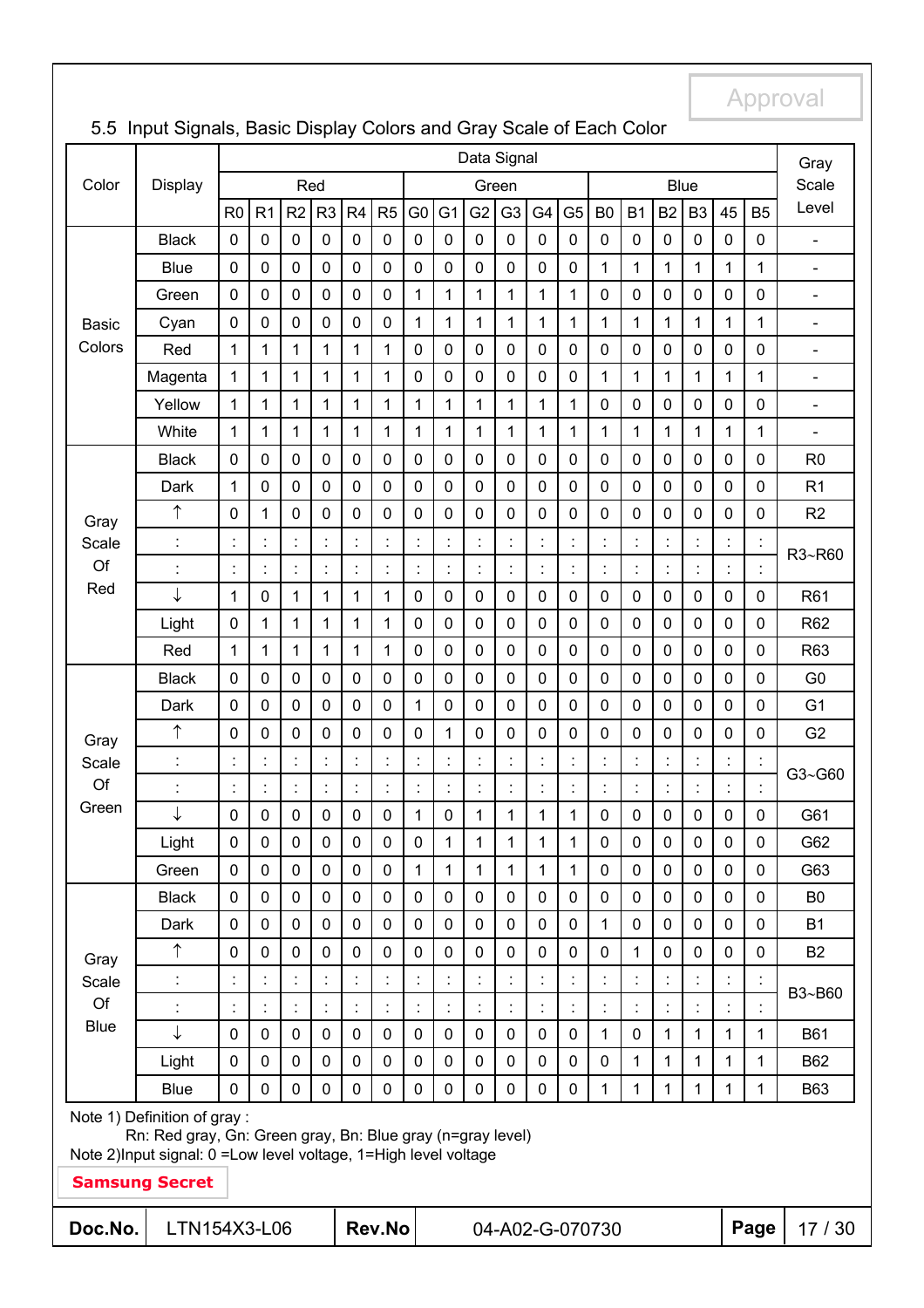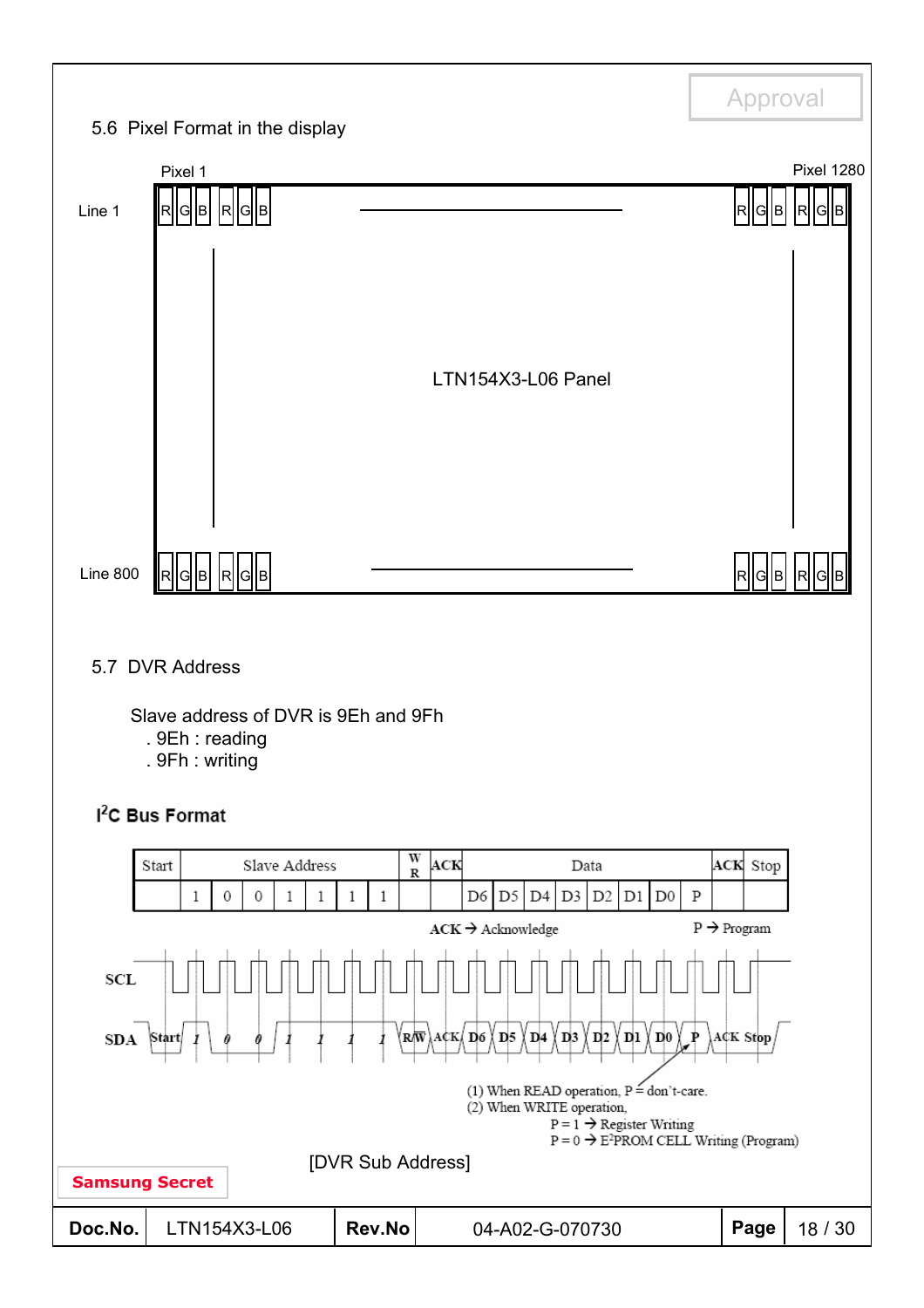# **6. INTERFACE TIMING**

#### 6.1 Timing Parameters

| Signal                                   | Item              | Symbol     | Min.                     | Typ. | Max.                     | Unit          | <b>Note</b> |
|------------------------------------------|-------------------|------------|--------------------------|------|--------------------------|---------------|-------------|
| Frame Frequency                          | Cycle             | <b>TV</b>  | 804                      | 816  | 1000                     | Lines         |             |
| <b>Vertical Active</b><br>Display Term   | Display<br>Period | <b>TVD</b> | $\overline{\phantom{0}}$ | 800  | $\overline{\phantom{a}}$ | Lines         |             |
| One Line<br><b>Scanning Time</b>         | Cycle             | TH         | 1350                     | 1408 | 1550                     | <b>Clocks</b> |             |
| <b>Horizontal Active</b><br>Display Term | Display<br>Period | <b>THD</b> |                          | 1280 |                          | <b>Clocks</b> |             |

#### 6.2 Timing diagrams of interface signal

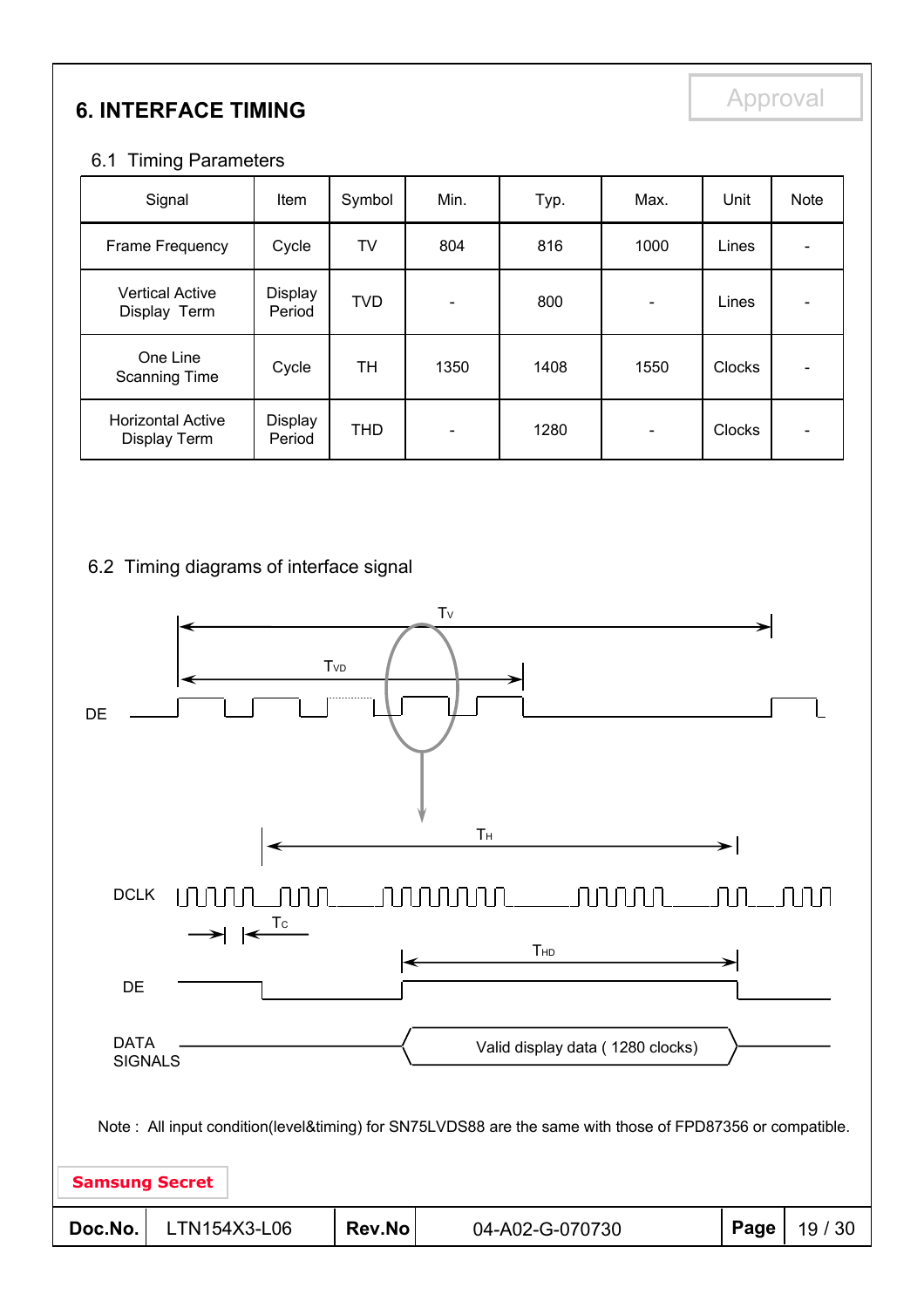6.3 Power ON/OFF Sequence **Approval** Approval

: To prevent a latch-up or DC operation of the LCD module, the power on/off sequence should be as the diagram below.

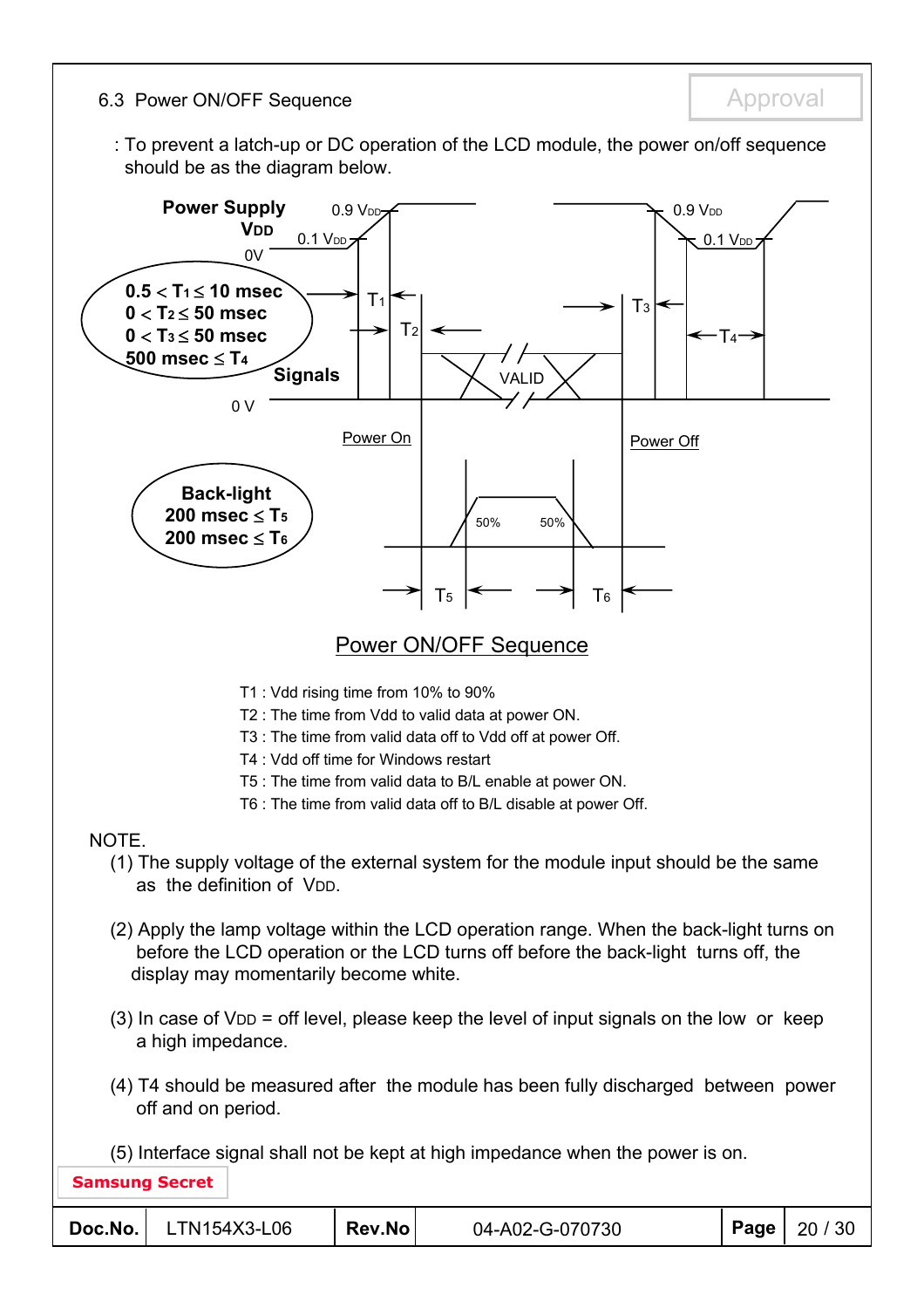# **7. MECHANICAL OUTLINE DIMENSION Approval**

[ Refer to the next page ]

| <b>Samsung Secret</b> |              |        |                 |      |       |
|-----------------------|--------------|--------|-----------------|------|-------|
| Doc.No.               | LTN154X3-L06 | Rev.No | 04-A02-G-070730 | Page | 21/30 |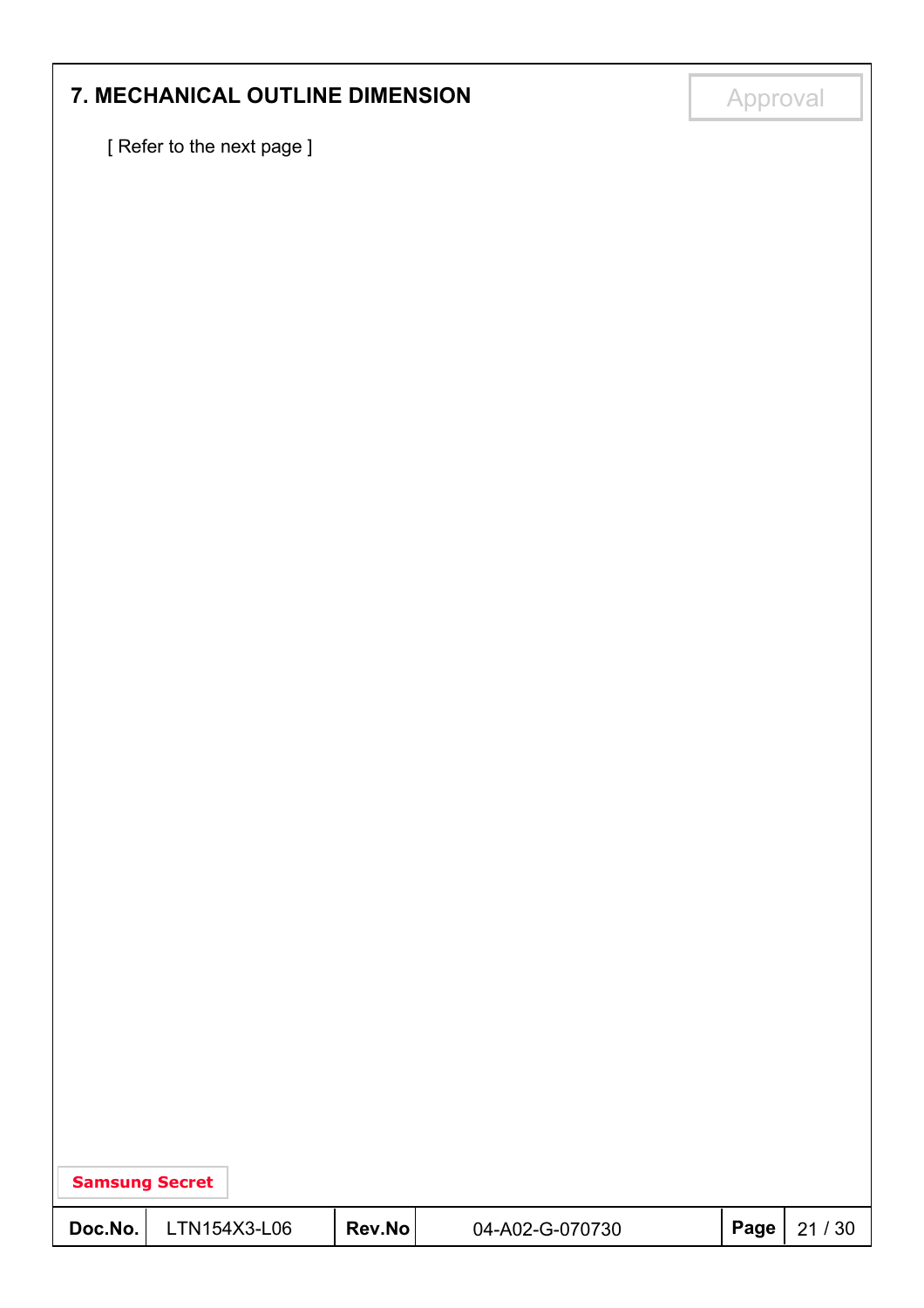



 $\blacklozenge$ 

|                       |       | GENERAL TOLERANCE |         |              |           |          |                         |                                  |               |                                |          |     |
|-----------------------|-------|-------------------|---------|--------------|-----------|----------|-------------------------|----------------------------------|---------------|--------------------------------|----------|-----|
|                       |       |                   |         | <b>REV</b>   | DATE      |          | DESCRIPTION OF REVISION |                                  | <b>REASON</b> |                                | CHG'D BY |     |
| <b>STEP</b>           | LEVEL | LEVEL 2           | LEVEL 3 | UNIT         | mm        | DRA'N BY | DES'D BY                | CHK 'D BY APP 'D BY              | MODEL NAME    | LTN154X3-L06-4                 |          |     |
| $0 \leq X \leq 4$     | ±0.05 | ±0/1              | ±0.2    | <b>SCALE</b> | 1/1       |          | CH.Y.BANG               | M.S.KIM   D.C.YANG               |               |                                |          |     |
| $4 \times X \leq 16$  | ±0.08 | 40.15             | ±0.3    |              | TOLERANCE |          |                         |                                  | PART/SHEET    |                                |          |     |
|                       |       |                   |         |              | LEVEL3    |          |                         | 2006.03.13 2006.03.13 2006.03.13 | <b>NAME</b>   | <b>OUTLINE DIMENSION SHEET</b> |          | 1/1 |
| $16 \times X \leq 64$ | ±0.12 | ±0.25             | ±0.5    |              |           |          | SAMSUNG ELECTRONICS     | SPEC, NO                         |               |                                |          |     |
| $64 \times X \le 256$ | ±0.25 | ±0.4              | ±0.8    |              |           |          |                         | $ DDS0***-000 $                  | CODE NO.      |                                | VER .    | 000 |

 $^{0}_{0}$ 

 $40 -$ 

 $^{0}_{0}$ 

 $m$ <sup>-</sup>

 $\circ_{\sf m}^{\sf O}$ 

 $\bigoplus_{\substack{2 \leq 1}}$ 

 $_{0}^{0}$ 

 $\frac{10}{7}$ 

 $^{0}_{-}$ 

 $\mathfrak{g}$  –

 $O -$ 

 $\frac{1}{N}$ 

- 3. TORQUE SPEC : MAX 2.5 Kgf-cm
- 4. WEIGHT SPEC : TYP 540g, MAX 560g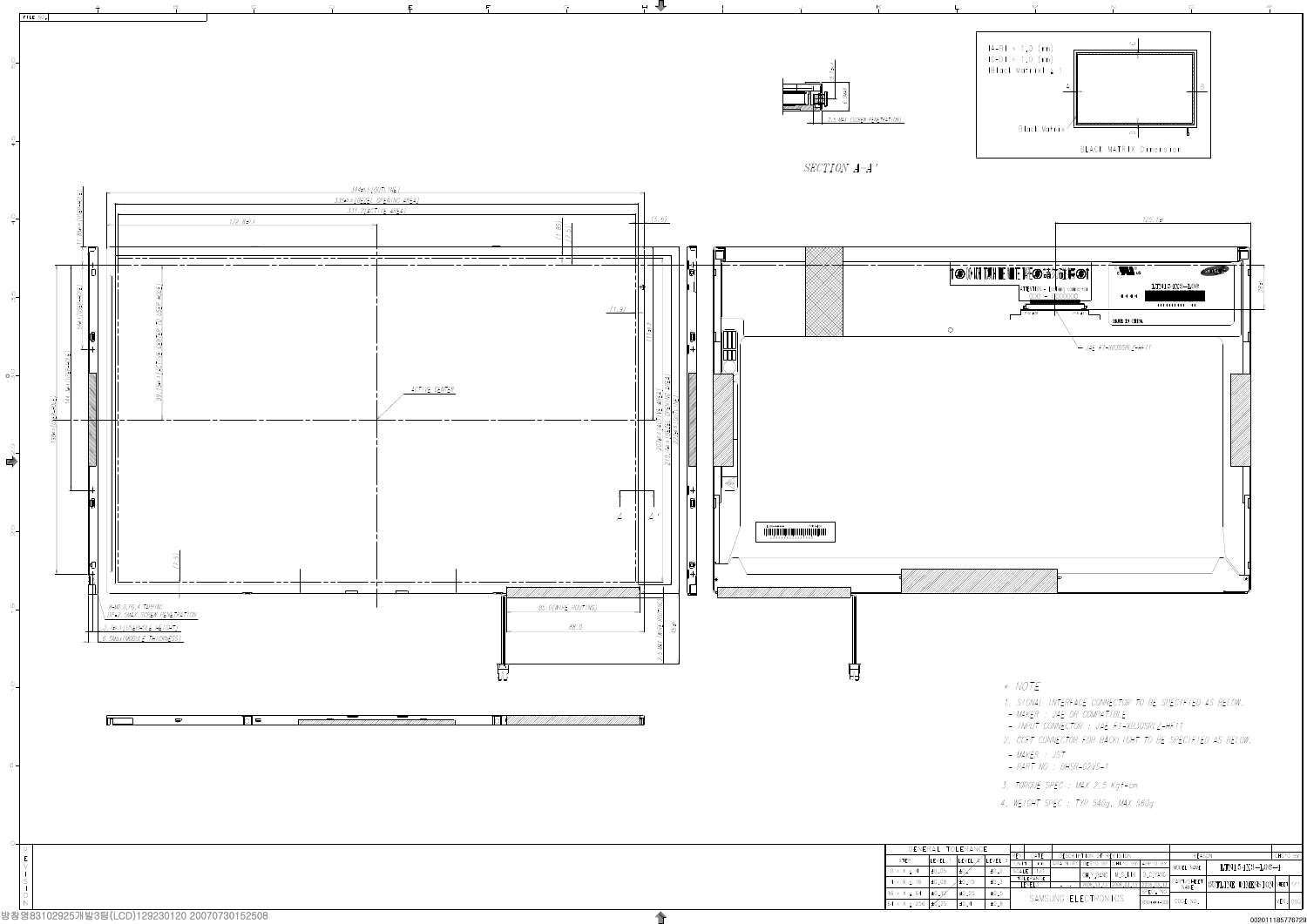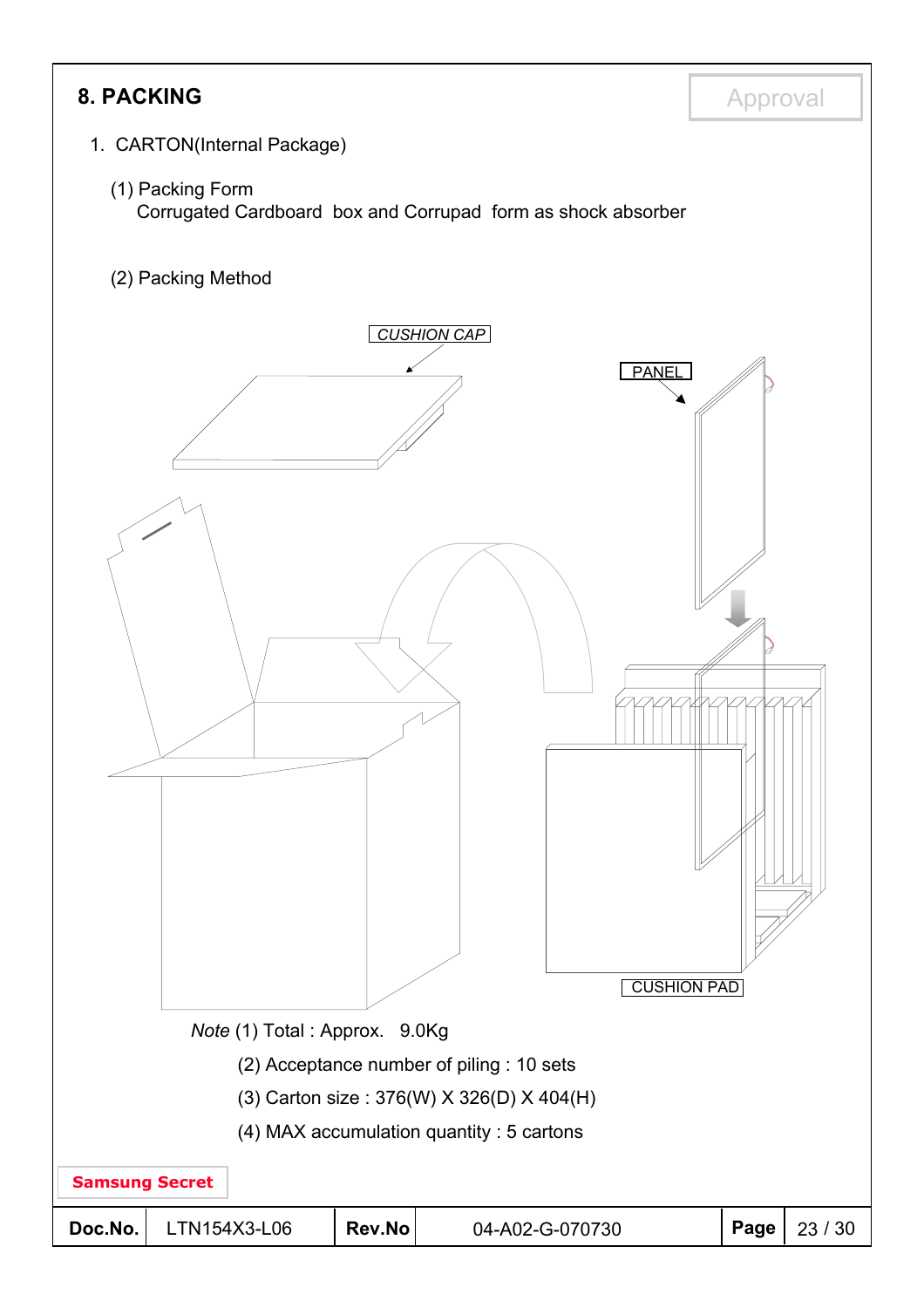# (3) Packing Material and the contract of the contract of the contract of the contract of the contract of the contract of the contract of the contract of the contract of the contract of the contract of the contract of the c

| No | Part name                                           | Quantity |
|----|-----------------------------------------------------|----------|
|    | Static electric protective sack                     | 10       |
| 2  | Packing case (Inner box)<br>included shock absorber | 1 set    |
| 3  | Pictorial marking                                   | 2 pcs    |
|    | Carton                                              | 1 set    |

#### **9. MARKINGS & OTHERS**

A nameplate bearing followed by is affixed to a shipped product at the specified location on each product.



|                                                                               | $\mathcal{L}_{\mathsf{US}}$<br>0710<br><b>MADE IN CHINA</b> |        | SAMSUNG<br><b>LTN154X3-L06</b><br>5J5CXXXXXX<br><b>XXX</b><br>USPXXXXXXX / USPXXXXXXX | 40 mm |      |         |  |
|-------------------------------------------------------------------------------|-------------------------------------------------------------|--------|---------------------------------------------------------------------------------------|-------|------|---------|--|
|                                                                               |                                                             |        |                                                                                       |       |      |         |  |
| : LTN154X3-L06<br>Parts name                                                  |                                                             |        |                                                                                       |       |      |         |  |
| : 5J5CXXXXXX<br>Lot number<br>Inspected work week : 0710(2007 year 10th week) |                                                             |        |                                                                                       |       |      |         |  |
| <b>Product Revision Code: XXX</b>                                             |                                                             |        |                                                                                       |       |      |         |  |
|                                                                               | <b>Samsung Secret</b>                                       |        |                                                                                       |       |      |         |  |
| Doc.No.                                                                       | LTN154X3-L06                                                | Rev.No | 04-A02-G-070730                                                                       |       | Page | 24 / 30 |  |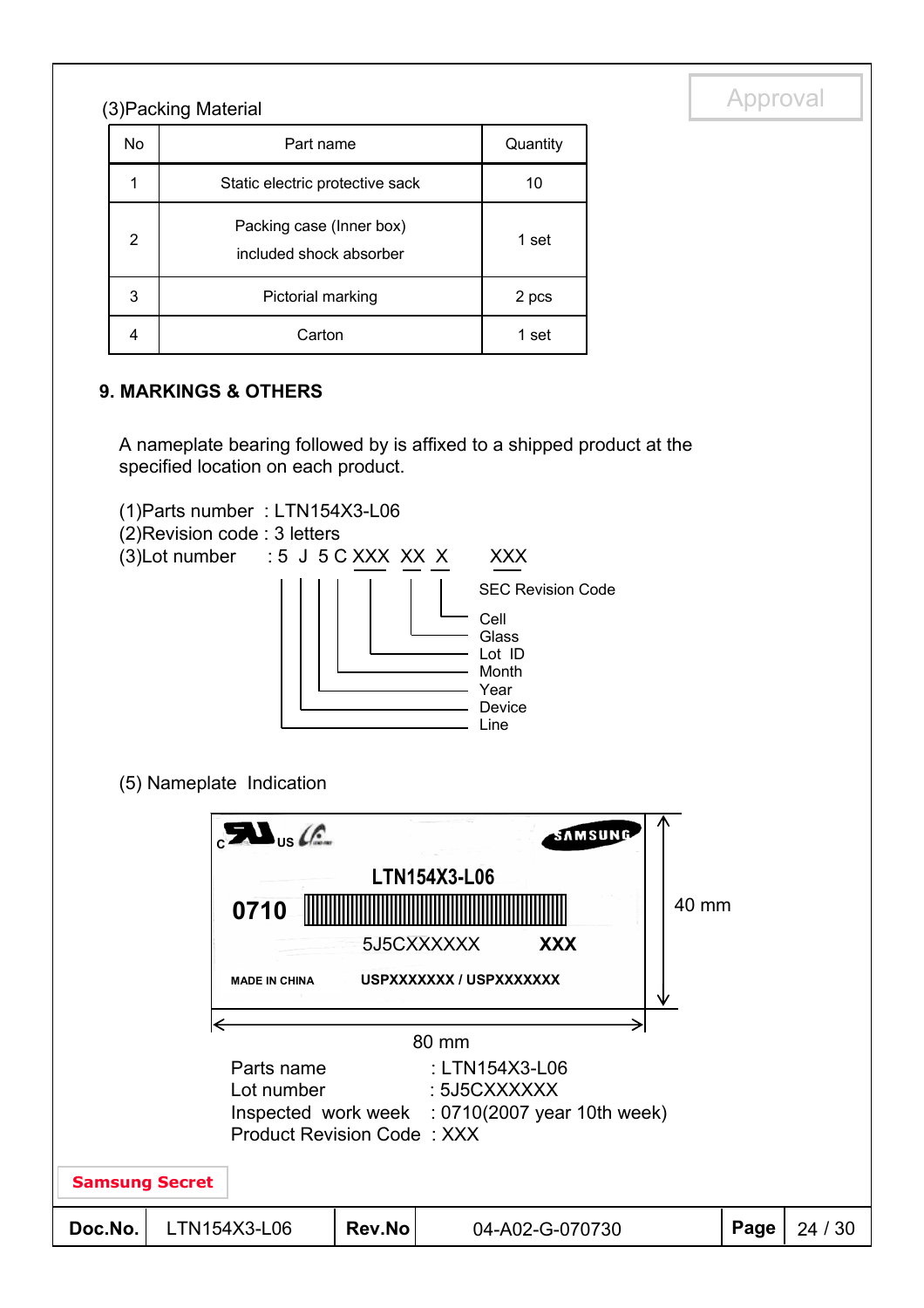|                       |                                                                                                                    |                                                    |                                                                                                                  |      | Approval                |
|-----------------------|--------------------------------------------------------------------------------------------------------------------|----------------------------------------------------|------------------------------------------------------------------------------------------------------------------|------|-------------------------|
|                       | High voltage caution label                                                                                         |                                                    |                                                                                                                  |      |                         |
|                       | <b>HIGH VOLTAGE</b><br><b>CAUTION</b><br>RISK OF ELECTRIC SHOCK<br>DISCONNECT THE ELECTRIC<br>POWER BEFORE SERVICE |                                                    | THIS COVER CONTAINS<br>FLUORESCENT LAMP.<br>PLEASE FOLLOW LOCAL<br>ORDINANCES OR<br>REGULATIONS FOR ITS DISPOSAL | 10mm | High voltage<br>caution |
|                       |                                                                                                                    | 70mm                                               |                                                                                                                  |      |                         |
|                       | (6) Packing small box attach                                                                                       |                                                    |                                                                                                                  |      |                         |
| <b>Samsung Secret</b> | SAMSUNG<br><b>ELECTRONICS</b><br><b>DEVICE</b><br><b>TYPE</b><br>QUANTITY                                          | : LTN154X3-L06<br>$:$ XXX<br>: 10 PCS<br>CO6040001 | (7) Packing box Marking: Samsung TFT-LCD Brand Name<br>wise<br>TM<br><b>view</b>                                 |      |                         |
| Doc.No.               | LTN154X3-L06                                                                                                       | Rev.No                                             | 04-A02-G-070730                                                                                                  | Page | 25 / 30                 |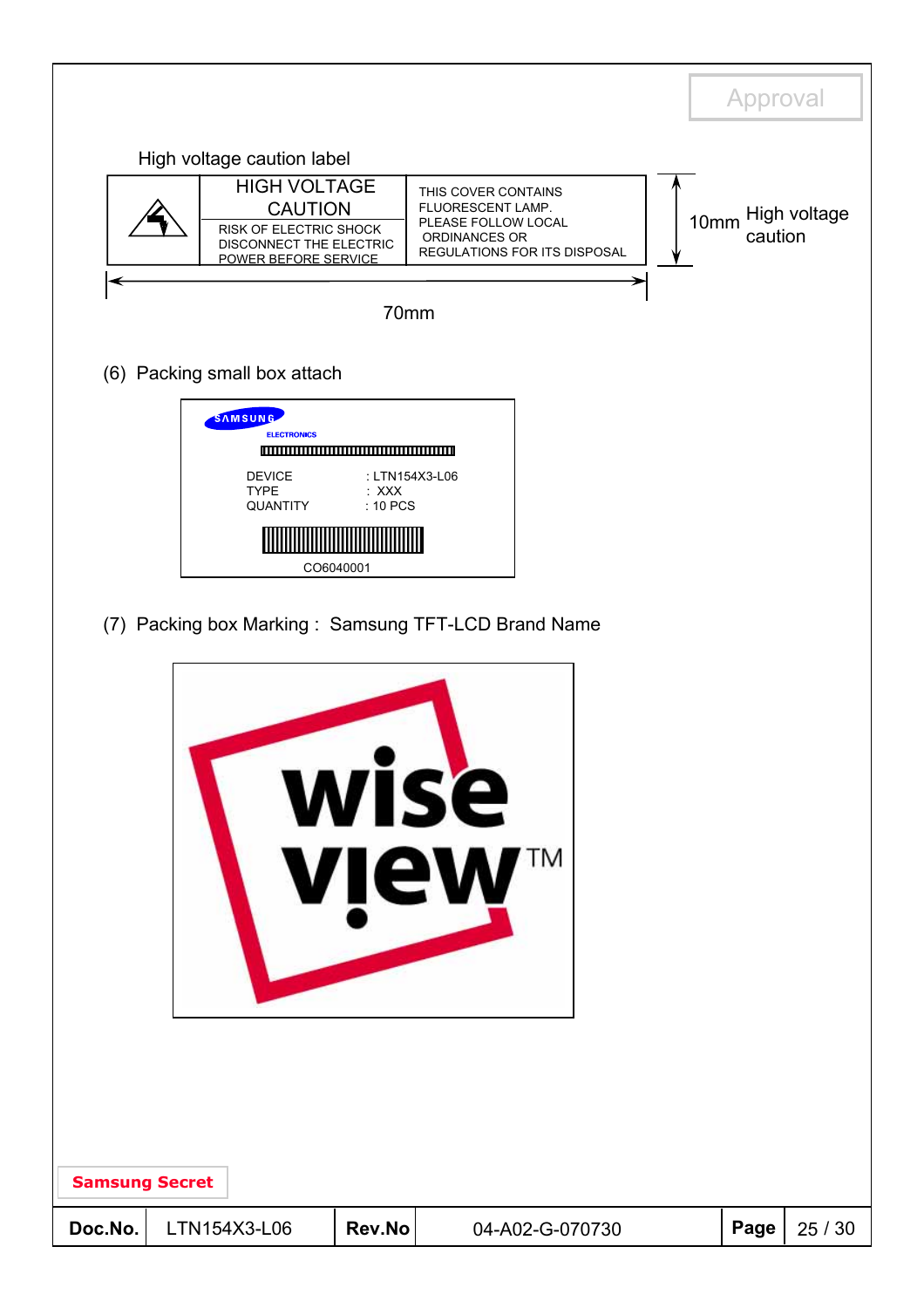## **10. GENERAL PRECAUTIONS Approval**

- 1. Handling
	- (a) When the module is assembled, It should be attached to the system firmly using every mounting holes. Be careful not to twist and bend the modules.
	- (b) Refrain from strong mechanical shock and / or any force to the module. In addition to damage, this may cause improper operation or damage to the module and CCFT back-light.
	- (c) Note that polarizers are very fragile and could be easily damaged. Do not press or scratch the surface harder than a HB pencil lead.
	- (d) Wipe off water droplets or oil immediately. If you leave the droplets for a long time, Staining and discoloration may occur.
	- (e) If the surface of the polarizer is dirty, clean it using some absorbent cotton or soft cloth.
	- (f) The desirable cleaners are water, IPA (Isoprophyl Alcohol) or Hexane. Do not use Ketone type materials(ex. Acetone), Ethyl alcohol, Toluene, Ethyl acid or Methyl chloride. It might permanent damage to the polarizer due to chemical reaction.
	- (g) If the liquid crystal material leaks from the panel, it should be kept away from the eyes or mouth . In case of contact with hands, legs or clothes, it must be washed away thoroughly with soap.
	- (h) Protect the module from static , it may cause damage to the C-MOS Gate Array IC.
	- (i) Use fingerstalls with soft gloves in order to keep display clean during the incoming inspection and assembly process.
	- (j) Do not disassemble the module.
	- (k) Do not pull or fold the lamp wire.
	- (l) Do not adjust the variable resistor which is located on the back side.
	- (m) Protection film for polarizer on the module shall be slowly peeled off just before use so that the electrostatic charge can be minimized.
	- (n) Pins of I/F connector shall not be touched directly with bare hands.

| <b>Samsung Secret</b> |              |        |                 |      |         |
|-----------------------|--------------|--------|-----------------|------|---------|
| Doc.No.               | LTN154X3-L06 | Rev.No | 04-A02-G-070730 | Page | 26 / 30 |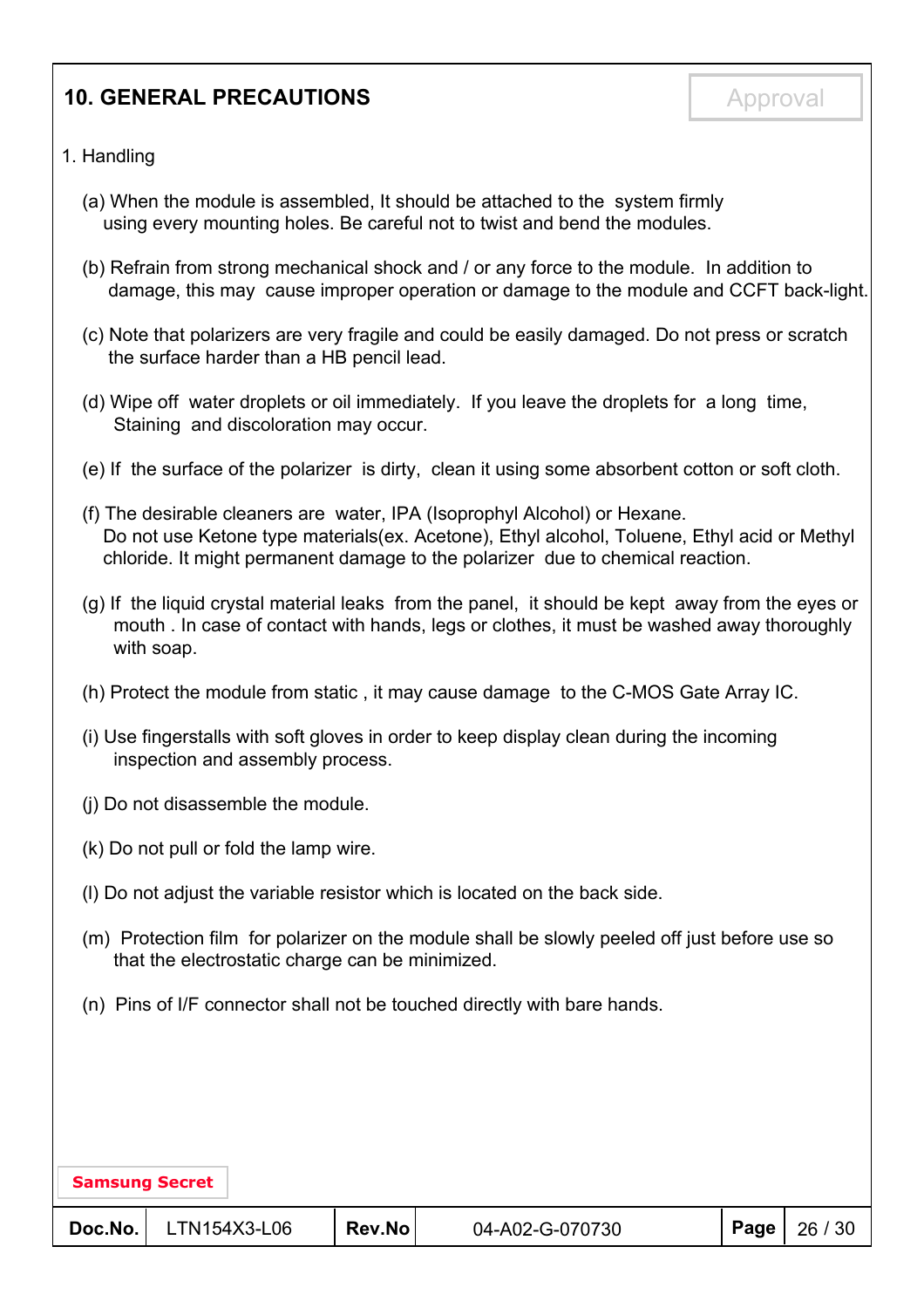#### 2. STORAGE Approval

- (a) Do not leave the module in high temperature, and high humidity for a long time. It is highly recommended to store the module with temperature from 0 to 35  $\degree$ C and relative humidity of less than 70%.
- (b) Do not store the TFT-LCD module in direct sunlight.
- (c) The module shall be stored in a dark place. It is prohibited to apply sunlight or fluorescent light during the store.

#### 3. OPERATION

- (a) Do not connect,disconnect the module in the " Power On" condition.
- (b) Power supply should always be turned on/off by following item 6.3 " Power on/off sequence ".
- (c) Module has high frequency circuits. Sufficient suppression to the electromagnetic interference shall be done by system manufacturers. Grounding and shielding methods may be important to minimize the interference.
- (d) The cable between the back-light connector and its inverter power supply shall be a minimized length and be connected directly . The longer cable between the back-light and the inverter may cause lower luminance of lamp(CCFT) and may require higher startup voltage (Vs).
- (e) The standard limited warranty is only applicable when the module is used for general notebook applications. If used for purposes other than as specified, SEC is not to be held reliable for the defective operations. It is strongly recommended to contact SEC to find out fitness for a particular purpose.

#### 4. OTHERS

- (a) Ultra-violet ray filter is necessary for outdoor operation.
- (b) Avoid condensation of water. It may result in improper operation or disconnection of electrode.
- (c) Do not exceed the absolute maximum rating value. ( the supply voltage variation, input voltage variation, variation in part contents and environmental temperature, so on) Otherwise the module may be damaged.
- (d) If the module displays the same pattern continuously for a long period of time,it can be the situation when the image "sticks" to the screen.
- (e) This module has its circuitry PCB's on the rear side and should be handled carefully in order not to be stressed.

| <b>Samsung Secret</b> |              |        |                 |                       |
|-----------------------|--------------|--------|-----------------|-----------------------|
| Doc.No.               | LTN154X3-L06 | Rev.No | 04-A02-G-070730 | <b>Page</b>   27 / 30 |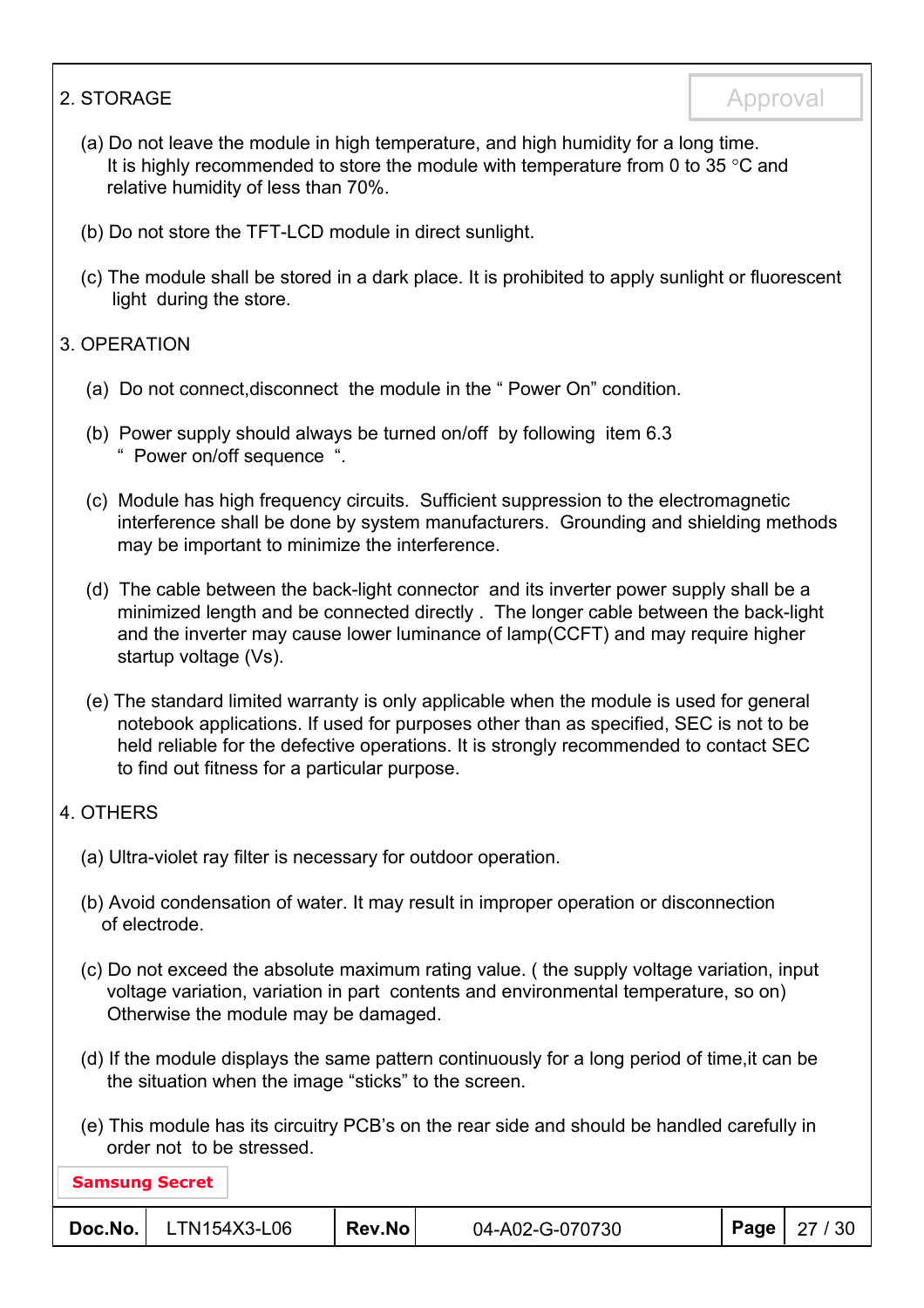**11. EEDID** Approval

| <b>Address</b>        |                             | <b>Value</b>    |                         |                  | <b>ASCII</b>   |                    |              |         |
|-----------------------|-----------------------------|-----------------|-------------------------|------------------|----------------|--------------------|--------------|---------|
|                       | <b>FUNCTION</b>             |                 | <b>BIN</b>              | <b>DEC</b>       | <b>or</b>      |                    | <b>Notes</b> |         |
| (HEX)                 |                             | <b>HEX</b>      |                         |                  | Data           |                    |              |         |
| $00\,$                |                             | 00              | 00000000                | 0                |                |                    |              |         |
| 01                    |                             | FF              | 11111111                | 255              |                |                    |              |         |
| 02                    |                             | FF              | 11111111                | 255              |                |                    |              |         |
| 03                    |                             | FF              | 11111111                | 255              |                |                    |              |         |
| 04                    | Header                      | $\overline{FF}$ | 11111111                | 255              |                | <b>EDID Header</b> |              |         |
| 05                    |                             | FF              | 11111111                | 255              |                |                    |              |         |
| 06                    |                             | FF              | 11111111                | 255              |                |                    |              |         |
| 07                    |                             | 00              | 00000000                | $\overline{0}$   |                |                    |              |         |
| $\overline{08}$       |                             | 4C              | 01001100                | 76               | S              | 3 character ID     |              |         |
|                       | <b>ID Manufacturer Name</b> |                 |                         |                  | E              |                    |              |         |
| 09                    |                             | A <sub>3</sub>  | 10100011                | 163              | $\overline{C}$ | "SEC"              |              |         |
| 0A                    |                             | $\overline{33}$ | 00110011                | 51               | $\boxed{3}$    |                    |              |         |
| 0B                    | <b>ID Product Code</b>      | 36              | 00110110                | 54               | [6]            |                    |              |         |
| $\overline{OC}$       |                             | 00              | 00000000                | $\overline{0}$   |                |                    |              |         |
| OD                    |                             | 00              | 00000000                | $\overline{0}$   |                |                    |              |         |
| 0E                    | 32-bit serial no.           | 00              | 00000000                | $\overline{0}$   |                |                    |              |         |
| 0 <sub>F</sub>        |                             | $\overline{00}$ | 00000000                | $\overline{0}$   |                |                    |              |         |
| 10                    | Week of manufacture         | 00              | 00000000                | $\pmb{0}$        |                |                    |              |         |
| $\overline{11}$       | Year of manufacture         | 0 <sub>F</sub>  | 00001111                | 15               | 2005           | 2005               |              |         |
| $\overline{12}$       | EDID Structure Ver.         | 01              | 00000001                | 1                | 1              | EDID Ver. 1.0      |              |         |
| 13                    | EDID revision #             | 03              | 00000011                | $\overline{3}$   | 3              | EDID Rev. 3        |              |         |
| $\overline{14}$       | Video input definition      | $\overline{80}$ | 10000000                | 128              |                |                    |              |         |
| 15                    | MaxH image size             | $\overline{21}$ | 00100001                | 33               | 33             | 33 cm(approx)      |              |         |
| $\overline{16}$       | Max Vimage size             | $\overline{15}$ | 00010101                | $\overline{21}$  | 21             | 21 cm(approx)      |              |         |
| $\overline{17}$       | Display Gamma               | $\overline{78}$ | 01111000                | 120              | 2.2            | Gamma 2.2          |              |         |
| 18                    | Feature support             | 0A              | 00001010                | $\overline{10}$  |                |                    |              |         |
| $\overline{19}$       | Red/green low bits          | $\overline{87}$ | 10000111                | 135              |                | 10000111           |              |         |
| $\overline{1A}$       | Blue/white low bits         | F5              | 11110101                | $\overline{245}$ |                | 11111110           |              |         |
|                       |                             |                 |                         |                  | 0.580          | Red x 0.580=       |              |         |
| 1B                    | Red x high bits             | 94              | 10010100                | 148              |                | 1001010010         |              |         |
|                       |                             |                 |                         |                  | 0.340          | Red y 0.340=       |              |         |
| 1C                    | Red y                       | 57              | 01010111                | 87               |                | 0101011100         |              |         |
|                       |                             |                 |                         |                  | 0.310          | Green $x0.310=$    |              |         |
| 1D                    | Green x                     | 4F              | 01001111                | 79               |                | 0100111101         |              |         |
|                       |                             |                 |                         |                  | 0.550          | Green y 0.550=     |              |         |
| 1E                    | Green y                     | 8C              | 10001100                | 140              |                | 1000110011         |              |         |
|                       |                             |                 |                         |                  | 0.155          | Blue x 0.155=      |              |         |
| 1F                    | Blue x                      | 27              | 00100111                | 39               |                | 001001111          |              |         |
|                       |                             |                 |                         |                  | 0.155          | Blue y 0.155=      |              |         |
| 20                    | Blue y                      | 27              | 00100111                | 39               |                | 001001111          |              |         |
|                       |                             |                 |                         |                  | 0.313          | White $x0.313=$    |              |         |
| 21                    | White x                     | 50              | 01010000                | 80               |                | 0101000001         |              |         |
|                       |                             |                 |                         |                  | 0.329          | White y 0.329=     |              |         |
| 22                    | White y                     | 54              | 01010100                | 84               |                | 0101010001         |              |         |
| $\overline{23}$       | <b>Established timing 1</b> | 00              | 00000000                | $\overline{0}$   |                |                    |              |         |
| 24                    | Established timing 2        | $00\,$          | 00000000                | $\overline{0}$   |                |                    |              |         |
| 25                    | <b>Established timing 3</b> | $\overline{00}$ | 00000000                | $\overline{0}$   |                |                    |              |         |
|                       |                             |                 |                         |                  |                |                    |              |         |
| <b>Samsung Secret</b> |                             |                 |                         |                  |                |                    |              |         |
| Doc.No.               | LTN154X3-L06                | Rev.No          | Page<br>04-A02-G-070730 |                  |                |                    |              | 28 / 30 |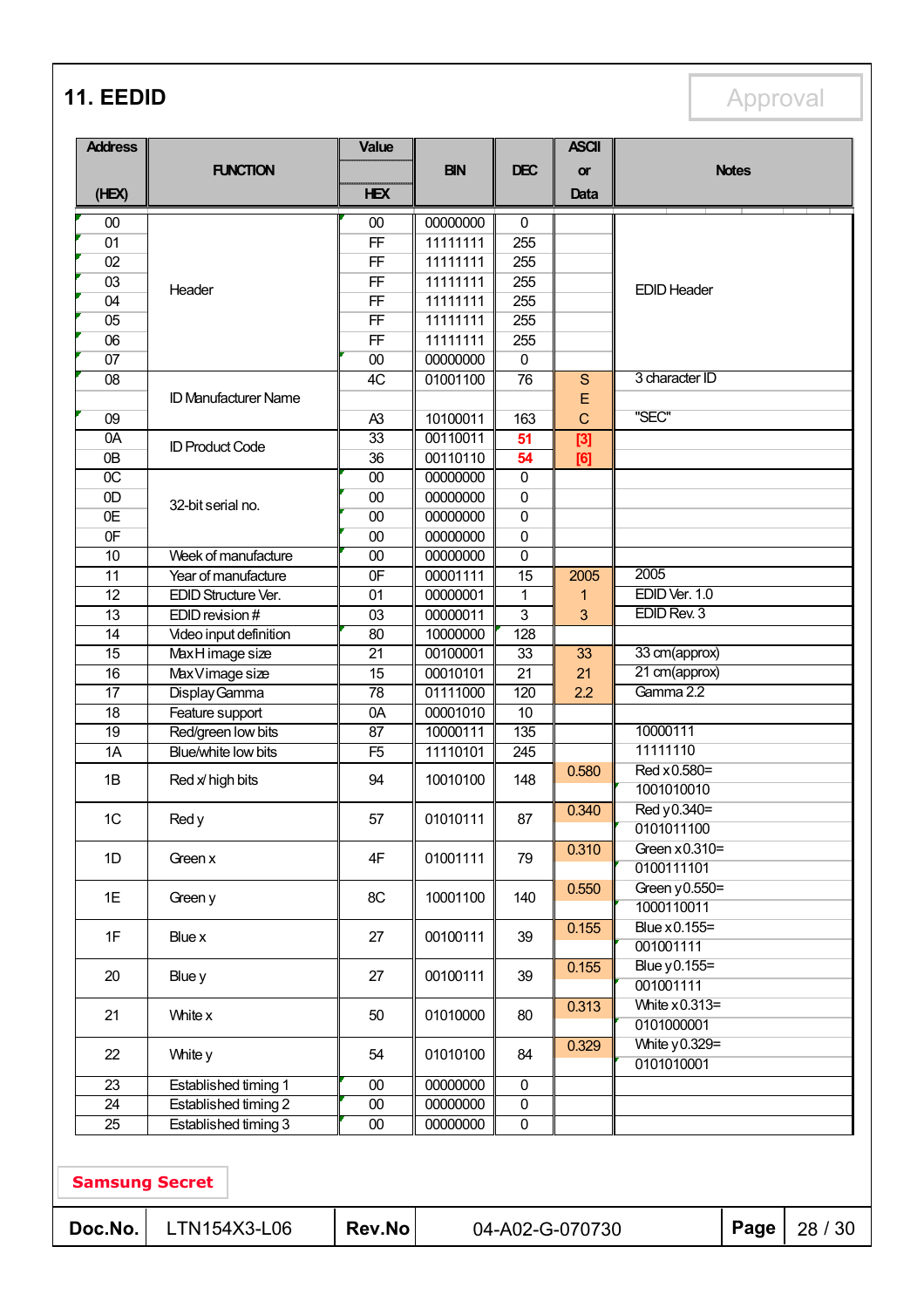| 51<br>52<br>53<br>54<br>55<br>56<br>57<br>58<br>59 | <b>Samsung Secret</b>   | 00<br>00<br>00<br>$\overline{23}$<br>87<br>02<br>64<br>02 | 00000000<br>00000000<br>00000000<br>00100011<br>10000111<br>00000010<br>01100100<br>00000010 | 0<br>$\mathbf 0$<br>$\mathbf 0$<br>35<br>135<br>$\mathbf{Z}$<br>100<br>$\overline{2}$ |                | Value=VSPWmax/2<br>Value=Tvbpmin / 2<br>Value=Tvbpmax/2<br>Thpmin=value*2 + HA pixelclks<br>Thpmax=value*2 + HA pixelclks<br>Typmin=value*2 + VAlines<br>Typmax=value*2 + VAlines<br>Module revision |
|----------------------------------------------------|-------------------------|-----------------------------------------------------------|----------------------------------------------------------------------------------------------|---------------------------------------------------------------------------------------|----------------|------------------------------------------------------------------------------------------------------------------------------------------------------------------------------------------------------|
|                                                    |                         |                                                           |                                                                                              |                                                                                       |                |                                                                                                                                                                                                      |
|                                                    |                         |                                                           |                                                                                              |                                                                                       |                |                                                                                                                                                                                                      |
|                                                    |                         |                                                           |                                                                                              |                                                                                       |                |                                                                                                                                                                                                      |
|                                                    |                         |                                                           |                                                                                              |                                                                                       |                |                                                                                                                                                                                                      |
|                                                    |                         |                                                           |                                                                                              |                                                                                       |                |                                                                                                                                                                                                      |
|                                                    |                         |                                                           |                                                                                              |                                                                                       |                |                                                                                                                                                                                                      |
|                                                    |                         |                                                           |                                                                                              |                                                                                       |                |                                                                                                                                                                                                      |
|                                                    |                         |                                                           |                                                                                              |                                                                                       |                |                                                                                                                                                                                                      |
|                                                    |                         | 00                                                        | 00000000                                                                                     | $\mathbf 0$                                                                           |                | Value=VSPWmin /2                                                                                                                                                                                     |
| 50                                                 | descriptor #2           | 00                                                        | 00000000                                                                                     | $\mathsf O$                                                                           |                | Value=Thbpmax/2                                                                                                                                                                                      |
| 4F                                                 | Detailed timing/monitor | 00                                                        | 00000000                                                                                     | $\mathsf O$                                                                           |                | Value=Thbpmin /2                                                                                                                                                                                     |
| 4E                                                 |                         | 00                                                        | 00000000                                                                                     | 0<br>$\mathbf 0$                                                                      |                | Value=HSPWmax/2                                                                                                                                                                                      |
| 4D                                                 |                         | 00                                                        | 00000000                                                                                     |                                                                                       |                | Value=HSPWmin / 2                                                                                                                                                                                    |
| 4C                                                 |                         | 00                                                        | 00000000                                                                                     | 0                                                                                     |                |                                                                                                                                                                                                      |
| 4B                                                 |                         | 0F                                                        | 00001111                                                                                     | 15                                                                                    |                |                                                                                                                                                                                                      |
| 4A                                                 |                         | 00                                                        | 00000000                                                                                     | 0                                                                                     |                | Manufacturer Specified (Timing)                                                                                                                                                                      |
| 49                                                 |                         | 00                                                        | 00000000                                                                                     | 0                                                                                     |                |                                                                                                                                                                                                      |
| 48                                                 |                         | 00                                                        | 00000000                                                                                     | 0                                                                                     |                |                                                                                                                                                                                                      |
| 47                                                 |                         | 19                                                        | 00011001                                                                                     | 25                                                                                    |                |                                                                                                                                                                                                      |
| 46                                                 |                         | 00                                                        | 00000000                                                                                     | $\overline{0}$                                                                        |                | No Vertical Border                                                                                                                                                                                   |
| 44<br>45                                           |                         | 10<br>00                                                  | 00010000<br>00000000                                                                         | 16<br>0                                                                               |                | No Horizontal Border                                                                                                                                                                                 |
| 43                                                 |                         | CF                                                        | 11001111                                                                                     | 207                                                                                   | 207            | Vimage size = $207$ mm(approx)                                                                                                                                                                       |
| 42                                                 |                         | 4B                                                        | 01001011                                                                                     | 75                                                                                    | 331            | H image size= 331 mm(approx)                                                                                                                                                                         |
|                                                    |                         |                                                           |                                                                                              |                                                                                       |                |                                                                                                                                                                                                      |
| 41                                                 |                         | 00                                                        | 00000000                                                                                     | 0                                                                                     |                | 2bit: 2bit: 2bit: 2bit                                                                                                                                                                               |
| 40                                                 |                         | 13                                                        | 00010011                                                                                     | 19                                                                                    | $\overline{3}$ | V sync. Width=6 lines                                                                                                                                                                                |
|                                                    | descriptor #1           |                                                           |                                                                                              |                                                                                       | 1              | Vsync. Offset=2 lines                                                                                                                                                                                |
| 3F                                                 | Detailed timing/monitor | $\overline{30}$                                           | 00110000                                                                                     | 48                                                                                    | 48             | H sync. Width=32 pixels                                                                                                                                                                              |
| 3E                                                 |                         | 10                                                        | 00010000                                                                                     | $\overline{16}$                                                                       | 16             | Hor sync. Offset=48 pixels                                                                                                                                                                           |
| 3D                                                 |                         | 30                                                        | 00110000                                                                                     | 48                                                                                    |                | 4bit: 4bit                                                                                                                                                                                           |
| 3B<br>3C                                           |                         | 20<br>10                                                  | 00100000<br>00010000                                                                         | $\overline{32}$<br>16                                                                 | 800<br>16      | Vertical blanking=23 lines                                                                                                                                                                           |
| 3A                                                 |                         | $\overline{50}$                                           | 01010000                                                                                     | 80                                                                                    |                | 4bit: 4bit<br>Vertcal active=800 lines                                                                                                                                                               |
| 39                                                 |                         | $\overline{80}$                                           | 10000000                                                                                     | 128                                                                                   | 128            | Hor blanking=160 pixels                                                                                                                                                                              |
| 38                                                 |                         | 00                                                        | 00000000                                                                                     | $\overline{0}$                                                                        | 1280           | Hor active=640*2 pixels                                                                                                                                                                              |
| 37                                                 |                         | 1A                                                        | 00011010                                                                                     | 26                                                                                    |                |                                                                                                                                                                                                      |
| 36                                                 |                         | EE                                                        | 11101110                                                                                     | 238                                                                                   | 68.94          | Main clock= 68.94 MHz                                                                                                                                                                                |
| 35                                                 |                         | 01                                                        | 00000001                                                                                     | $\mathbf{1}$                                                                          |                |                                                                                                                                                                                                      |
| 34                                                 | Standard timing #8      | $\overline{01}$                                           | 00000001                                                                                     | $\mathbf{1}$                                                                          |                | not used                                                                                                                                                                                             |
| 33                                                 |                         | 01                                                        | 00000001                                                                                     | $\overline{1}$                                                                        |                |                                                                                                                                                                                                      |
| $\overline{32}$                                    | Standard timing #7      | $\overline{01}$                                           | 00000001                                                                                     | $\mathbf{1}$                                                                          |                | not used                                                                                                                                                                                             |
| 31                                                 | Standard timing #6      | 01                                                        | 00000001                                                                                     | 1                                                                                     |                |                                                                                                                                                                                                      |
| $\overline{30}$                                    |                         | $\overline{01}$                                           | 00000001                                                                                     | $\mathbf{1}$                                                                          |                | not used                                                                                                                                                                                             |
| 2F                                                 | Standard timing #5      | 01                                                        | 00000001                                                                                     | 1                                                                                     |                | not used                                                                                                                                                                                             |
| 2E                                                 |                         | $\overline{01}$                                           | 00000001                                                                                     | 1                                                                                     |                |                                                                                                                                                                                                      |
| 2D                                                 | Standard timing #4      | 01                                                        | 00000001                                                                                     | 1                                                                                     |                | not used                                                                                                                                                                                             |
| 2B<br>2C                                           |                         | 01<br>$\overline{01}$                                     | 00000001<br>00000001                                                                         | 1<br>1                                                                                |                |                                                                                                                                                                                                      |
| 2A                                                 | Standard timing #3      | $\overline{01}$                                           | 00000001                                                                                     | $\mathbf{1}$                                                                          |                | not used                                                                                                                                                                                             |
| 29                                                 |                         | 01                                                        | 00000001                                                                                     | $\mathbf{1}$                                                                          |                |                                                                                                                                                                                                      |
| 28                                                 | Standard timing #2      | 01                                                        | 00000001                                                                                     | $\mathbf{1}$                                                                          |                | not used                                                                                                                                                                                             |
| 27                                                 |                         | 01                                                        | 00000001                                                                                     | $\mathbf{1}$                                                                          |                | not used                                                                                                                                                                                             |
| 26                                                 |                         | 01                                                        | 00000001                                                                                     | 1                                                                                     |                |                                                                                                                                                                                                      |
|                                                    |                         | Standard timing #1                                        |                                                                                              |                                                                                       |                |                                                                                                                                                                                                      |